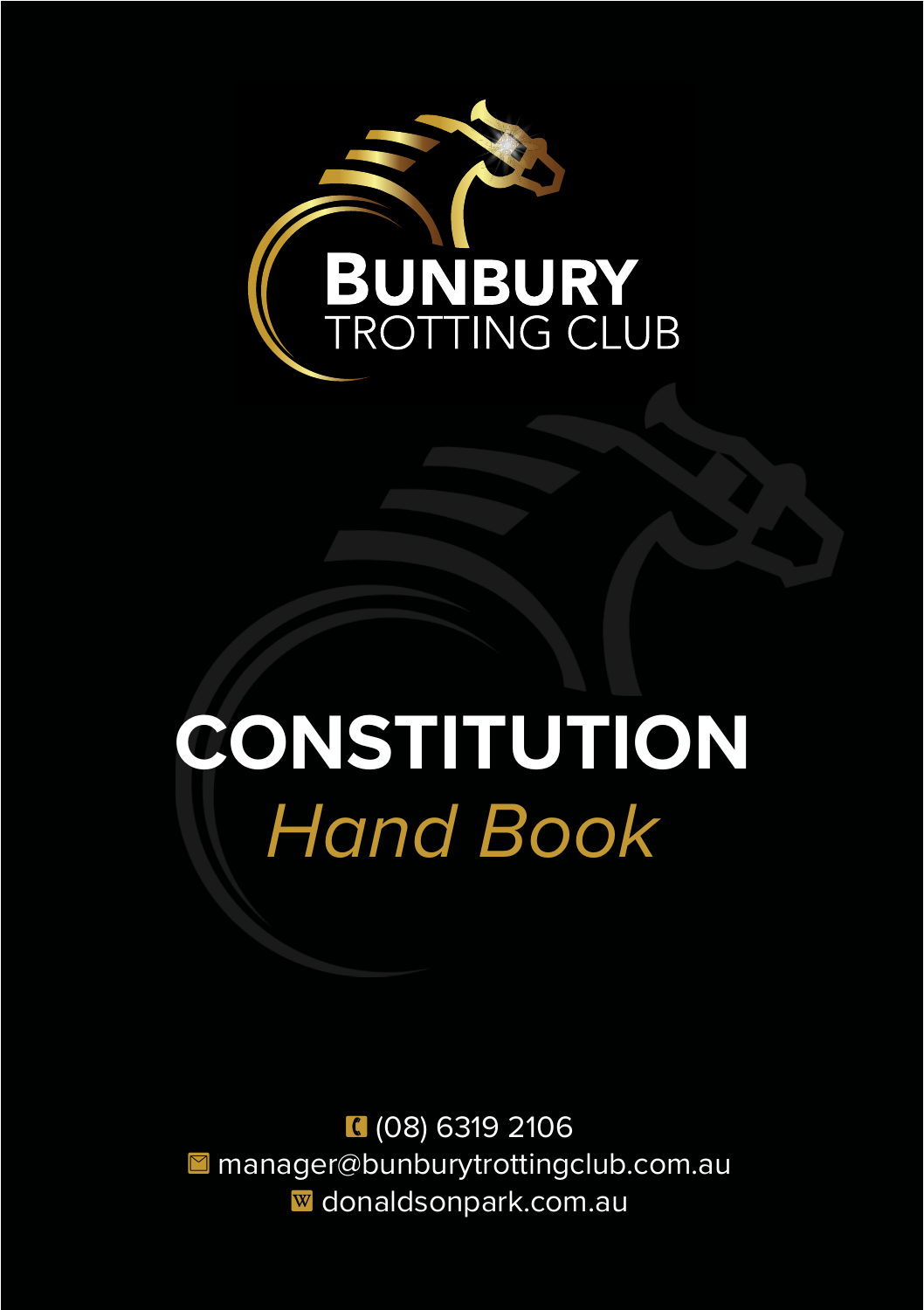# **CONTENTS**

| <b>PART 1 - PRELIMARY</b>                            |  |
|------------------------------------------------------|--|
|                                                      |  |
|                                                      |  |
| PART 2 - ASSOCIATION TO BE NOT FOR PROFIT BODY       |  |
|                                                      |  |
| <b>PART 3 - MEMBERS</b>                              |  |
| <b>Division 1 - Membership</b>                       |  |
|                                                      |  |
|                                                      |  |
|                                                      |  |
|                                                      |  |
|                                                      |  |
|                                                      |  |
|                                                      |  |
|                                                      |  |
| <b>Division 2 - Membership fees</b>                  |  |
|                                                      |  |
| <b>Division 3 - Register of members</b>              |  |
|                                                      |  |
| PART 4 - DISCIPLINARY ACTION, DISPUTES AND MEDIATION |  |
| Divison 1 - Term used                                |  |
|                                                      |  |
| <b>Division 2 - Disciplinary action</b>              |  |
|                                                      |  |
|                                                      |  |
| <b>Division 3 - Resolving disputes</b>               |  |
|                                                      |  |
|                                                      |  |
|                                                      |  |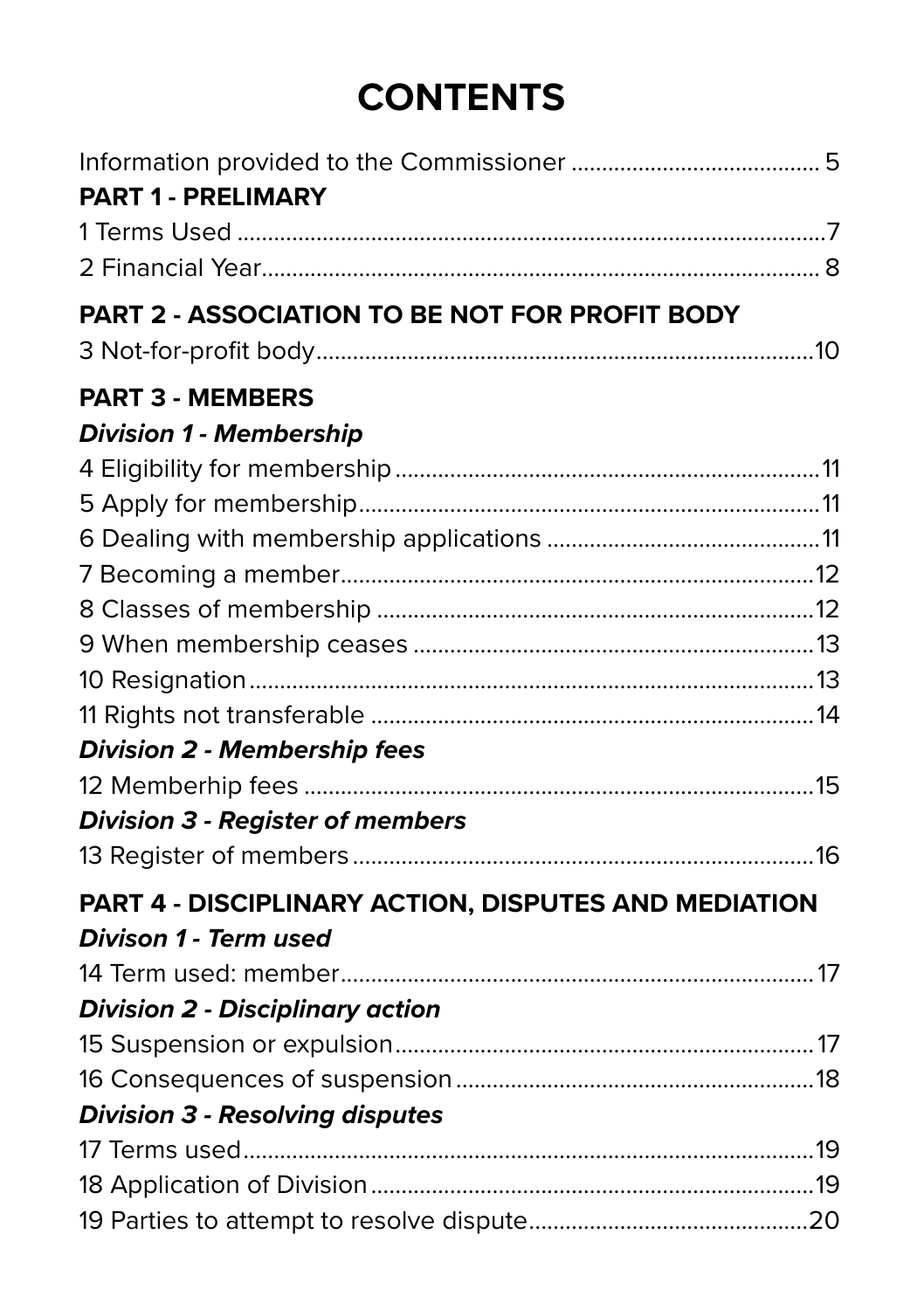# **CONTENTS (Cont)**

| <b>Division 4 - Mediation</b>                                   |  |
|-----------------------------------------------------------------|--|
|                                                                 |  |
|                                                                 |  |
|                                                                 |  |
| 25 If mediation results in decision to suspend or expel         |  |
|                                                                 |  |
| <b>PART 5 - COMMITTEE</b>                                       |  |
| <b>Division 1 - Powers of Committee</b>                         |  |
|                                                                 |  |
| Division 2 - Composition of Committee and duties of members     |  |
|                                                                 |  |
|                                                                 |  |
|                                                                 |  |
|                                                                 |  |
| Division 3 - Election of committee members and tenure of office |  |
|                                                                 |  |
|                                                                 |  |
|                                                                 |  |
|                                                                 |  |
|                                                                 |  |
|                                                                 |  |
|                                                                 |  |
|                                                                 |  |
|                                                                 |  |
|                                                                 |  |
| <b>Division 4 - Committee meetings</b>                          |  |
|                                                                 |  |
|                                                                 |  |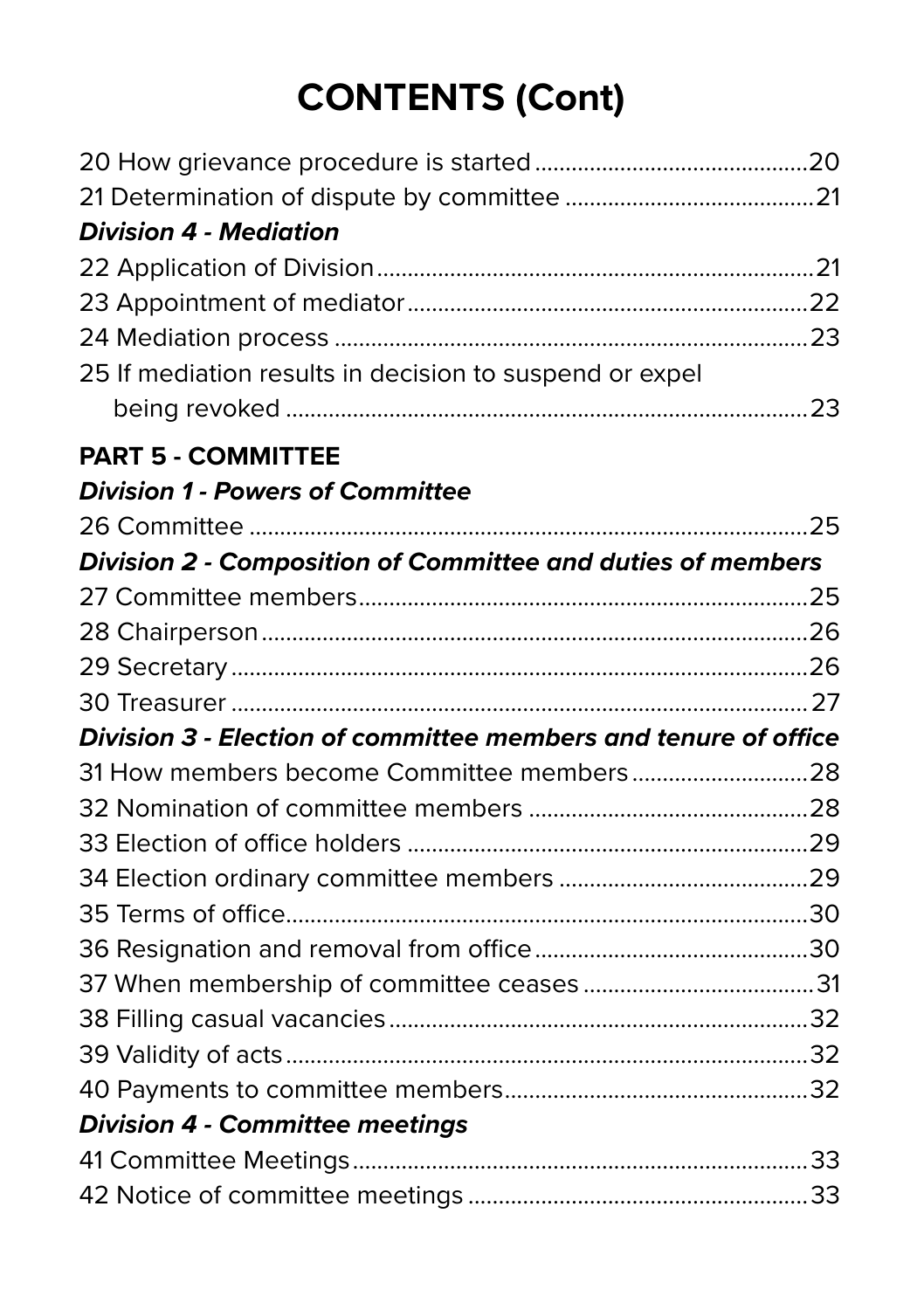# **CONTENTS (Cont)**

| 44 Use of technology to be present at committee meetings 34 |  |
|-------------------------------------------------------------|--|
|                                                             |  |
|                                                             |  |
|                                                             |  |
| <b>Division 5 - Subcommittees and subsidiary offices</b>    |  |
|                                                             |  |
| 49 Delegation to subcommittees and holders of               |  |
|                                                             |  |
| PART 6 - GENERAL MEETINGS OF ASSOCIATION                    |  |
|                                                             |  |
|                                                             |  |
|                                                             |  |
|                                                             |  |
| 54 Use of technology to be present at general meetings42    |  |
| 55 Presiding member and quorom for general meetings 43      |  |
|                                                             |  |
|                                                             |  |
|                                                             |  |
|                                                             |  |
|                                                             |  |
| <b>PART 7 - FINANCIAL MATTERS</b>                           |  |

| 63 Financial statements and financial reports 49 |  |
|--------------------------------------------------|--|

## **PART 8 - GENERAL MATTERS**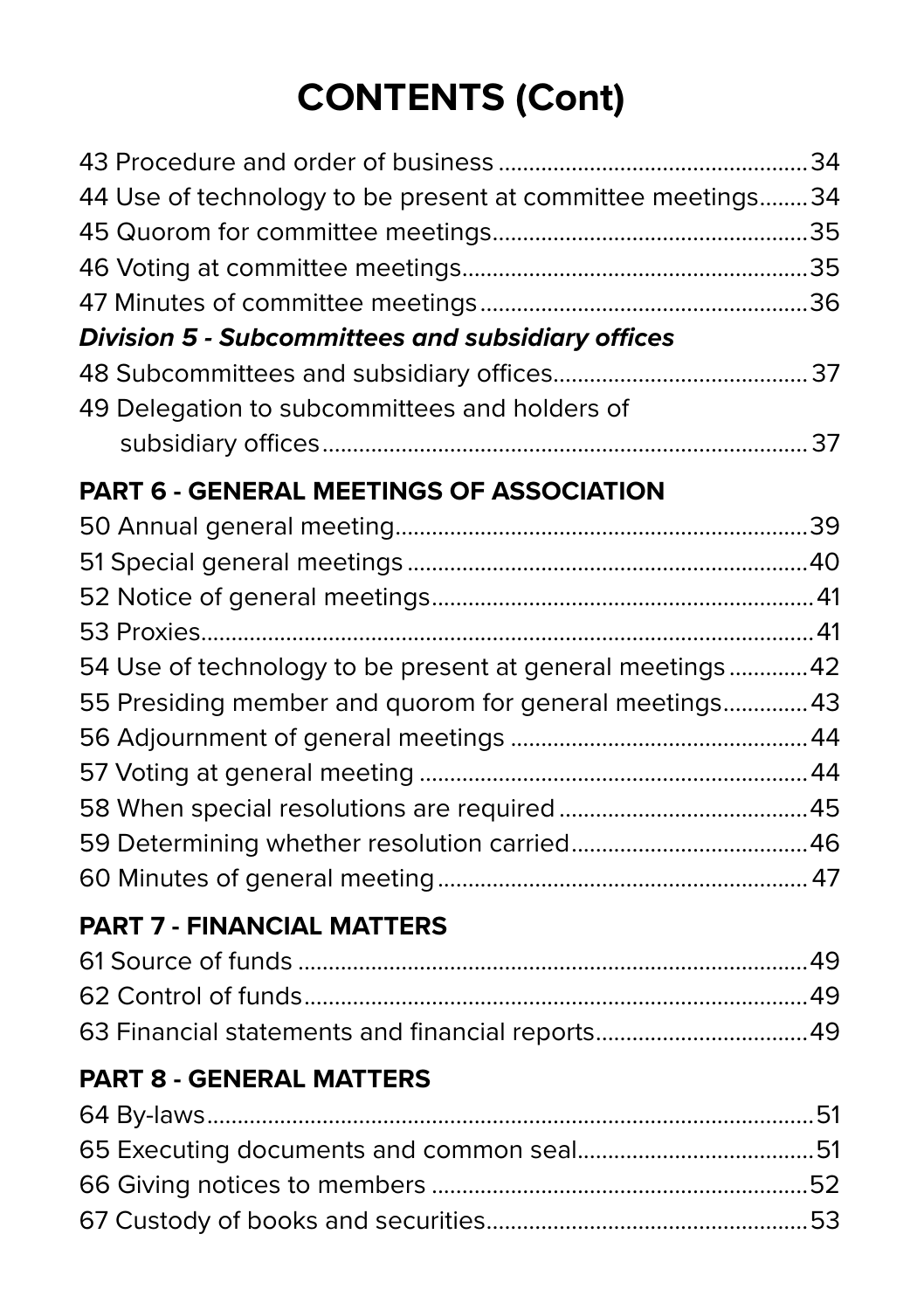# **CONTENTS (Cont)**

| 70 Publication by committee members of statements      |  |
|--------------------------------------------------------|--|
|                                                        |  |
| 71 Distribution of surplus property on cancellation of |  |
|                                                        |  |
|                                                        |  |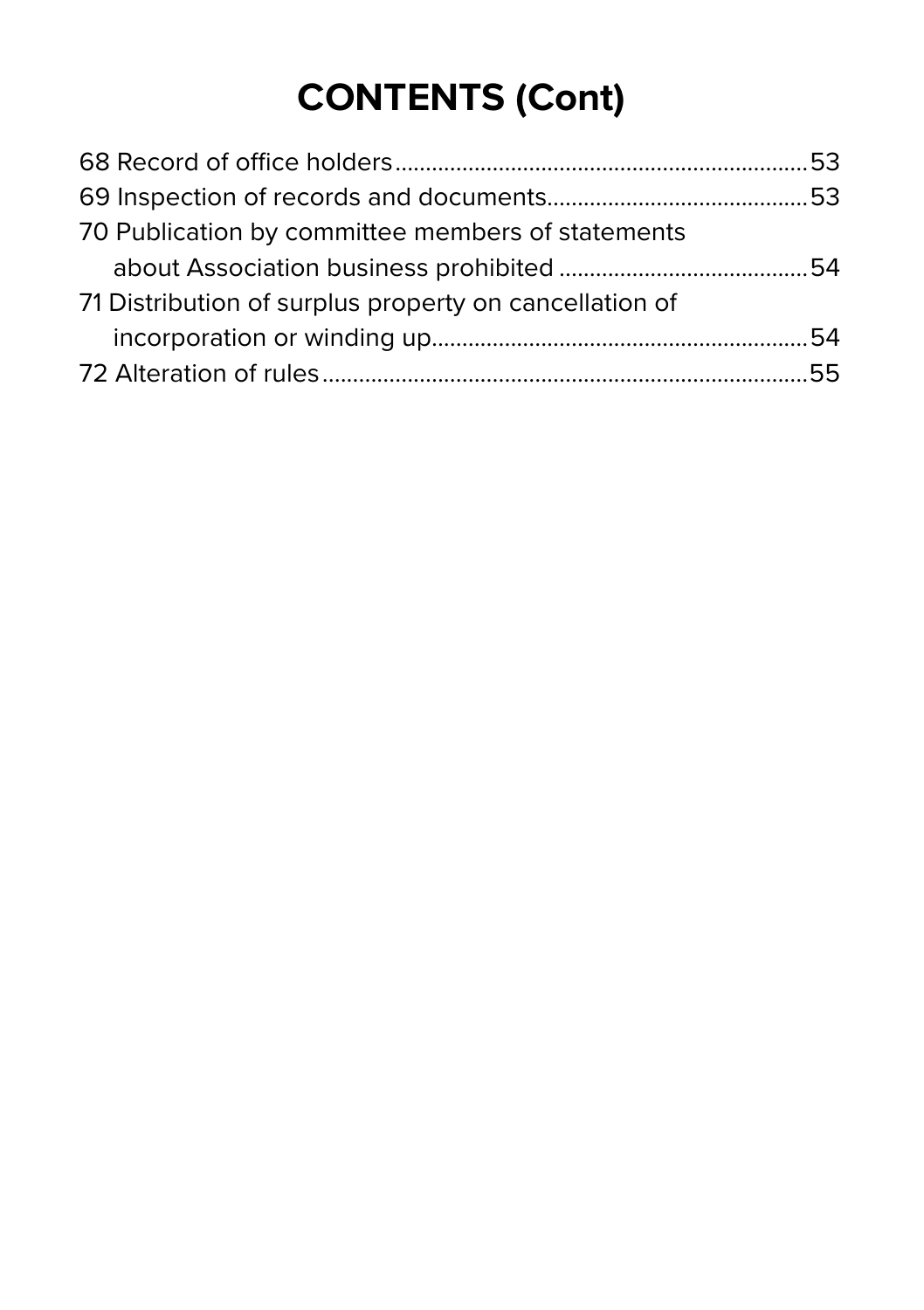# **RULES OF ASSOCIATION (Constitution)**

Information provided to the Commissioner

- A The name of the Association is: BUNBURY TROTTING CLUB INCORPORATED
- B The objects of the Association are:
	- 1. The principal object of the Club shall be to foster and promote the sport of trotting in Bunbury, Clubs in the South West District Council and Western Australia
	- 2. The income and property of the club shall be applied solely to the promotions of its objects and no part thereof shall be transferred, directly or indirectly, by way of dividend, bonus or otherwise by way of pecuniary profit to Members. Provided that remuneration may be made in good faith to officers of servants of the Club, or other person not being a member of the Club, in return for services actually rendered to the Club

Supplementary objects

- 3. To provide recreational and sporting facilities and promote good fellowship amongst its Members for the purpose for obtaining the principal object
- 4. To provide and maintain Club premises for the accommodation of its Members and their guests
- 5. To acquire by purchase, lease or otherwise, real or personal property for use and development as a trotting club, trotting track and training complex
- 6. Conducting, holding and promoting races for trotting with or without stakes.
- 7. Prepare, maintain and keep tracks and courses for trotting and training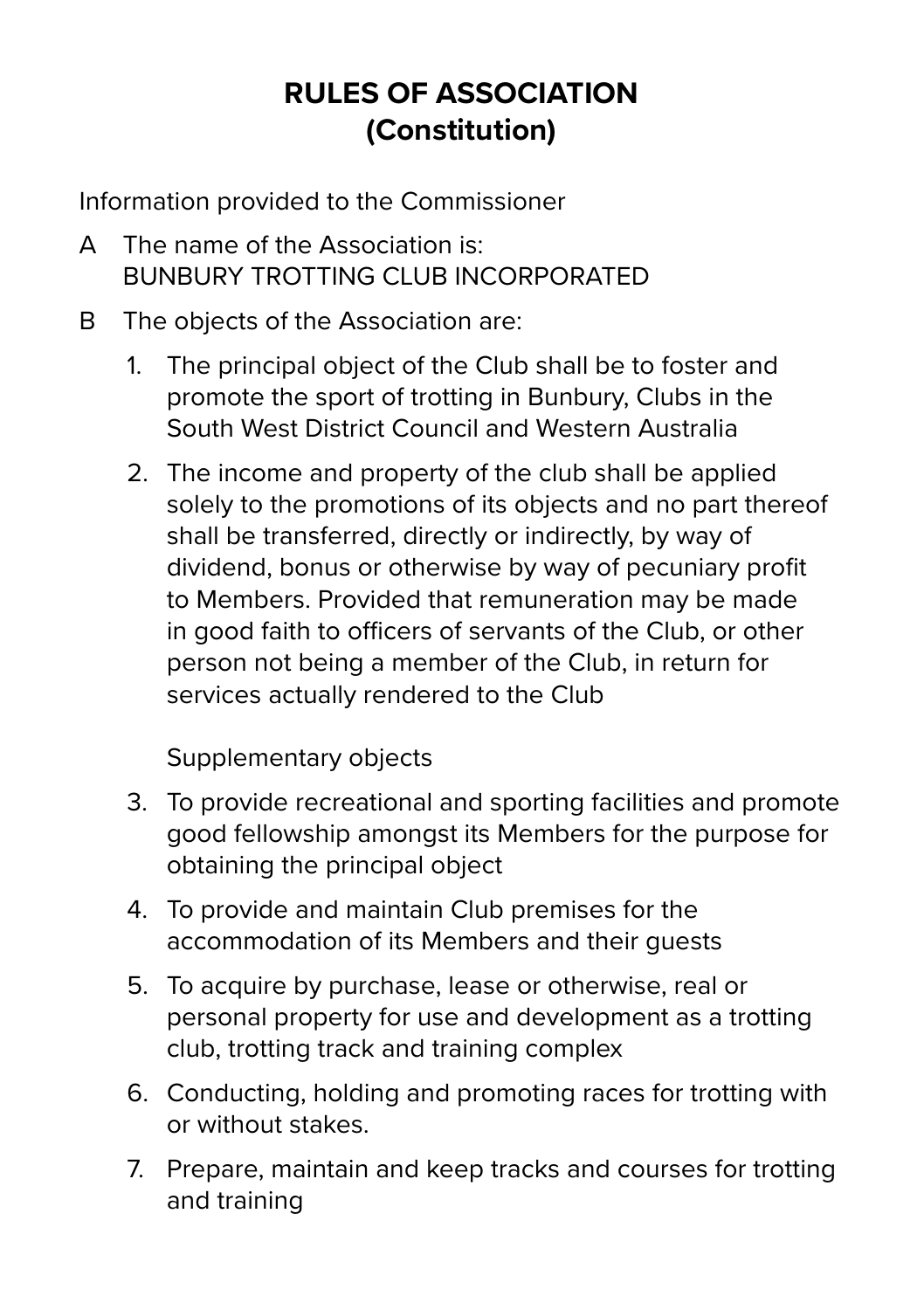- 8. Layout, prepare, maintain and keep any such grounds for the purpose of any kind of sport, amusement, recreation or entertainment so that the same maybe profitably turned to account when not actually being used for trotting.
- 9. Erect, conduct and maintain totalisator buildings and equipment
- 10. Cater for and provide refreshments, matter and things which are usually provided and available on race-courses for the comfort or convenience of Members, competitors or assistants, or members of the public, and for such purpose to carry on the business of caterers, refreshments purveyors and licensed victuallers and to obtain and hold all licenses necessary for such purposes
- C Any 15 members personally present (being members entitled to vote under these rules at a general meeting) will constitute a quorum for the conduct of business at a general meeting
- D Any 5 committee members constitute a quorum for the conduct of the business of a committee meeting
- E The association's financial year will be the period of 12 months commencing on 1 August and ending on 31 July of each year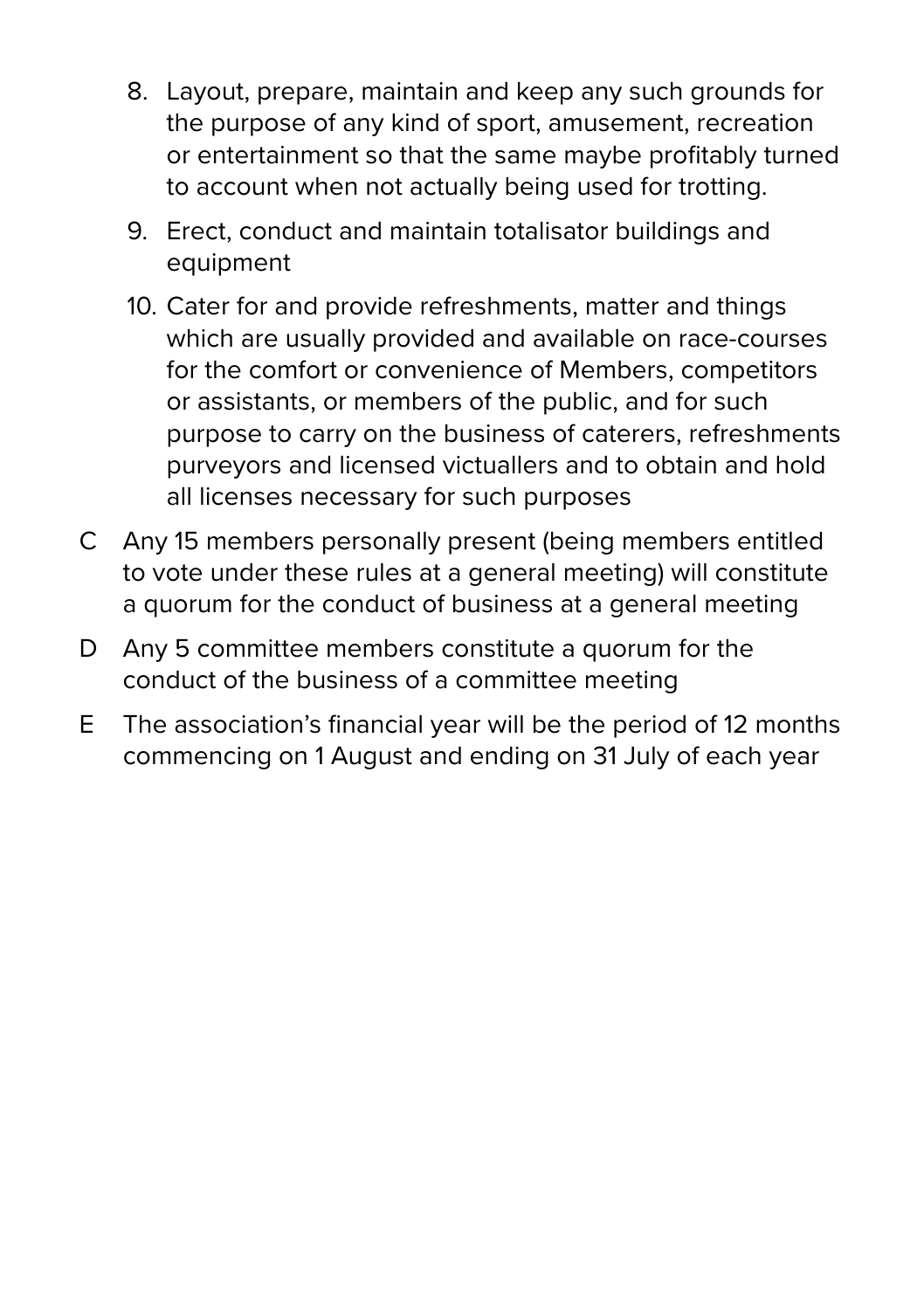# **RULES OF ASSOCIATION (Constitution)**

# PART 1 — PRELIMINARY

#### **1 Terms used**

In these rules, unless the contrary intention appears —

*Act means the Associations Incorporation Act 2015;* 

**associate member** means a member with the rights referred to in rule 8(6);

*Association* means the incorporated association to which these rules apply;

*books*, of the Association, includes the following —

- (a) a register;
- (b) financial records, financial statements or financial reports, however compiled, recorded or stored;
- (c) a document;
- (d) any other record of information;

*by laws* means by-laws made by the Association under rule 64;

*chairperson* means the Committee member holding office as the chairperson of the Association;

*Commissioner* means the person for the time being designated as the Commissioner under section 153 of the Act;

*committee* means the management committee of the Association;

*committee meeting* means a meeting of the committee;

*committee member* means a member of the committee;

#### *financial records* includes —

(a) invoices, receipts, orders for the payment of money, bills of exchange, cheques, promissory notes and vouchers; and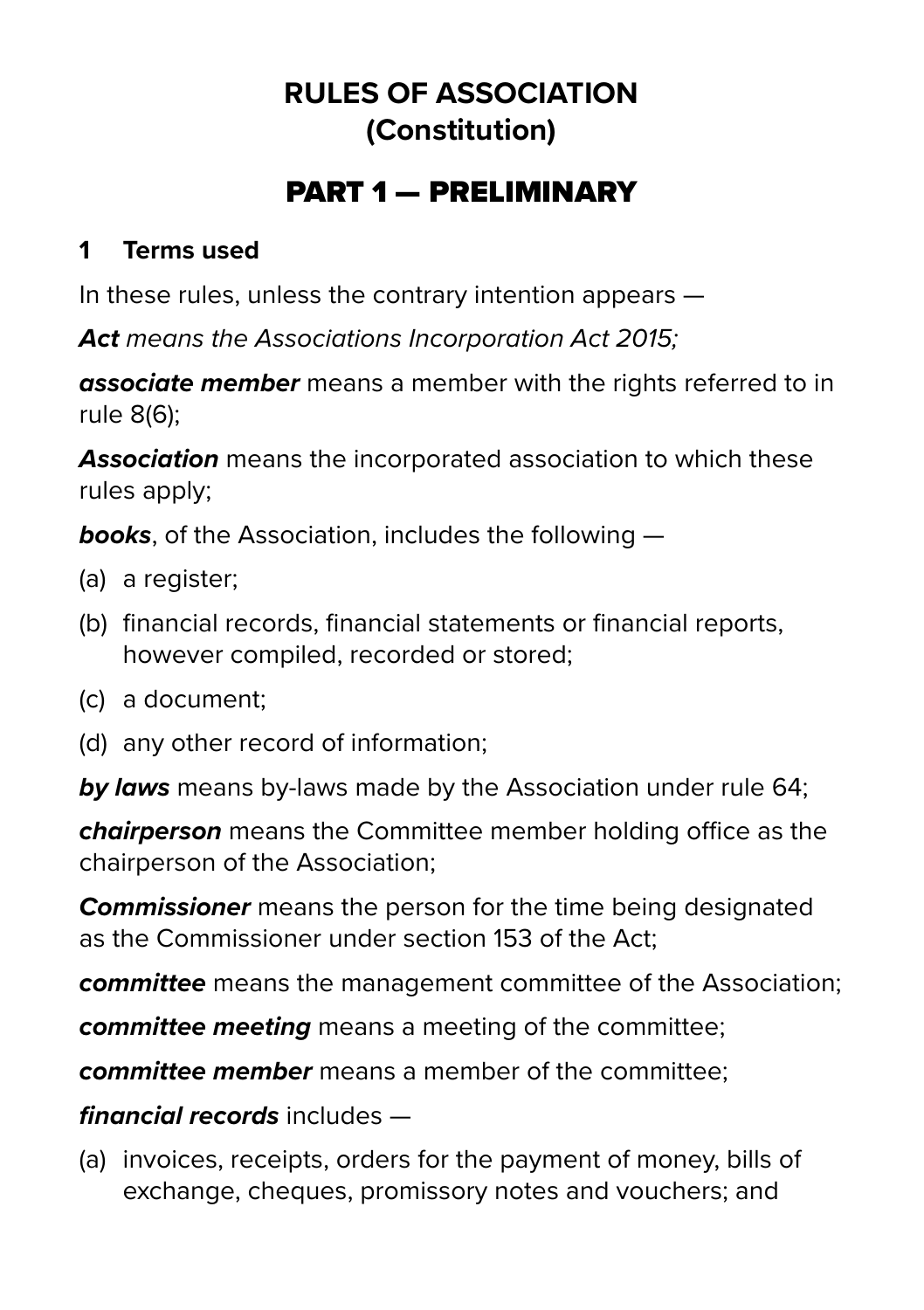- (b) documents of prime entry; and
- (c) working papers and other documents needed to explain (i) the methods by which financial statements are prepared; and
	- (ii) adjustments to be made in preparing financial statements;

*financial report*, of a tier 2 association or a tier 3 association, has the meaning given in section 63 of the Act;

*financial statements* means the financial statements in relation to the Association required under Part 5 Division 3 of the Act;

*financial year*, of the Association, has the meaning given in rule 2;

*general meeting*, of the Association, means a meeting of the Association that all members are entitled to receive notice of and to attend;

*member* means a person (including a body corporate) who is an ordinary member or an associate member of the Association;

*ordinary committee member* means a committee member who is not an office holder of the Association under rule 27(3);

*ordinary member* means a member with the rights referred to in rule 8(5);

*register of members* means the register of members referred to in section 53 of the Act;

*rules* means these rules of the Association, as in force for the time being;

*secretary* means the committee member holding office as the secretary of the Association;

*special general meeting* means a general meeting of the Association other than the annual general meeting;

*special resolution* means a resolution passed by the members at a general meeting in accordance with section 51 of the Act;

*subcommittee* means a subcommittee appointed by the committee under rule 48(1)(a);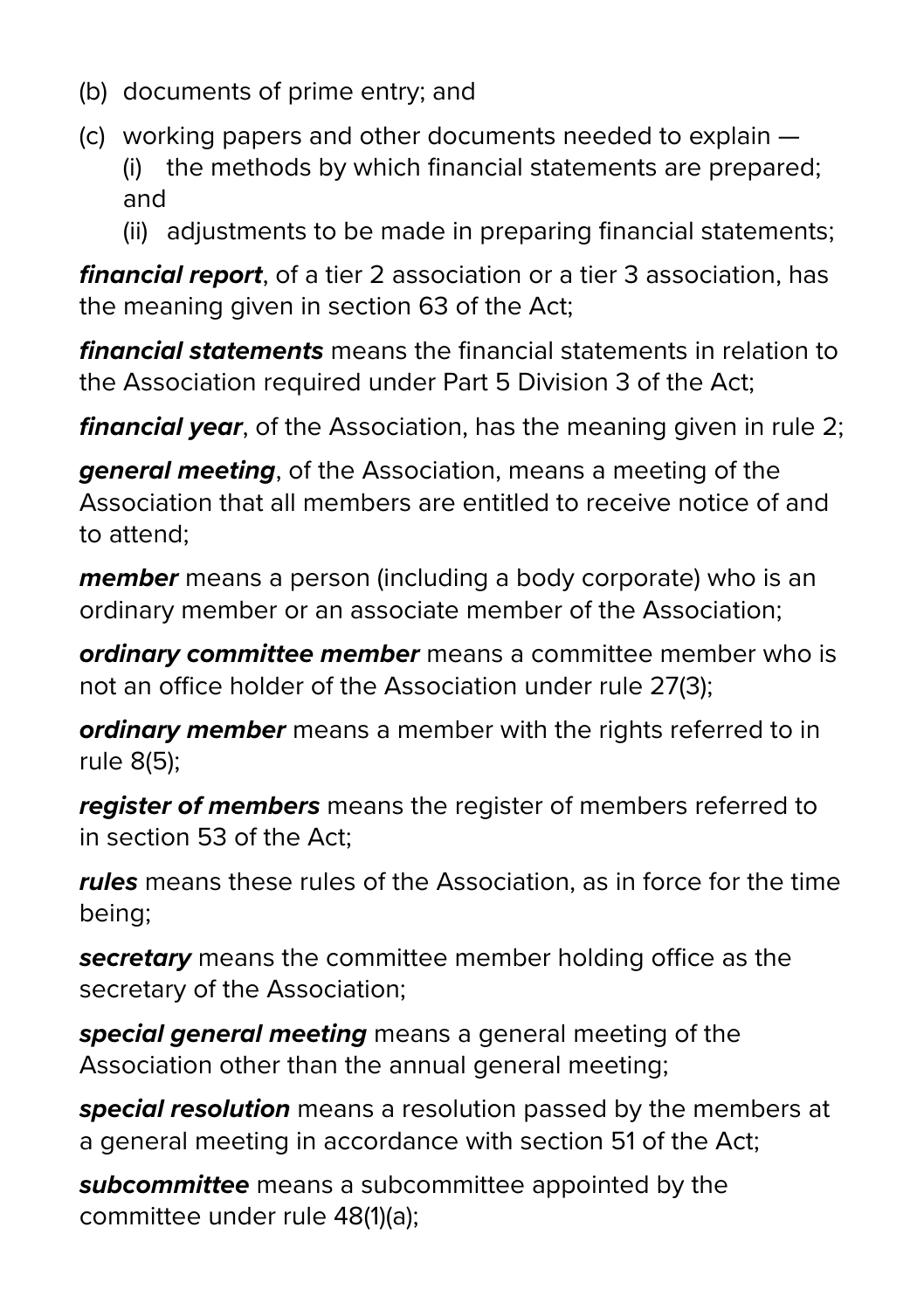*tier 1 association* means an incorporated association to which section 64(1) of the Act applies;

*tier 2 association* means an incorporated association to which section 64(2) of the Act applies;

*tier 3 association* means an incorporated association to which section 64(3) of the Act applies;

*treasurer* means the committee member holding office as the treasurer of the Association.

#### **2 Financial Year**

- (1) The first financial year of the Association is to be the period notified to the Commissioner under section 7(4)(e) or, if relevant, section 29(5)(e) of the Act.
- (2) Each subsequent financial year of the Association is the period of 12 months commencing at the termination of the first financial year or the anniversary of that termination.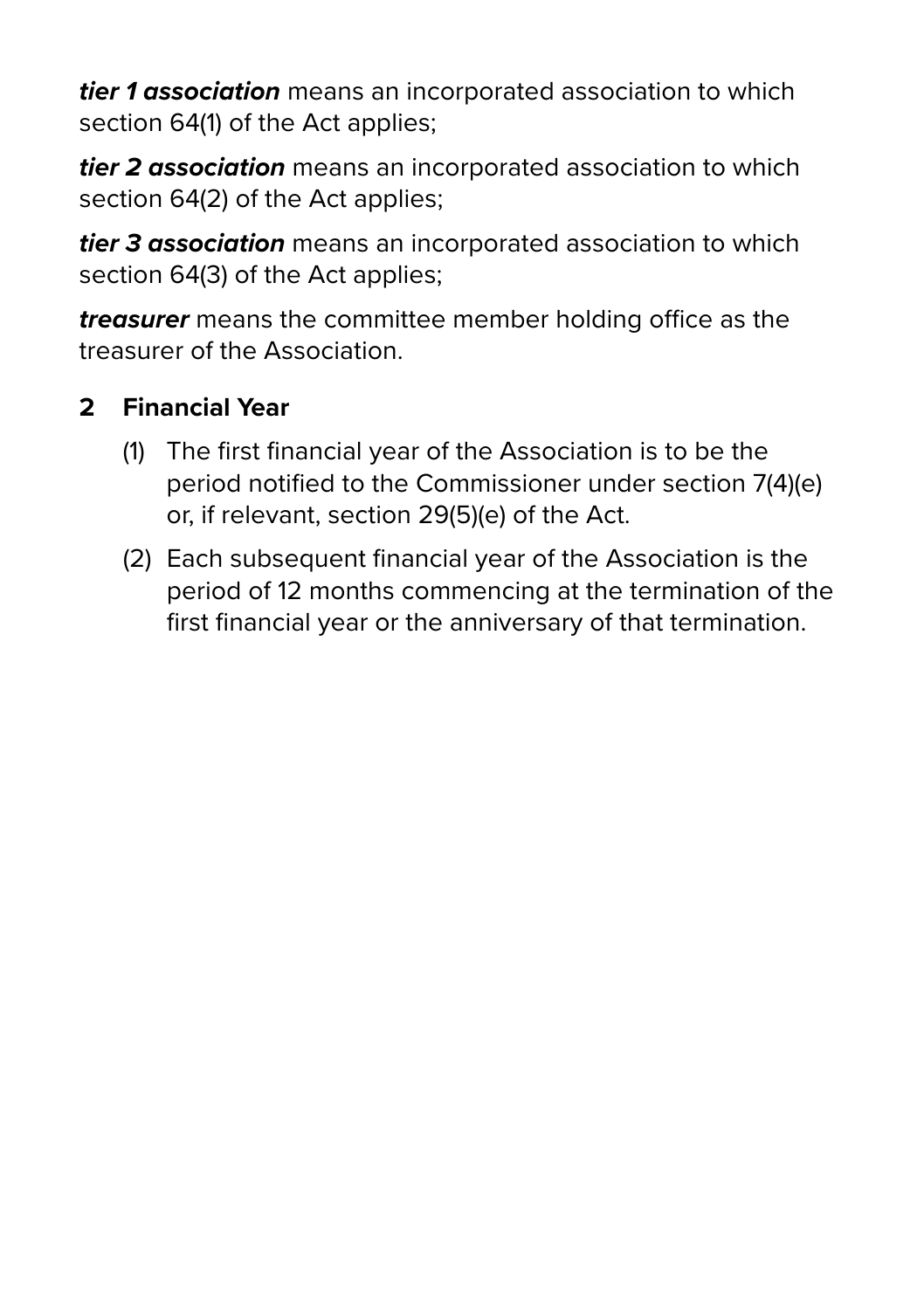# PART 2 — ASSOCIATION TO BE NOT FOR PROFIT BODY

#### **3 Not-for-profit body**

- (1) The property and income of the Association must be applied solely towards the promotion of the objects or purposes of the Association and no part of that property or income may be paid or otherwise distributed, directly or indirectly, to any member, except in good faith in the promotion of those objects or purposes.
- (2) A payment may be made to a member out of the funds of the Association only if it is authorised under subrule (3).
- (3) A payment to a member out of the funds of the Association is authorised if it is —
	- (a) the payment in good faith to the member as reasonable remuneration for any services provided to the Association, or for goods supplied to the Association, in the ordinary course of business; or
	- (b) the payment of interest, on money borrowed by the Association from the member, at a rate not greater than the cash rate published from time to time by the Reserve Bank of Australia; or
	- (c) the payment of reasonable rent to the member for premises leased by the member to the Association; or
	- (d) the reimbursement of reasonable expenses properly incurred by the member on behalf of the Association.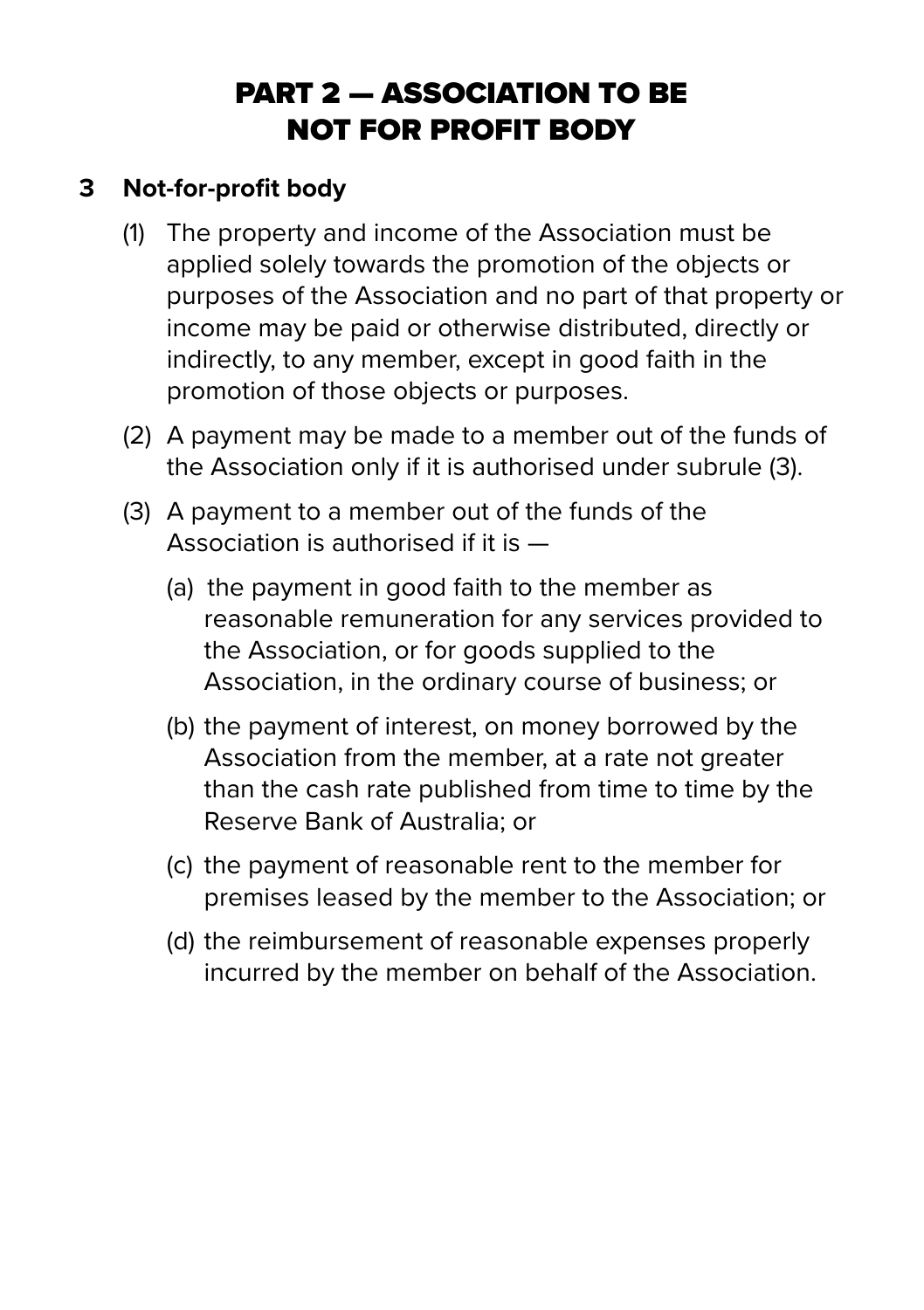# PART 3 — MEMBERS

#### Division 1 — Membership

#### **4 Eligibility for membership**

- (1) Any person who supports the objects or purposes of the Association is eligible to apply to become a member.
- (2) An individual who has not reached the age of 15 years is not eligible to apply for a class of membership that confers full voting rights.

#### **5 Applying for membership**

- (1) A person who wants to become a member must apply in writing to the Association.
- (2) The application must include a member's nomination of the applicant for membership.
- (3) The application must be signed by the applicant and the member nominating the applicant.
- (4) The applicant must specify in the application the class of membership, if there is more than one, to which the application relates.

#### **6 Dealing with membership applications**

- (1) The committee must consider each application for membership of the Association and decide whether to accept or reject the application.
- (2) Subject to subrule (3), the committee must consider applications in the order in which they are received by the Association.
- (3) The committee may delay its consideration of an application if the committee considers that any matter relating to the application needs to be clarified by the applicant or that the applicant needs to provide further information in support of the application.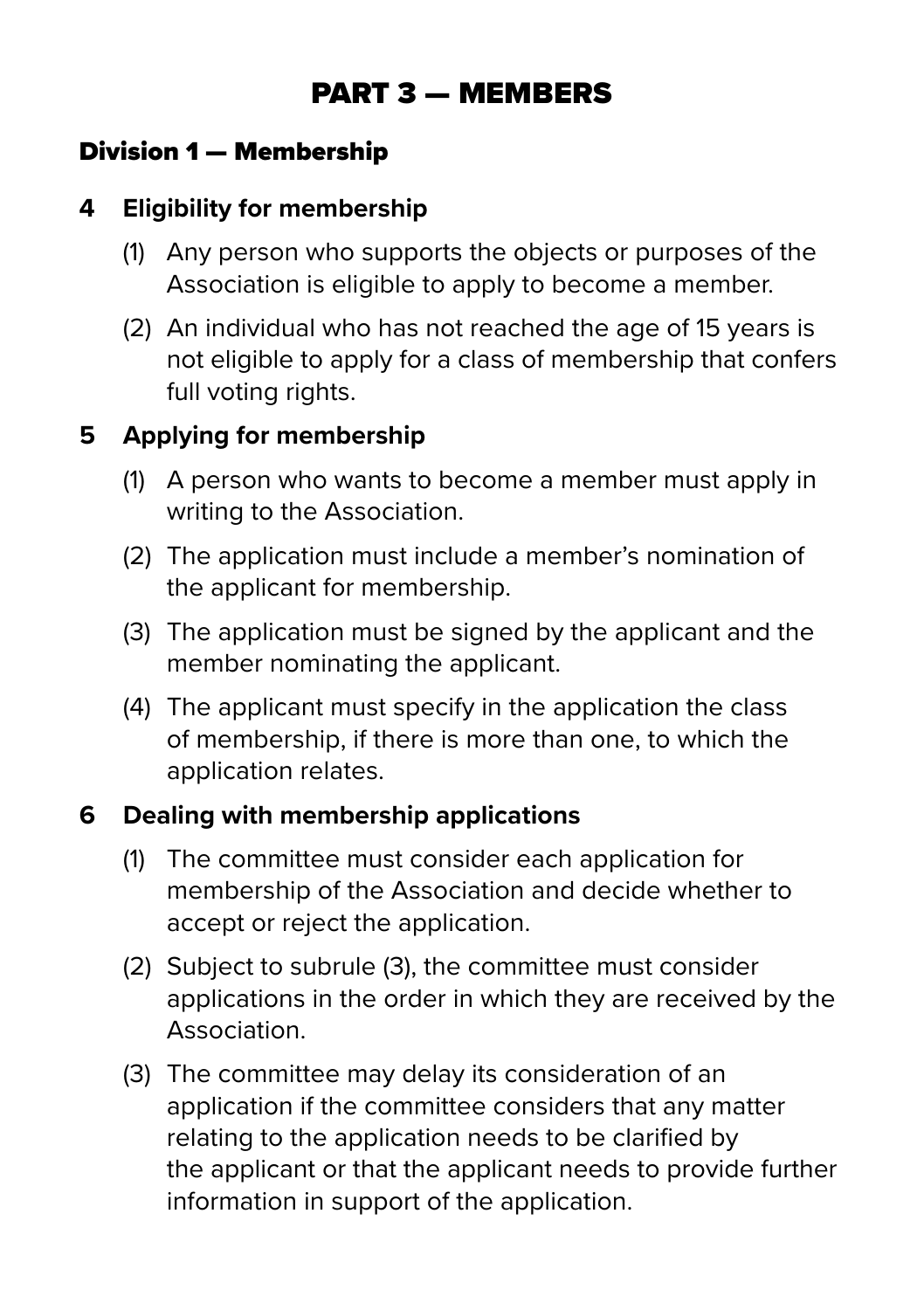- (4) The committee must not accept an application unless the applicant —
	- (a) is eligible under rule 4; and
	- (b) has applied under rule 5.
- (5) The committee may reject an application even if the applicant
	- (a) is eligible under rule 4; and
	- (b) has applied under rule 5.
	- (6) The committee must notify the applicant of the committee's decision to accept or reject the application as soon as practicable after making the decision.
- (7) If the committee rejects the application, the committee is not required to give the applicant its reasons for doing so.

#### **7 Becoming a member**

An applicant for membership of the Association becomes a member when —

- (a) the committee accepts the application; and
- (b) the applicant pays any membership fees payable to the Association under rule 12.

#### **8 Classes of membership**

- (1) The Association consists of ordinary members and any associate members provided for under subrule (2).
- (2) The Association may have any class of associate membership approved by resolution at a general meeting, including junior membership, senior membership, honorary membership and life membership.
- (3) An individual who has not reached the age of 15 years is only eligible to be an associate member.
- (4) A person can only be an ordinary member or belong to one class of associate membership.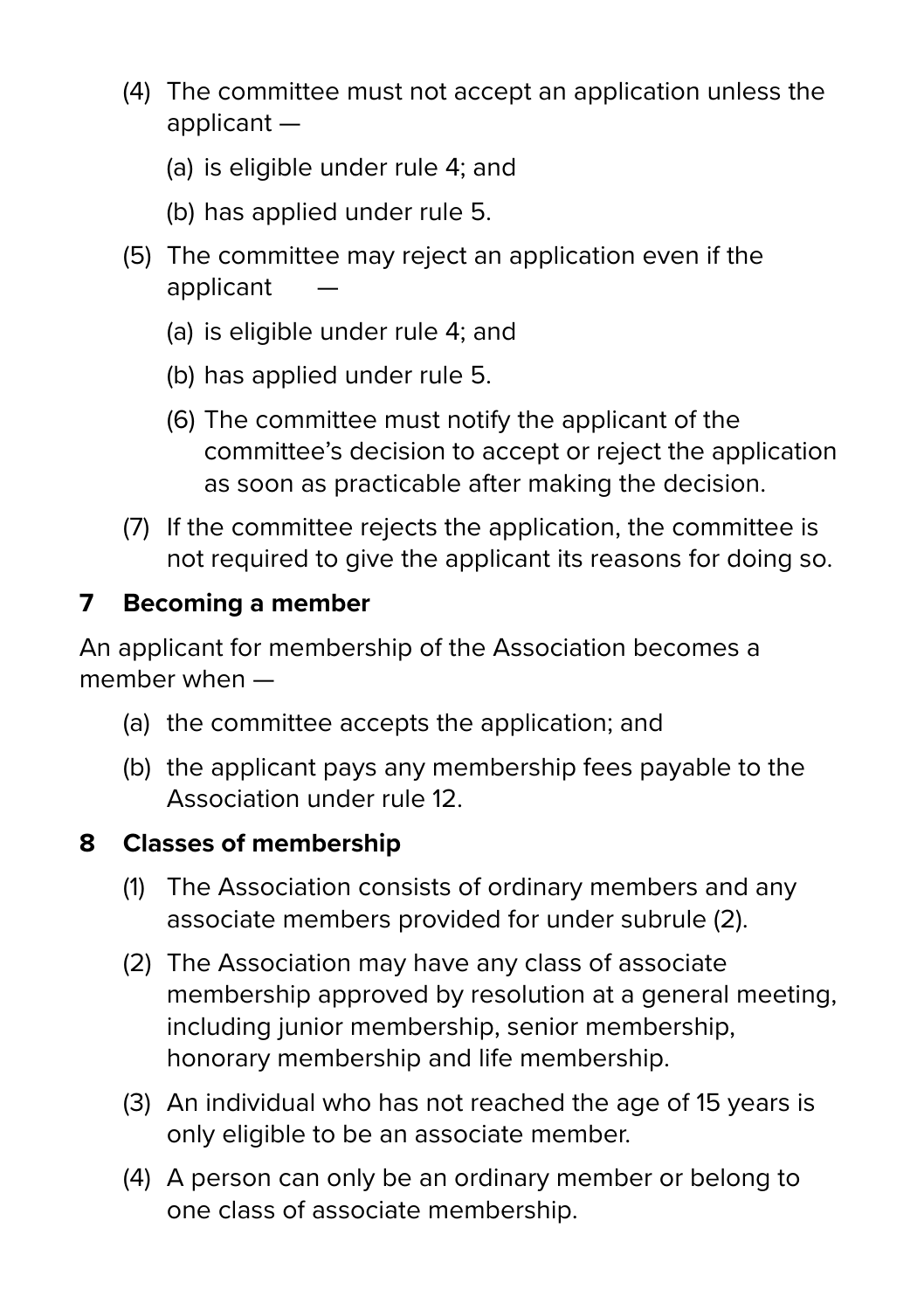- (5) An ordinary member has full voting rights and any other rights conferred on members by these rules or approved by resolution at a general meeting or determined by the committee.
- (6) An associate member has the rights referred to in subrule (5) other than full voting rights.
- (7) The number of members of any class is not limited unless otherwise approved by resolution at a general meeting.

#### **9 When membership ceases**

- (1) A person ceases to be a member when any of the following takes place —
	- (a) for a member who is an individual, the individual dies;
	- (b) for a member who is a body corporate, the body corporate is wound up;
	- (c) the person resigns from the Association under rule 10;
	- (d) the person is expelled from the Association under rule 15;
	- (e) the person ceases to be a member under rule 12(4).
- (2) The secretary must keep a record, for at least one year after a person ceases to be a member, of —
	- (a) the date on which the person ceased to be a member; and
	- (b) the reason why the person ceased to be a member.

#### **10 Resignation**

- (1) A member may resign from membership of the Association by giving written notice of the resignation to the secretary.
- (2) The resignation takes effect
	- (a) when the secretary receives the notice; or
	- (b) if a later time is stated in the notice, at that later time.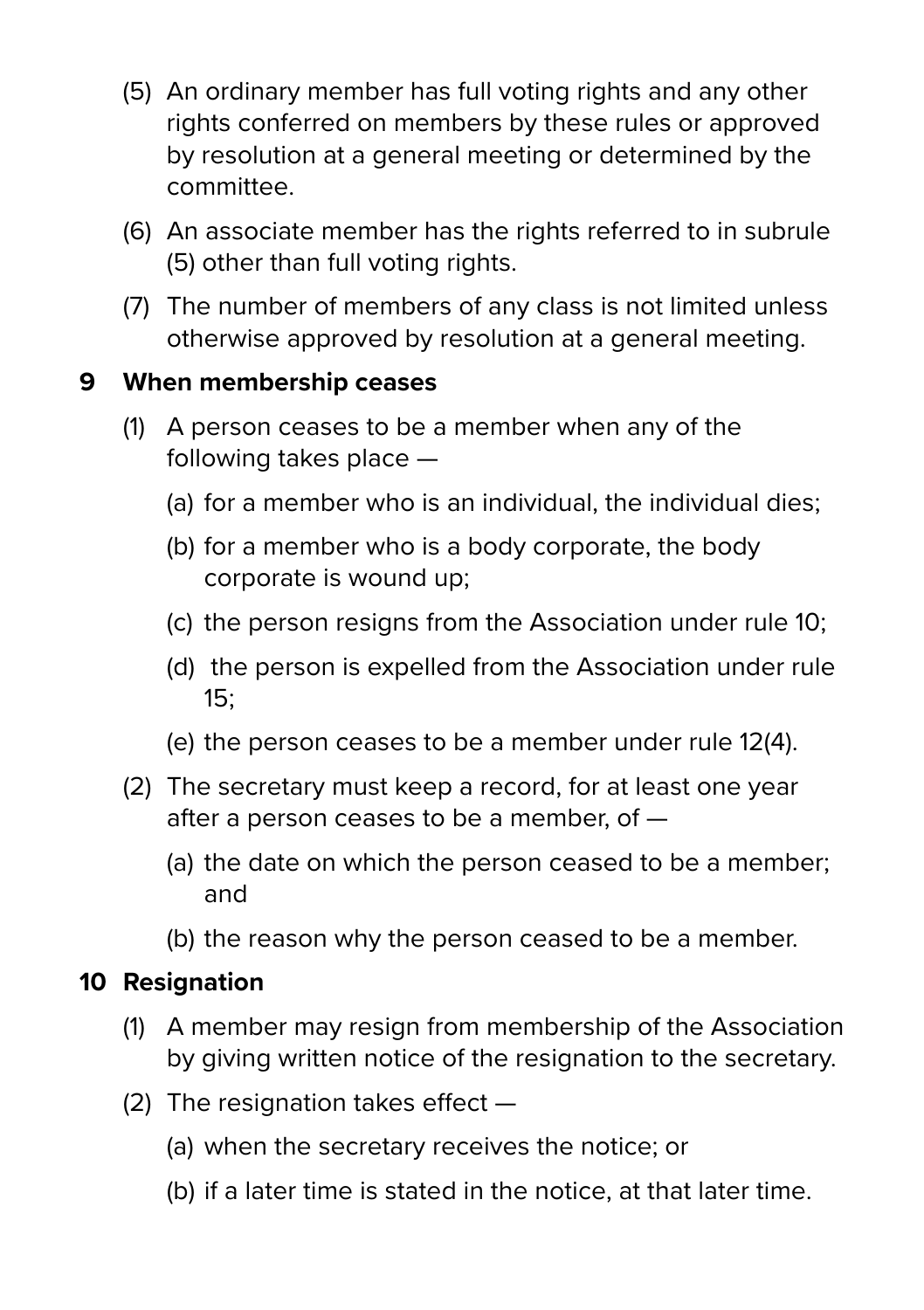- (3) A person who has resigned from membership of the Association remains liable for any fees that are owed to the Association (the owed amount) at the time of resignation.
- (4) The owed amount may be recovered by the Association in a court of competent jurisdiction as a debt due to the Association.

#### **11 Rights not transferable**

The rights of a member are not transferable and end when membership ceases.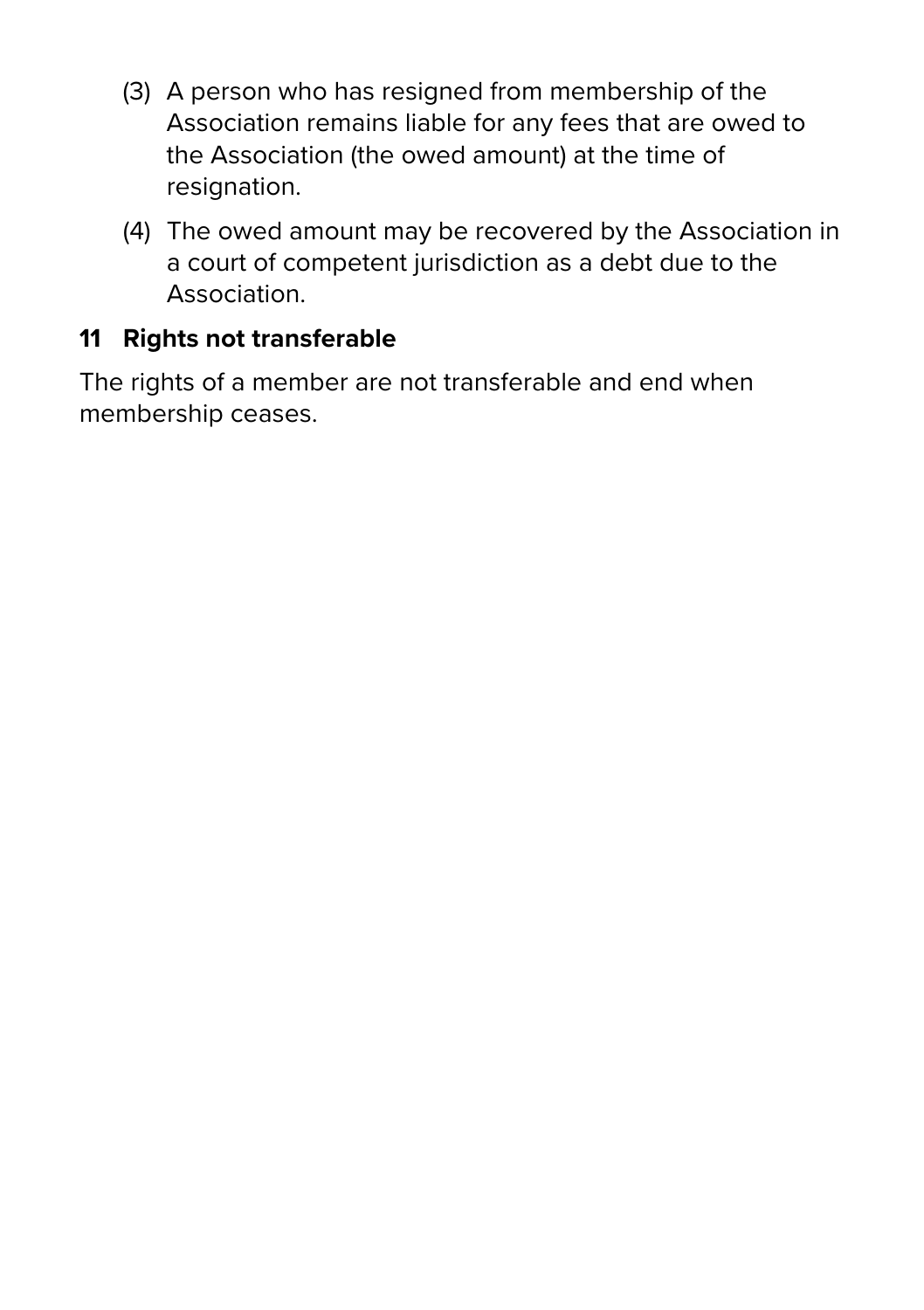#### Division 2 — Membership fees

#### **12 Membership fees**

- (1) The committee must determine the entrance fee (if any) and the annual membership fee (if any) to be paid for membership of the Association.
- (2) The fees determined under subrule (1) may be different for different classes of membership.
- (3) A member must pay the annual membership fee to the treasurer, or another person authorised by the committee to accept payments, by the date (the due date) determined by the committee.
- (4) If a member has not paid the annual membership fee within the period of 3 months after the due date, the member ceases to be a member on the expiry of that period.
- (5) If a person who has ceased to be a member under subrule (4) offers to pay the annual membership fee after the period referred to in that subrule has expired —
	- (a) the committee may, at its discretion, accept that payment; and
	- (b) if the payment is accepted, the person's membership is reinstated from the date the payment is accepted.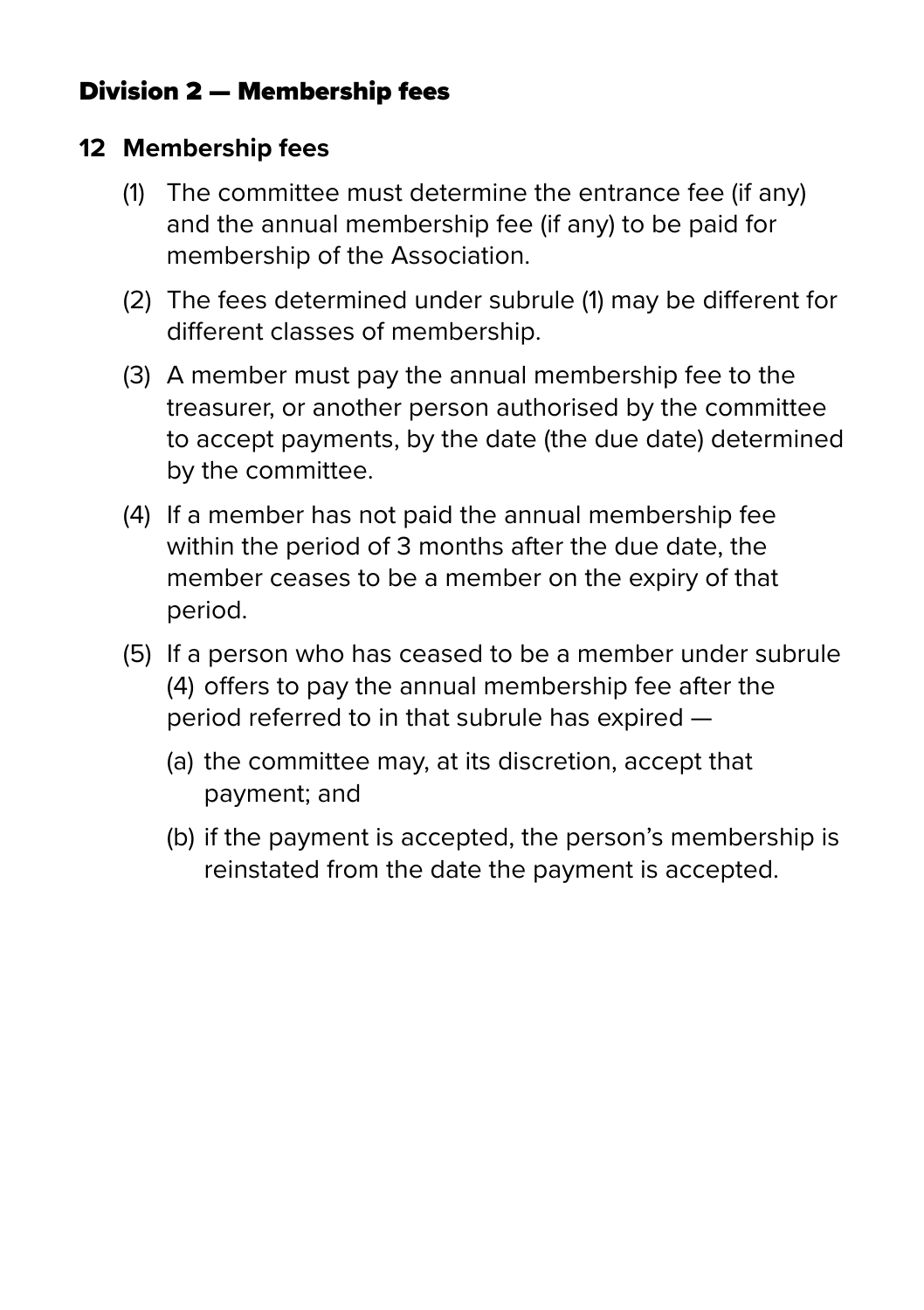#### Division 3 — Register of members

#### **13 Register of members**

- (1) The secretary, or another person authorised by the committee, is responsible for the requirements imposed on the Association under section 53 of the Act to maintain the register of members and record in that register any change in the membership of the Association.
- (2) In addition to the matters referred to in section 53(2) of the Act, the register of members must include the class of membership (if applicable) to which each member belongs and the date on which each member becomes a member.
- (3) The register of members must be kept at the secretary's place of residence, or at another place determined by the committee.
- (4) A member who wishes to inspect the register of members must contact the secretary to make the necessary arrangements.
- $(5)$  If  $-$ 
	- (a) a member inspecting the register of members wishes to make a copy of, or take an extract from, the register under section 54(2) of the Act; or
	- (b) a member makes a written request under section 56(1) of the Act to be provided with a copy of the register of members,

the committee may require the member to provide a statutory declaration setting out the purpose for which the copy or extract is required and declaring that the purpose is connected with the affairs of the Association.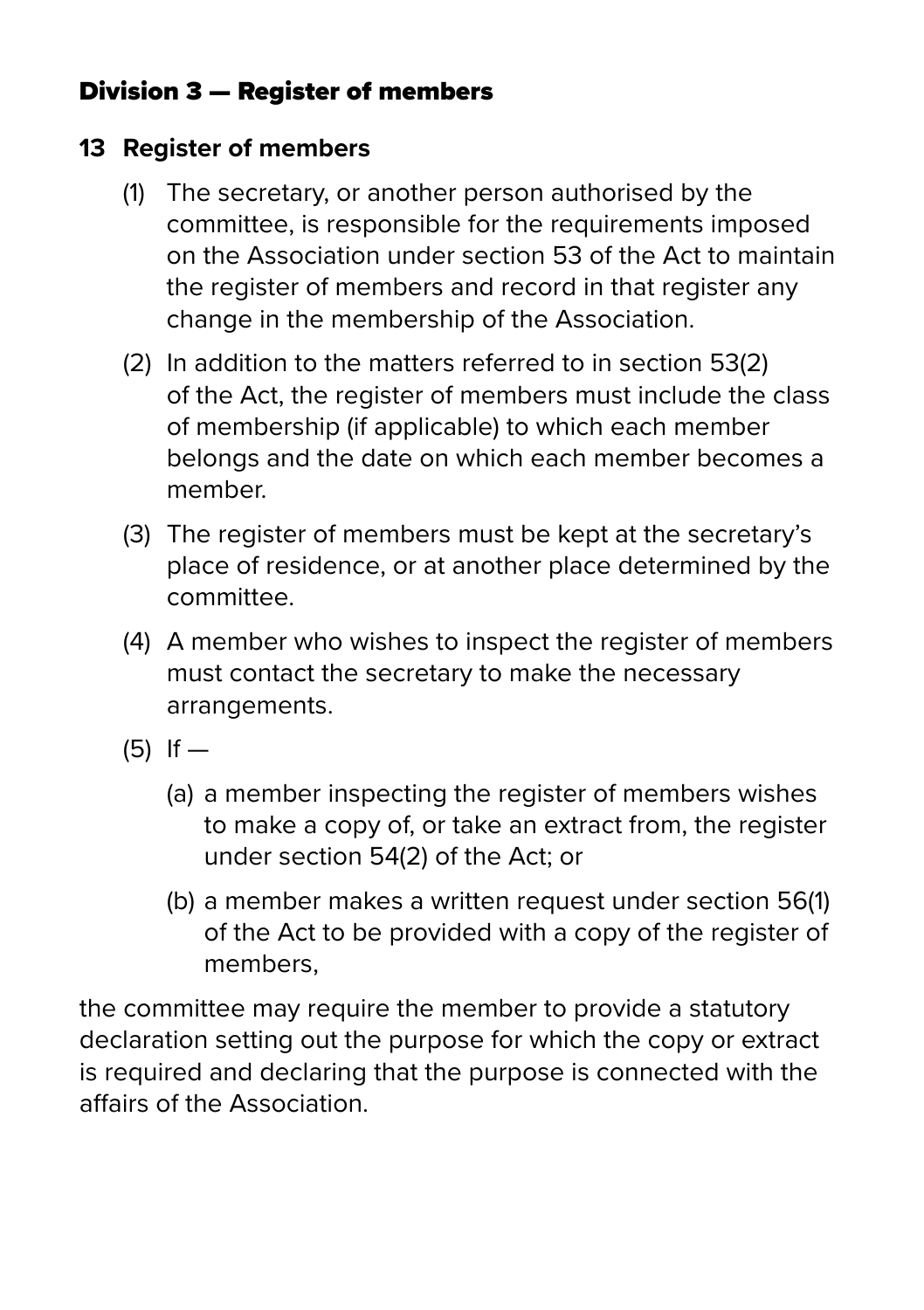# PART 4 — DISCIPLINARY ACTION, DISPUTES AND MEDIATION

#### Division 1 — Term used

#### **14 Term used: member**

In this Part —

*member*, in relation to a member who is expelled from the Association, includes former member.

### Division 2 — Disciplinary action

#### **15 Suspension or expulsion**

(1) The committee may decide to suspend a member's membership or to expel a member from the Association if —

- (a) the member contravenes any of these rules; or
- (b) the member acts detrimentally to the interests of the Association.
- (2) The secretary must give the member written notice of the proposed suspension or expulsion at least 28 days before the committee meeting at which the proposal is to be considered by the committee.
- (3) The notice given to the member must state
	- (a) when and where the committee meeting is to be held; and
	- (b) the grounds on which the proposed suspension or expulsion is based; and
	- (c) that the member, or the member's representative, may attend the meeting and will be given a reasonable opportunity to make written or oral (or both written and oral) submissions to the committee about the proposed suspension or expulsion;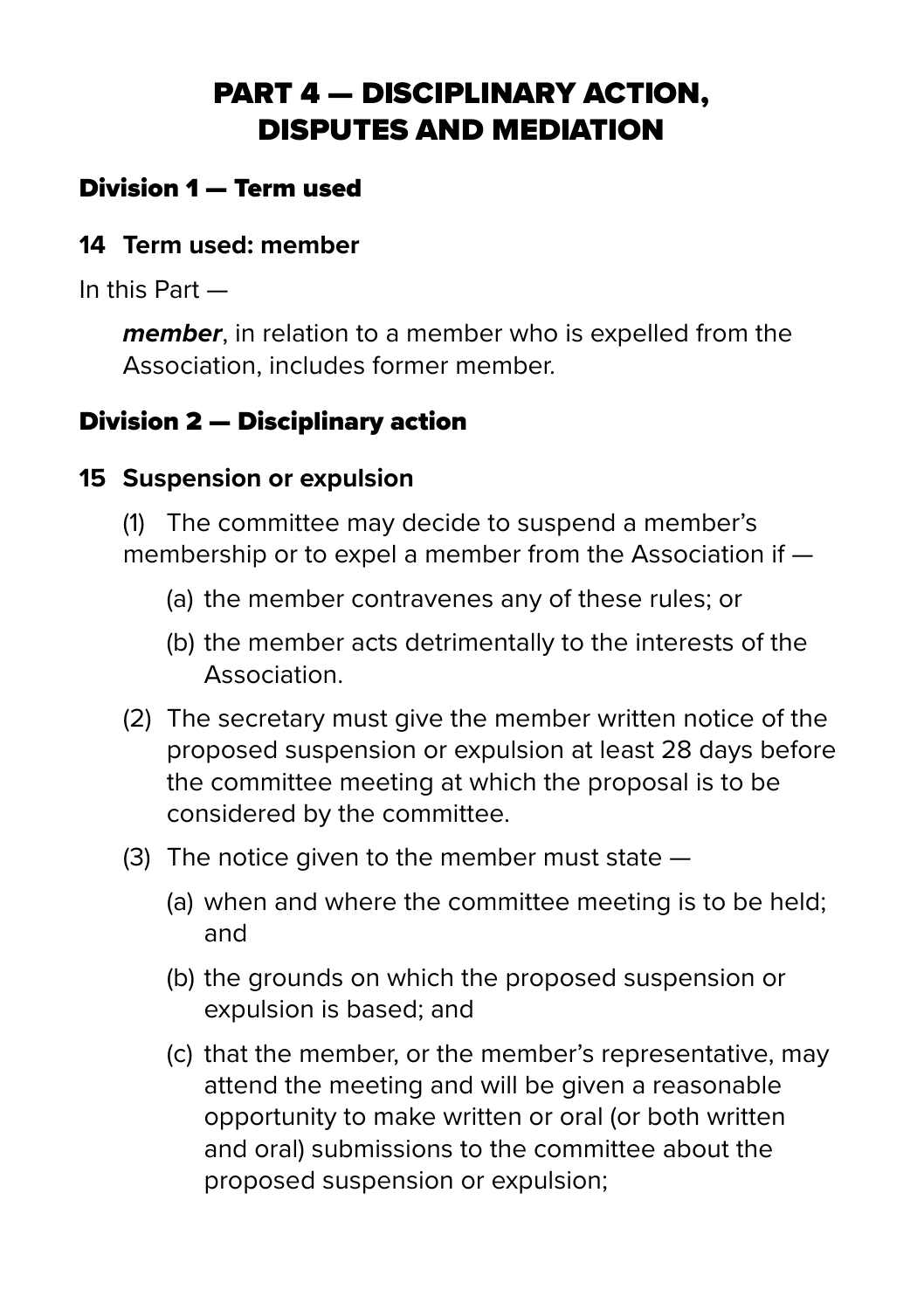- (4) At the committee meeting, the committee must
	- (a) give the member, or the member's representative, a reasonable opportunity to make written or oral (or both written and oral) submissions to the committee about the proposed suspension or expulsion; and
	- (b) give due consideration to any submissions so made; and
	- (c) decide
		- (i) whether or not to suspend the member's membership and, if the decision is to suspend the membership, the period of suspension; or
		- (ii) whether or not to expel the member from the Association.
- (5) A decision of the committee to suspend the member's membership or to expel the member from the Association takes immediate effect.
- (6) The committee must give the member written notice of the committee's decision, and the reasons for the decision, within 7 days after the committee meeting at which the decision is made.
- (7) A member whose membership is suspended or who is expelled from the Association may, within 14 days after receiving notice of the Committee's decision under subrule (6), give written notice to the secretary requesting the appointment of a mediator under rule 23.
- (8) If notice is given under subrule (7), the member who gives the notice and the committee are the parties to the mediation.

#### **16 Consequences of suspension**

(1) During the period a member's membership is suspended, the member —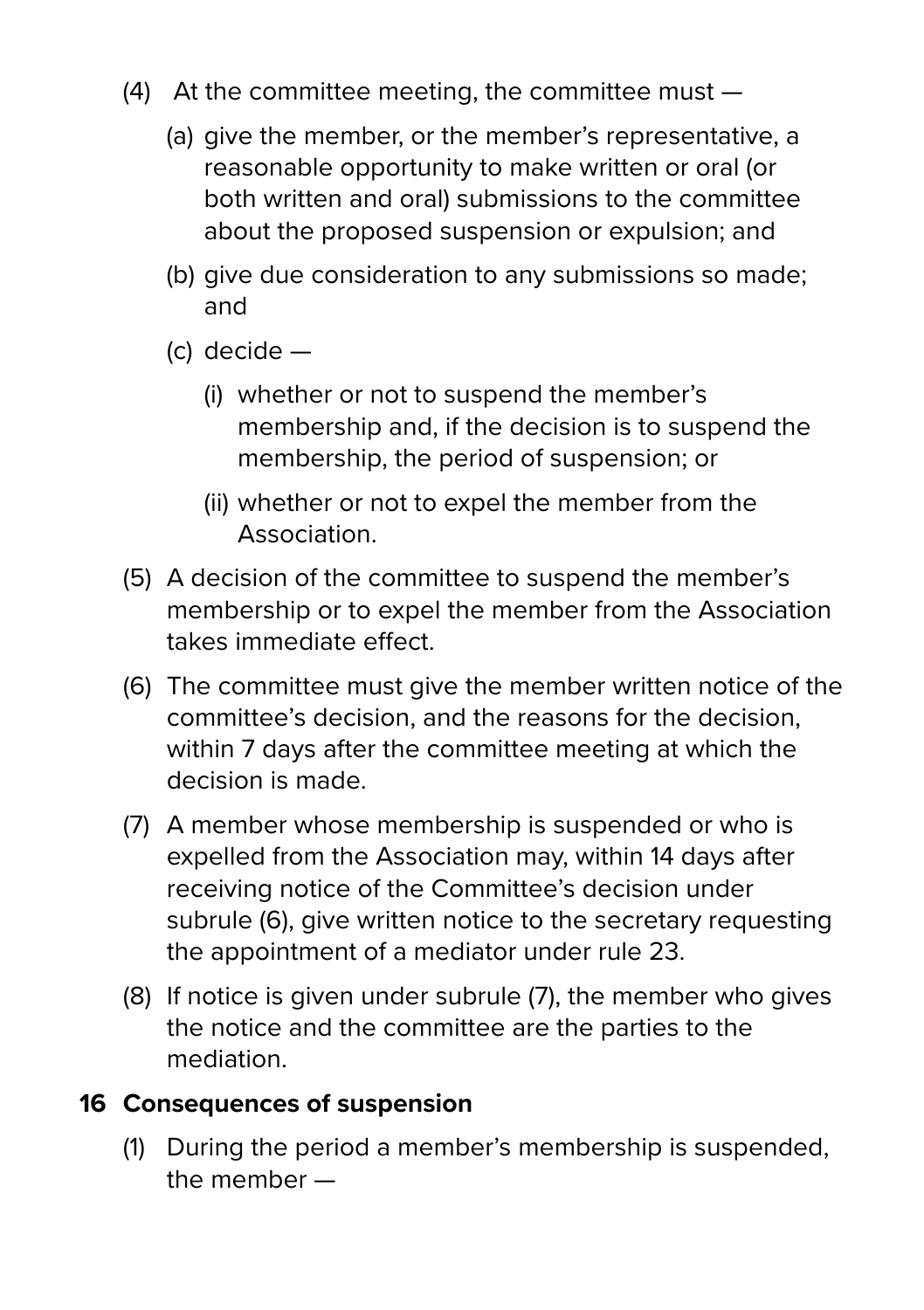- (a) loses any rights (including voting rights) arising as a result of membership; and
- (b) is not entitled to a refund, rebate, relief or credit for membership fees paid, or payable, to the Association.
- (2) When a member's membership is suspended, the secretary must record in the register of members —
	- (a) that the member's membership is suspended; and
	- (b) the date on which the suspension takes effect; and
	- (c) the period of the suspension.
- (3) When the period of the suspension ends, the secretary must record in the register of members that the member's membership is no longer suspended.

#### Division 3 — Resolving disputes

#### **17 Terms used**

In this Division —

*grievance procedure* means the procedures set out in this Division;

*party to a dispute* includes a person –

- (a) who is a party to the dispute; and
- (b) who ceases to be a member within 6 months before the dispute has come to the attention of each party to the dispute.

#### **18 Application of Division**

The procedure set out in this Division (the grievance procedure) applies to disputes —

- (a) between members; or
- (b) between one or more members and the Association.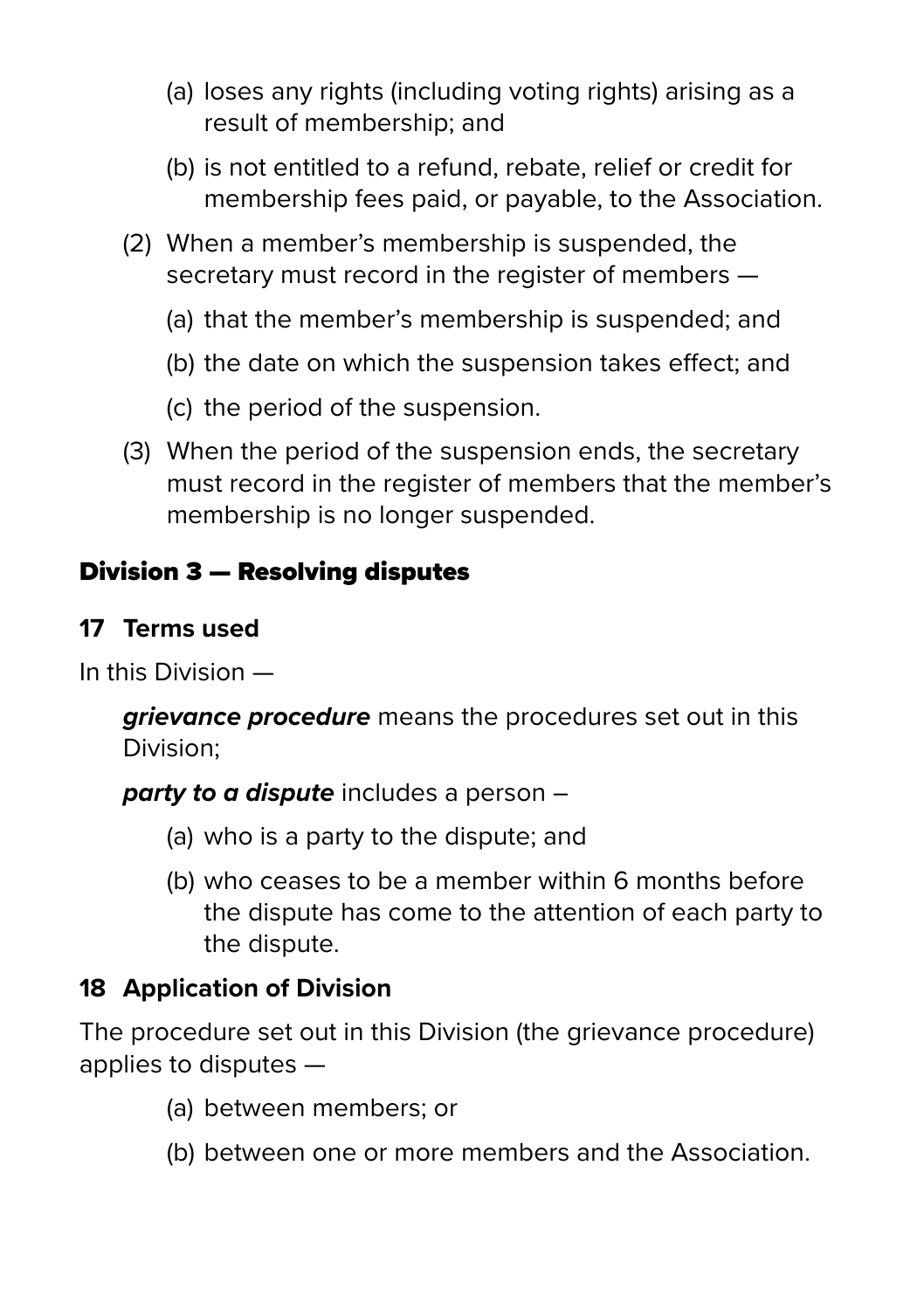#### **19 Parties to attempt to resolve dispute**

The parties to a dispute must attempt to resolve the dispute between themselves within 14 days after the dispute has come to the attention of each party.

#### **20 How grievance procedure is started**

- (1) If the parties to a dispute are unable to resolve the dispute between themselves within the time required by rule 19, any party to the dispute may start the grievance procedure by giving written notice to the secretary of —
	- (a) the parties to the dispute; and
	- (b) the matters that are the subject of the dispute.
- (2) Within 28 days after the secretary is given the notice, a committee meeting must be convened to consider and determine the dispute.
- (3) The secretary must give each party to the dispute written notice of the committee meeting at which the dispute is to be considered and determined at least 7 days before the meeting is held.
- (4) The notice given to each party to the dispute must state
	- (a) when and where the committee meeting is to be held; and
	- (b) that the party, or the party's representative, may attend the meeting and will be given a reasonable opportunity to make written or oral (or both written and oral) submissions to the committee about the dispute.
- $(5)$  If  $-$ 
	- (a) the dispute is between one or more members and the Association; and
	- (b) any party to the dispute gives written notice to the secretary stating that the party-
		- (i) does not agree to the dispute being determined by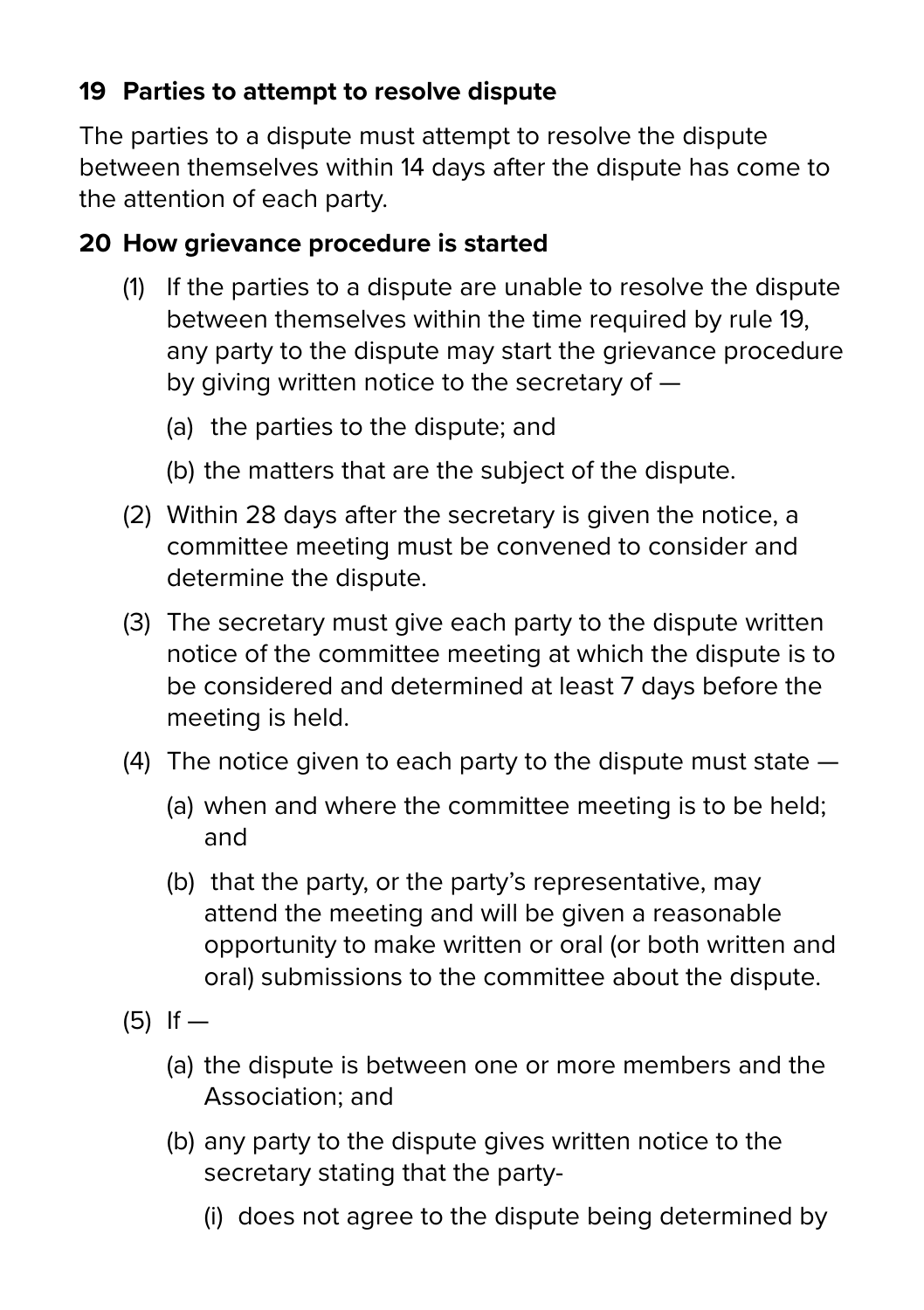the committee; and

 (ii) requests the appointment of a mediator under rule 23,

the committee must not determine the dispute.

#### **21 Determination of dispute by committee**

- (1) At the committee meeting at which a dispute is to be considered and determined, the committee must —
	- (a) give each party to the dispute, or the party's representative, a reasonable opportunity to make written or oral (or both written and oral) submissions to the committee about the dispute; and
	- (b) give due consideration to any submissions so made; and
	- (c) determine the dispute.
- (2) The committee must give each party to the dispute written notice of the committee's determination, and the reasons for the determination, within 7 days after the committee meeting at which the determination is made.
- (3) A party to the dispute may, within 14 days after receiving notice of the committee's determination under subrule (1)(c), give written notice to the secretary requesting the appointment of a mediator under rule 23.
- (4) If notice is given under subrule (3), each party to the dispute is a party to the mediation.

## Division 4 — Mediation

## **22 Application of Division**

- (1) This Division applies if written notice has been given to the secretary requesting the appointment of a mediator —
	- (a) by a member under rule 15(7); or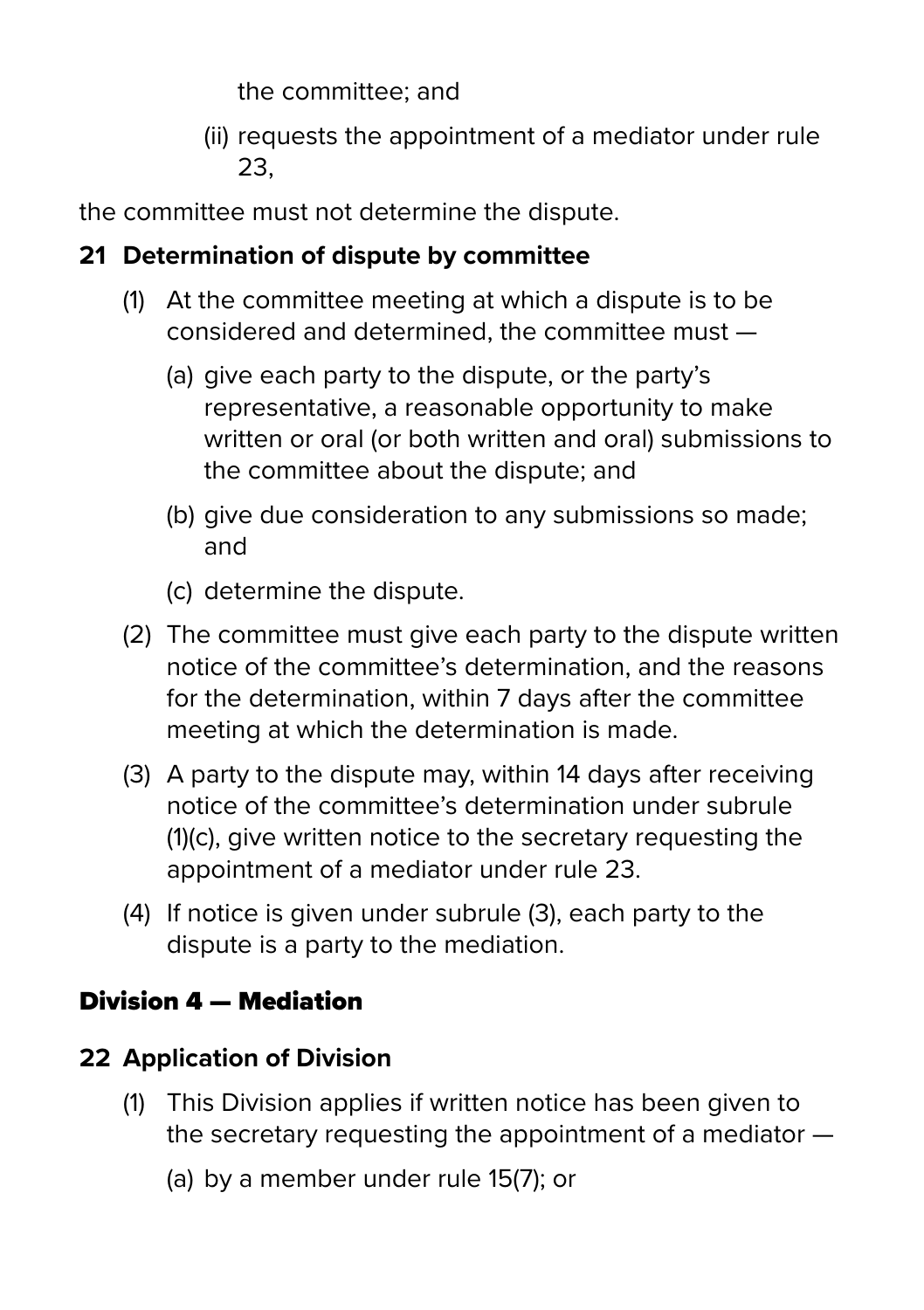- (b) by a party to a dispute under rule 20(5)(b)(ii) or 21(3).
- (2) If this Division applies, a mediator must be chosen or appointed under rule 23.

#### **23 Appointment of mediator**

- (1) The mediator must be a person chosen
	- (a) if the appointment of a mediator was requested by a member under rule 15(7) — by agreement between the Member and the committee; or
	- (b) if the appointment of a mediator was requested by a party to a dispute under rule  $20(5)(b)(ii)$  or  $21(3) - by$ agreement between the parties to the dispute.
- (2) If there is no agreement for the purposes of subrule (1)(a) or (b), then, subject to subrules (3) and (4), the committee must appoint the mediator.
- (3) The person appointed as mediator by the committee must be a person who acts as a mediator for another not-for profit body, such as a community legal centre, if the appointment of a mediator was requested by —
	- (a) a member under rule 15(7); or
	- (b) a party to a dispute under rule 20(5)(b)(ii); or
	- (c) a party to a dispute under rule 21(3) and the dispute is between one or more members and the Association.
- (4) The person appointed as mediator by the committee may be a member or former member of the Association but must not —
	- (a) have a personal interest in the matter that is the subject of the mediation; or

 (b) be biased in favour of or against any party to the mediation.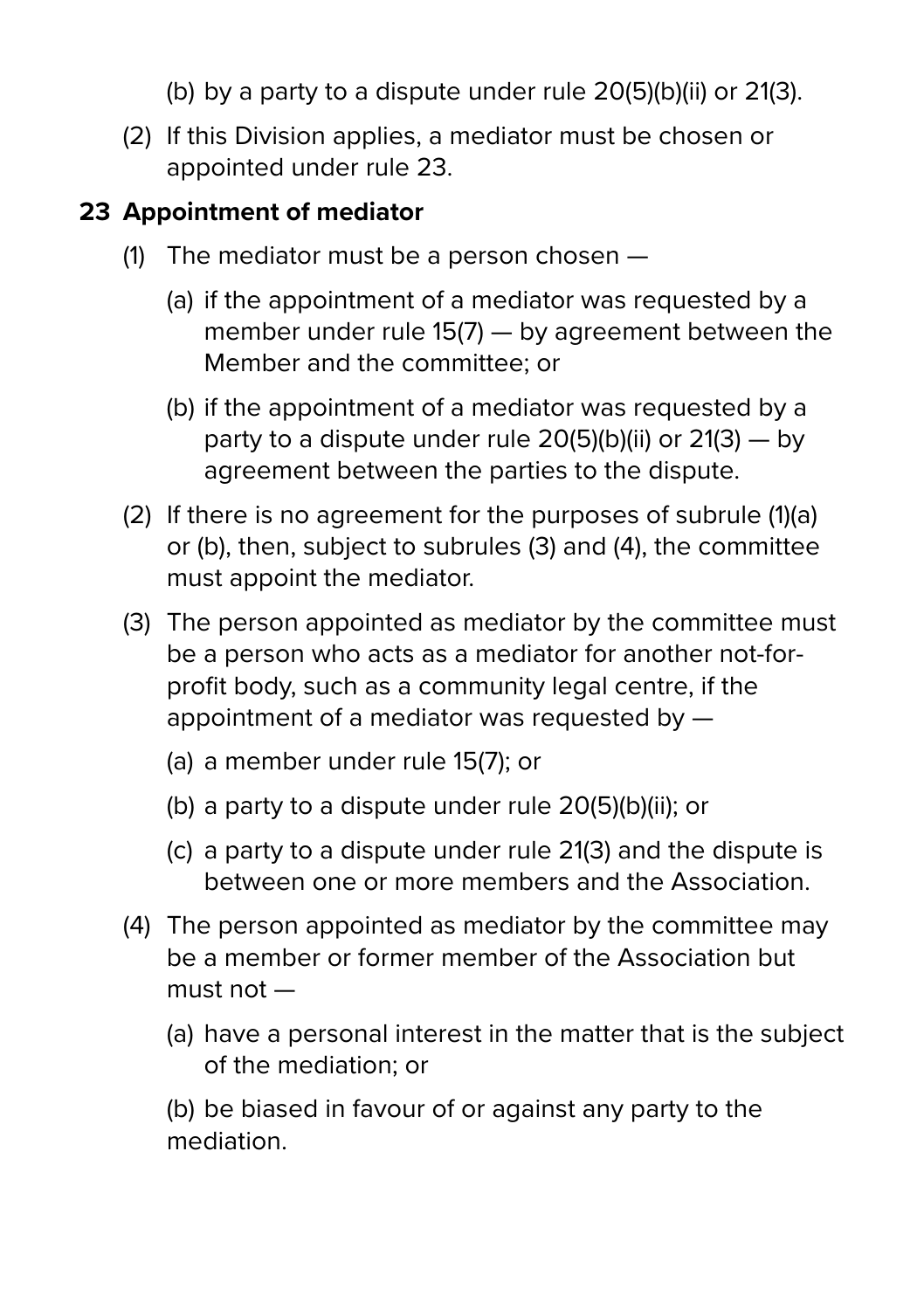#### **24 Mediation process**

- (1) The parties to the mediation must attempt in good faith to settle the matter that is the subject of the mediation.
- (2) Each party to the mediation must give the mediator a written statement of the issues that need to be considered at the mediation at least 5 days before the mediation takes place.
- (3) In conducting the mediation, the mediator must
	- (a) give each party to the mediation every opportunity to be heard; and
	- (b) allow each party to the mediation to give due consideration to any written statement given by another party; and
	- (c) ensure that natural justice is given to the parties to the mediation throughout the mediation process.
- (4) The mediator cannot determine the matter that is the subject of the mediation.
- (5) The mediation must be confidential, and any information given at the mediation cannot be used in any other proceedings that take place in relation to the matter that is the subject of the mediation.
- (6) The costs of the mediation are to be paid by the party or parties to the mediation that requested the appointment of the mediator.

#### **25 If mediation results in decision to suspend or expel being revoked**

- $If -$ 
	- (a) mediation takes place because a member whose membership is suspended or who is expelled from the Association gives notice under rule 15(7); and
	- (b) as the result of the mediation, the decision to suspend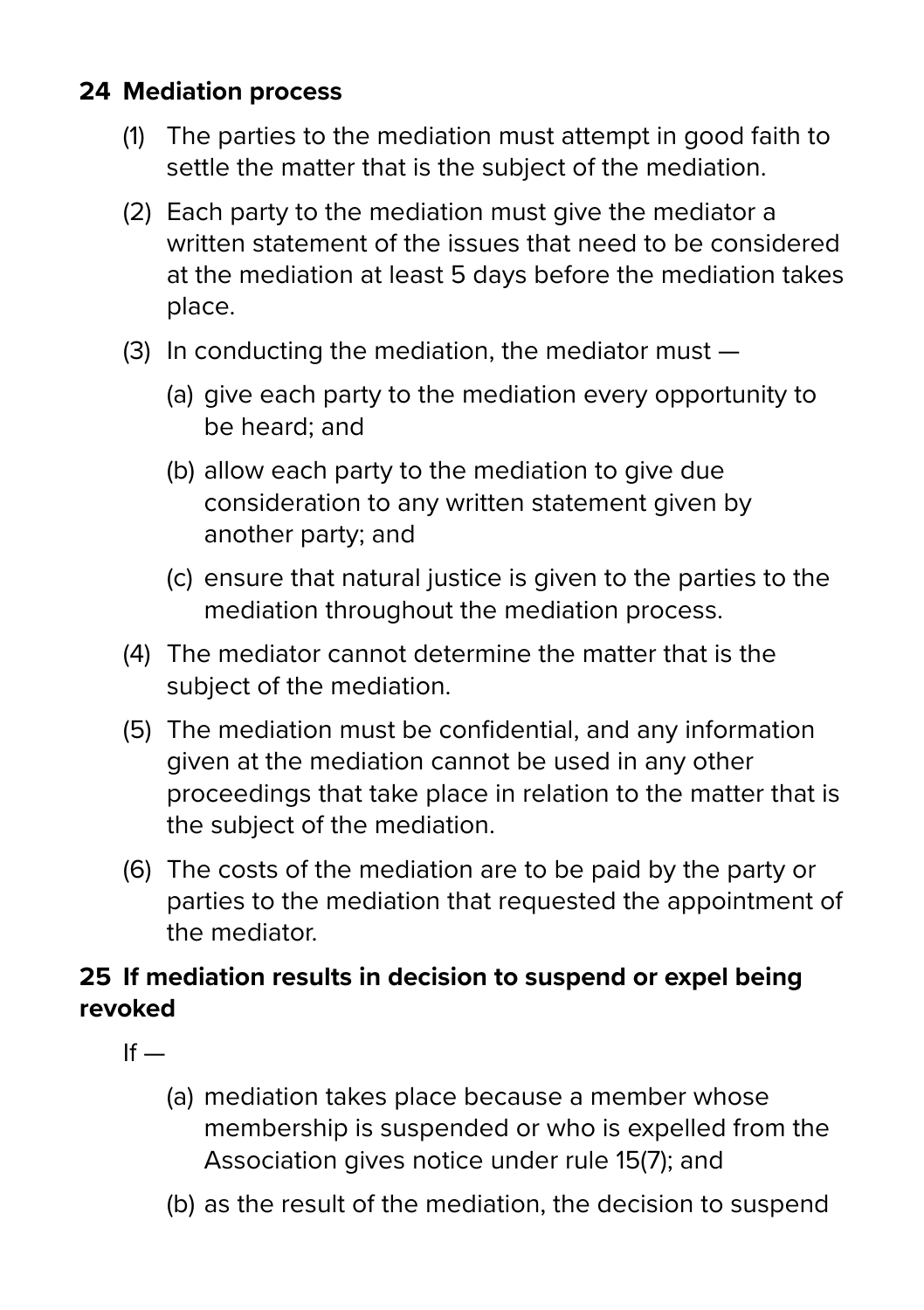the member's membership or expel the member is revoked,

that revocation does not affect the validity of any decision made at a committee meeting or general meeting during the period of suspension or expulsion.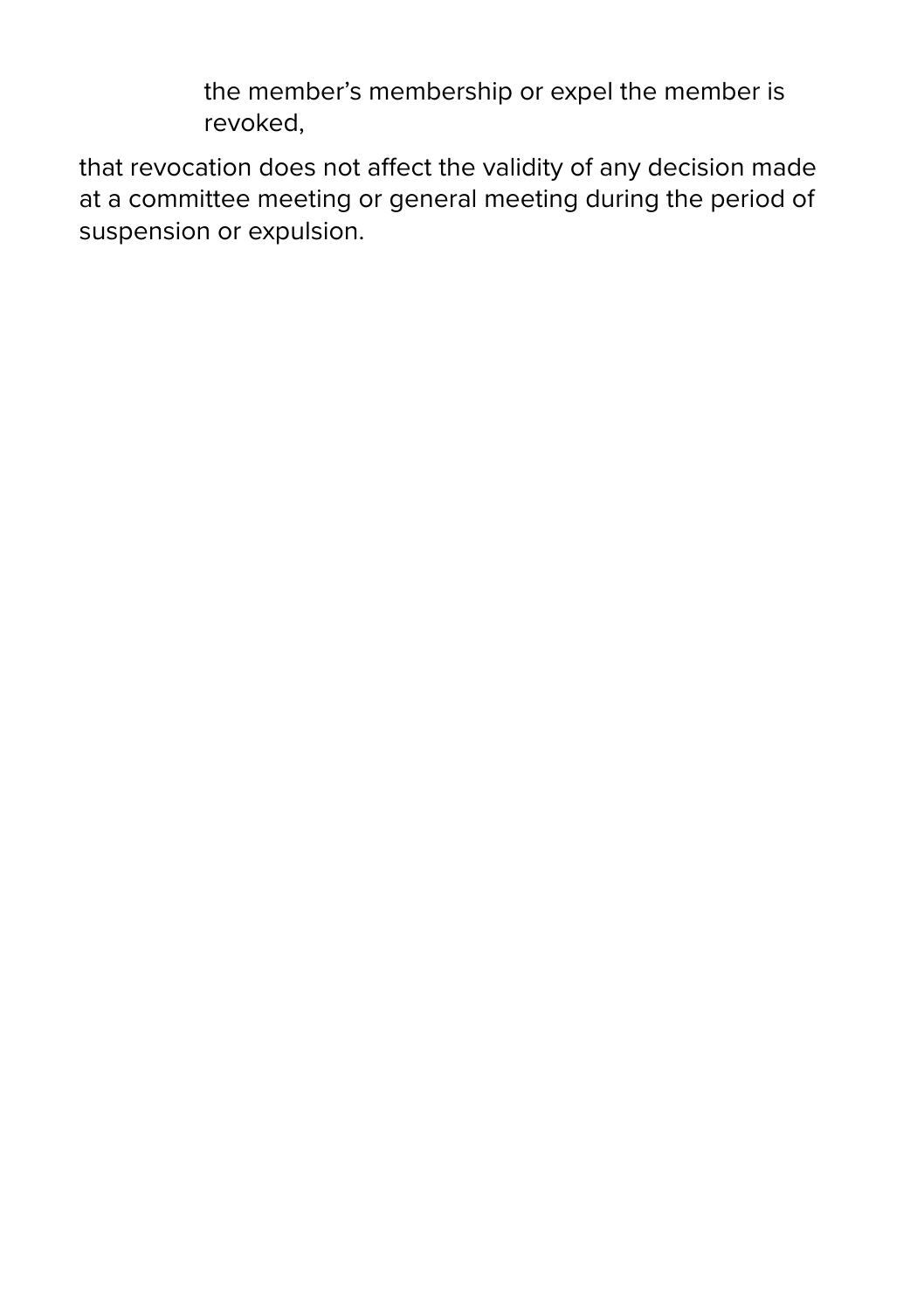# PART 5 — COMMITTEE

#### Division 1 — Powers of Committee

#### **26 Committee**

- (1) The committee members are the persons who, as the management committee of the Association, have the power to manage the affairs of the Association.
- (2) Subject to the Act, these rules, the by-laws (if any) and any resolution passed at a general meeting, the committee has power to do all things necessary or convenient to be done for the proper management of the affairs of the Association.
- (3) The committee must take all reasonable steps to ensure that the Association complies with the Act, these rules and the by-laws (if any).

#### Division 2 — Composition of Committee and duties of members

#### **27 Committee members**

- (1) The committee members consist of
	- (a) the office holders of the Association; and
	- (b) at least one ordinary committee member.
- (2) The committee must determine the maximum number of members who may be ordinary committee members.
- (3) The following are the office holders of the Association
	- (a) the chairperson;
	- (b) the duty chairperson;
	- (c) the secretary;
- (d) the treasurer.
- (4) A person may be a committee member if the person is
	- (a) an individual who has reached 18 years of age; and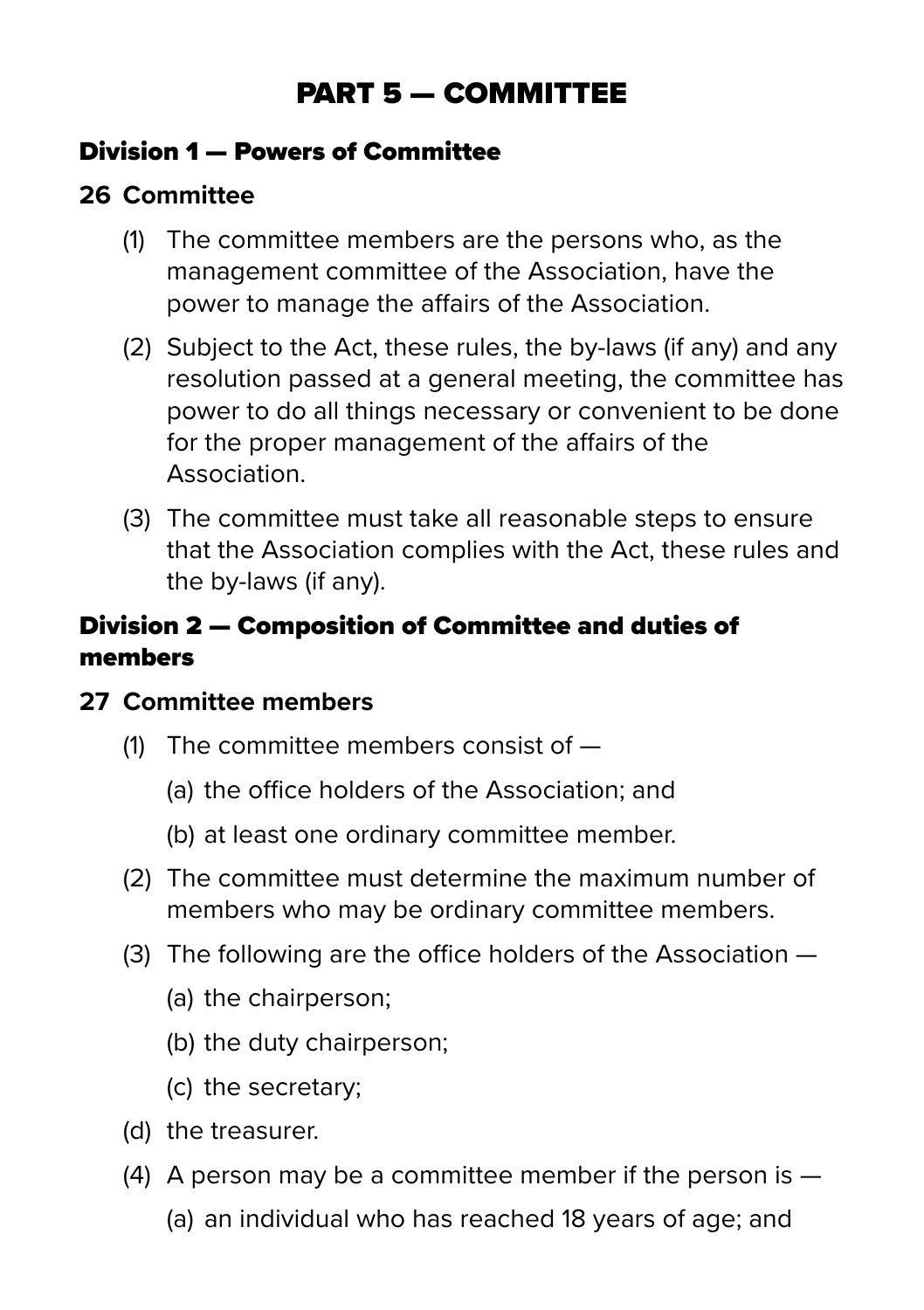- (b) an ordinary member.
- (5) A person must not hold 2 or more of the offices mentioned in subrule (3) at the same time.

#### **28 Chairperson**

- (1) It is the duty of the chairperson to consult with the secretary regarding the business to be conducted at each committee meeting and general meeting.
- (2) The chairperson has the powers and duties relating to convening and presiding at committee meetings and presiding at general meetings provided for in these rules.

#### **29 Secretary**

The Secretary has the following duties —

- (a) dealing with the Association's correspondence;
- (b) consulting with the chairperson regarding the business to be conducted at each committee meeting and general meeting;
- (c) preparing the notices required for meetings and for the business to be conducted at meetings;
- (d) unless another member is authorised by the committee to do so, maintaining on behalf of the Association the register of members, and recording in the register any changes in the membership, as required under section 53(1) of the Act;
- (e) maintaining on behalf of the Association an up-to-date copy of these rules, as required under section 35(1) of the Act;
- (f) unless another member is authorised by the committee to do so, maintaining on behalf of the Association a record of committee members and other persons authorised to act on behalf of the Association, as required under section 58(2) of the Act;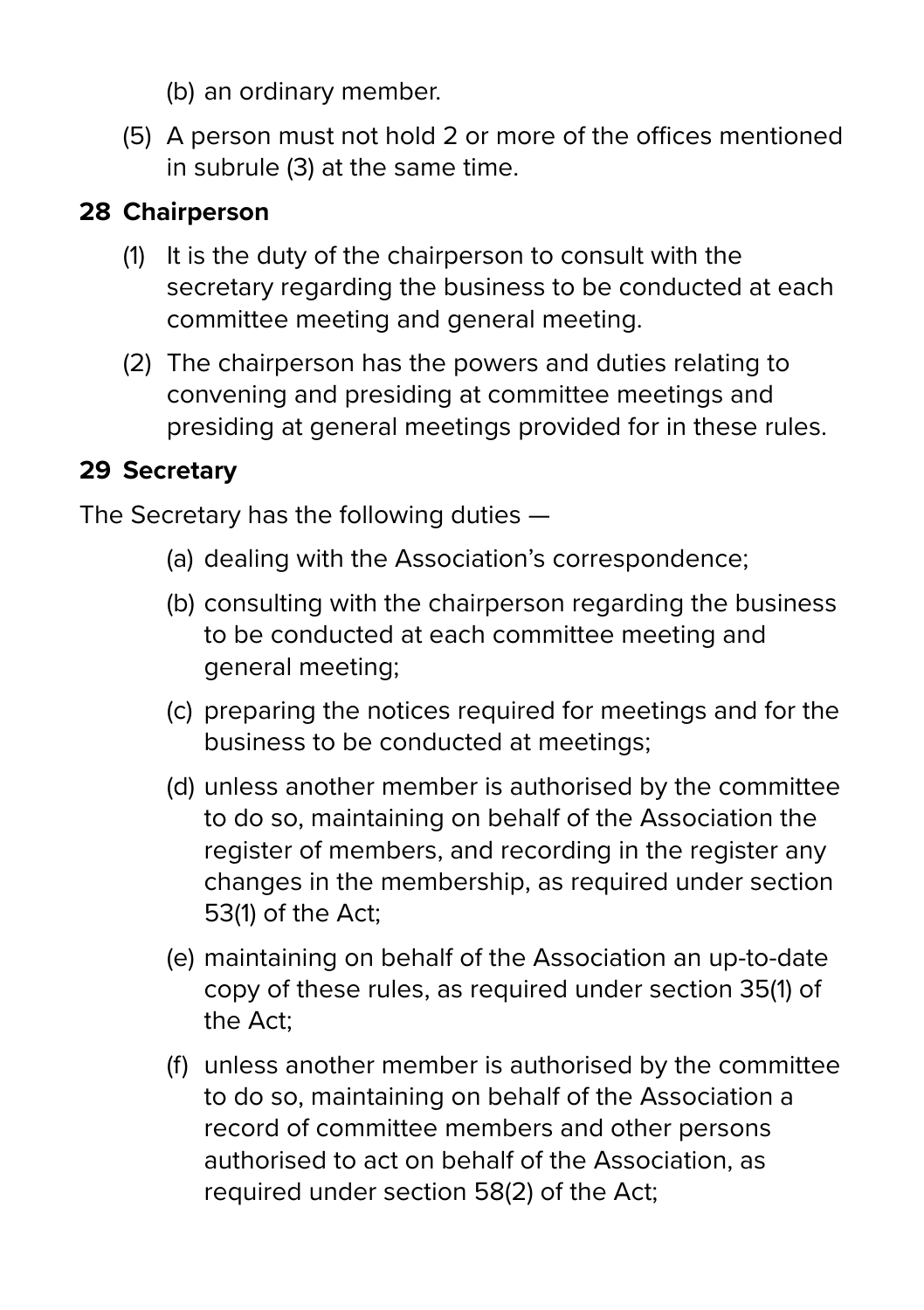- (g) ensuring the safe custody of the books of the Association, other than the financial records, financial statements and financial reports, as applicable to the Association;
- (h) maintaining full and accurate minutes of committee meetings and general meetings;
	- (i) carrying out any other duty given to the secretary under these rules or by the committee.

#### **30 Treasurer**

The treasurer has the following duties —

- (a) ensuring that any amounts payable to the Association are collected and issuing receipts for those amounts in the Association's name;
- (b) ensuring that any amounts paid to the Association are credited to the appropriate account of the Association, as directed by the committee;
- (c) ensuring that any payments to be made by the Association that have been authorised by the committee or at a general meeting are made on time;
- (d) ensuring that the Association complies with the relevant requirements of Part 5 of the Act;
- (e) ensuring the safe custody of the Association's financial records, financial statements and financial reports, as applicable to the Association;
- (f) if the Association is a tier 1 association, coordinating the preparation of the Association's financial statements before their submission to the Association's annual general meeting;
- (g) if the Association is a tier 2 association or tier 3 association, coordinating the preparation of the Association's financial report before its submission to the Association's annual general meeting;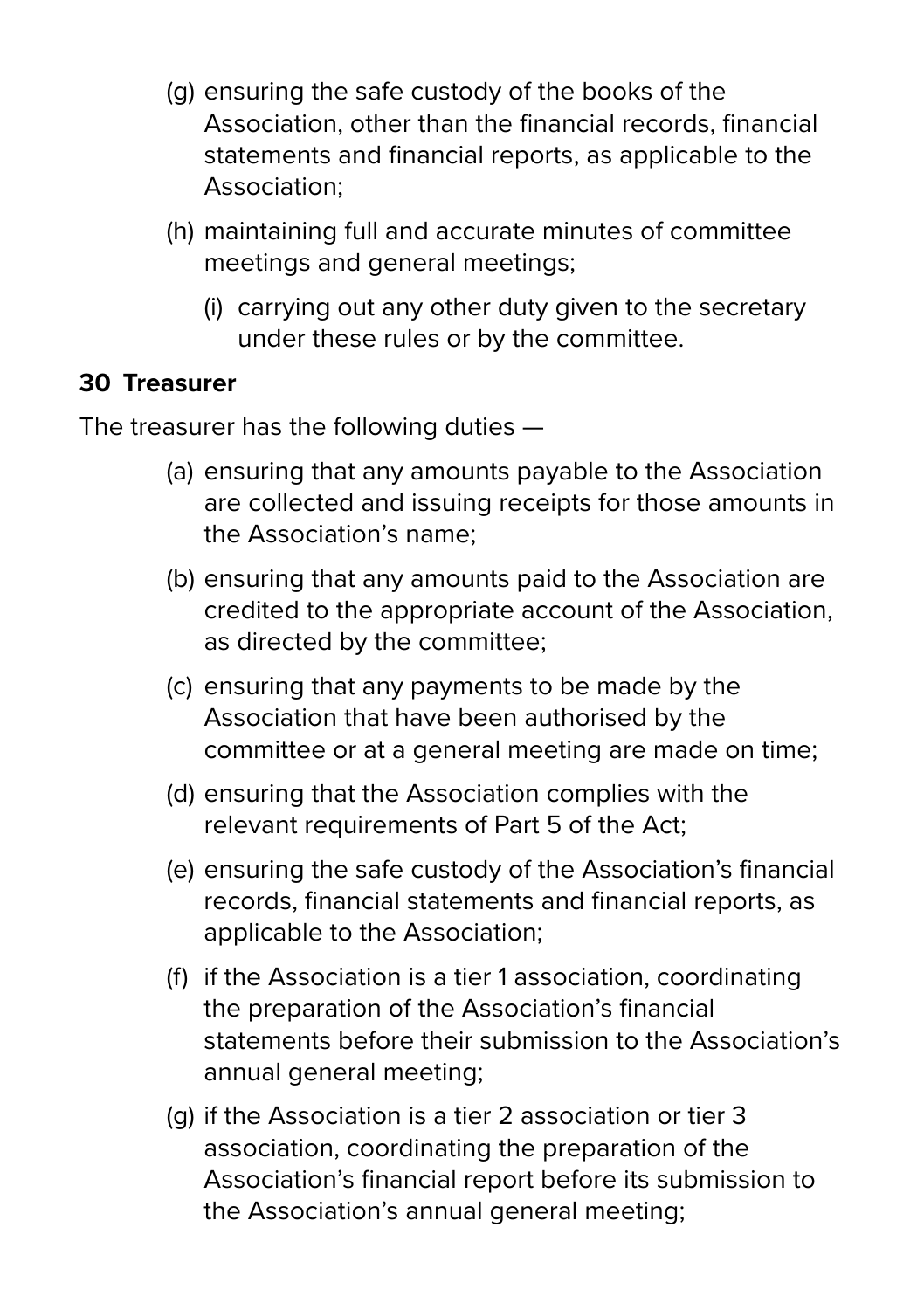- (h) providing any assistance required by an auditor or reviewer conducting an audit or review of the Association's financial statements or financial report under Part 5 Division 5 of the Act;
	- (i) carrying out any other duty given to the treasurer under these rules or by the committee.

#### Division 3 — Election of committee members and tenure of office

#### **31 How members become Committee members**

A member becomes a committee member if the member —

- (a) is elected to the committee at a general meeting; or
- (b) is appointed to the committee by the committee to fill a casual vacancy under rule 38.

#### **32 Nomination of committee members**

- (1) At least 42 days before an annual general meeting, the secretary must send written notice to all the members —
	- (a) calling for nominations for election to the committee; and
	- (b) stating the date by which nominations must be received by the secretary to comply with subrule (2).
- (2) A member who wishes to be considered for election to the committee at the annual general meeting must nominate for election by sending written notice of the nomination to the secretary at least 28 days before the annual general meeting.
- (3) The written notice must include a statement by another member in support of the nomination.
- (4) A member may nominate for one specified position of office holder of the Association or to be an ordinary committee member.
- (5) A member whose nomination does not comply with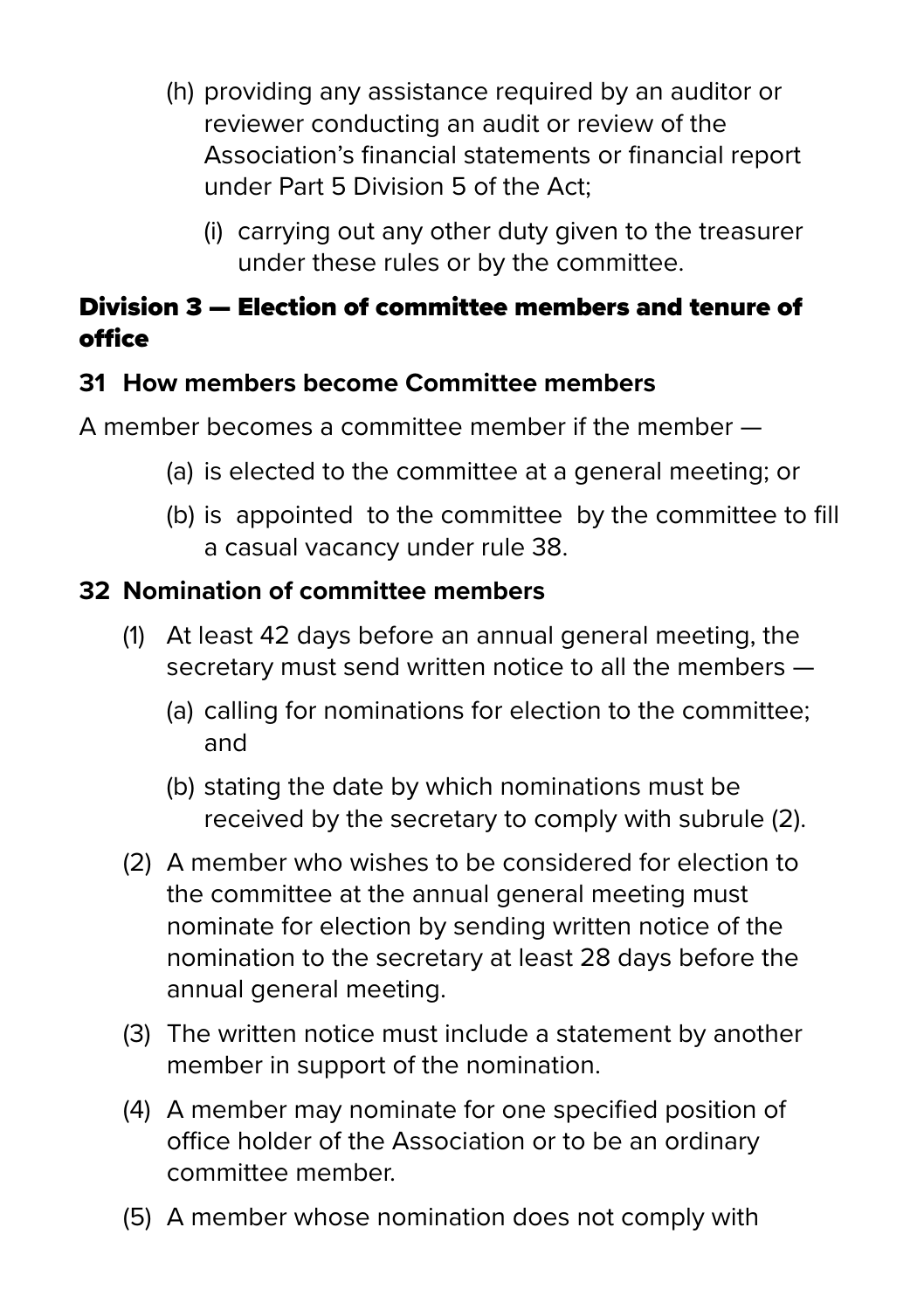this rule is not eligible for election to the committee unless the member is nominated under rule 33(2) or 34(2)(b).

#### **33 Election of office holders**

- (1) At the annual general meeting, a separate election must be held for each position of office holder of the Association.
- (2) If there is no nomination for a position, the chairperson of the meeting may call for nominations from the ordinary members at the meeting.
- (3) If only one member has nominated for a position, the chairperson of the meeting must declare the Member elected to the position.
- (4) If more than one member has nominated for a position, the ordinary members at the meeting must vote in accordance with procedures that have been determined by the committee to decide who is to be elected to the position.
- (5) Each ordinary member present at the meeting may vote for one member who has nominated for the position.
- (6) A member who has nominated for the position may vote for himself or herself.
- (7) On the member's election, the new chairperson of the Association may take over as the chairperson of the meeting.

#### **34 Election of ordinary committee members**

- (1) At the annual general meeting, the Association must decide by resolution the number of ordinary committee members (if any) to hold office for the next year.
- (2) If the number of members nominating for the position of ordinary committee member is not greater than the number to be elected, the chairperson of the meeting —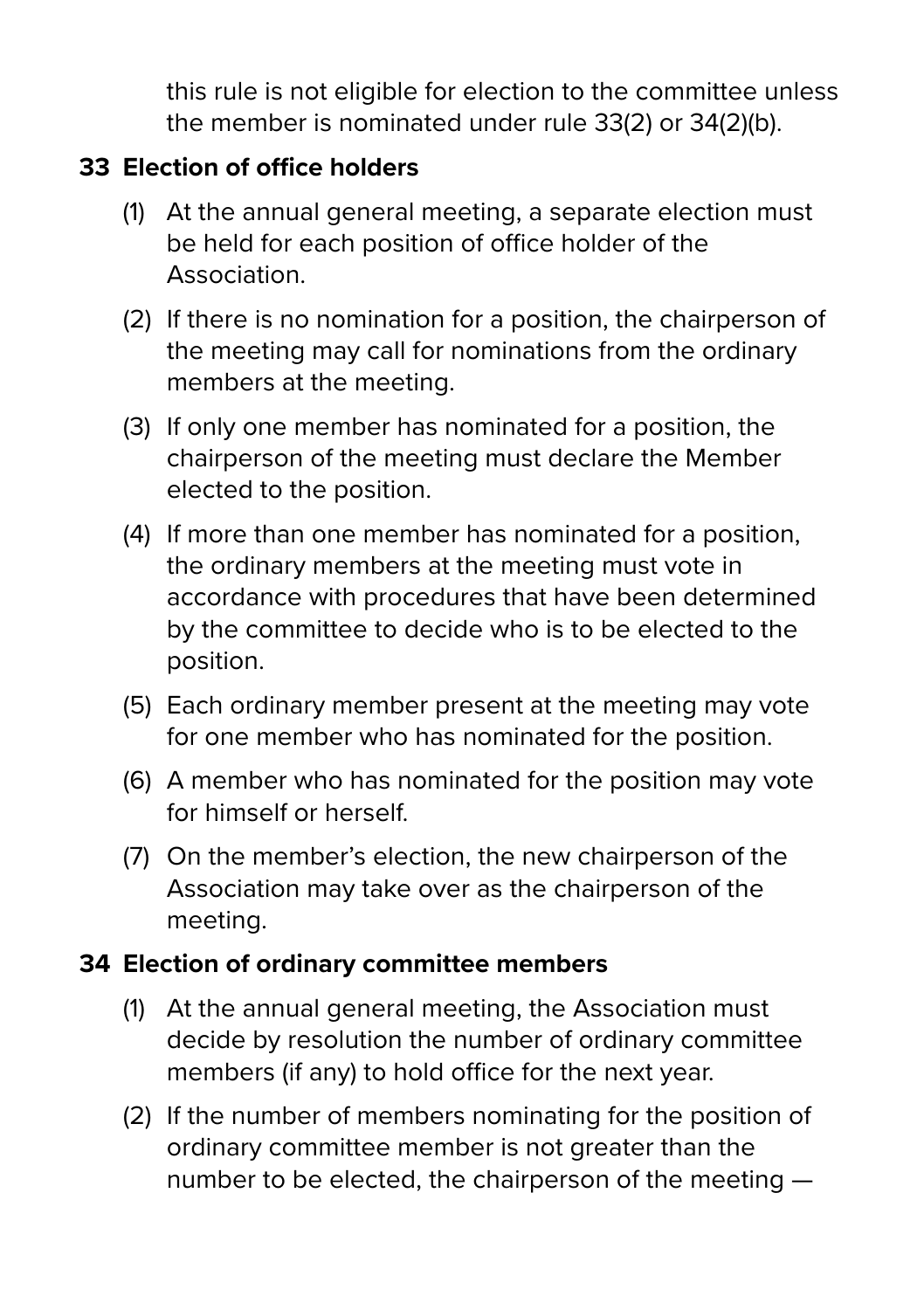- (a) must declare each of those members to be elected to the position; and
- (b) may call for further nominations from the ordinary members at the meeting to fill any positions remaining unfilled after the elections under paragraph (a).
- $(3)$  If  $-$ 
	- (a) the number of members nominating for the position of ordinary committee member is greater than the number to be elected; or
	- (b) the number of members nominating under subrule (2)(b) is greater than the number of positions remaining unfilled, the ordinary members at the meeting must vote in accordance with procedures that have been determined by the committee to decide the members who are to be elected to the position of ordinary committee member.
- (4) A member who has nominated for the position of ordinary committee member may vote in accordance with that nomination.

#### **35 Term of office**

- (1) The term of office of a committee member begins when the member —
	- (a) is elected at an annual general meeting or under subrule 36(3)(b); or
	- (b) is appointed to fill a casual vacancy under rule 38.
- (2) Subject to rule 37, a committee member holds office until the positions on the committee are declared vacant at the next annual general meeting.
- (3) A committee member may be re-elected.

#### **36 Resignation and removal from office**

(1) A committee member may resign from the committee by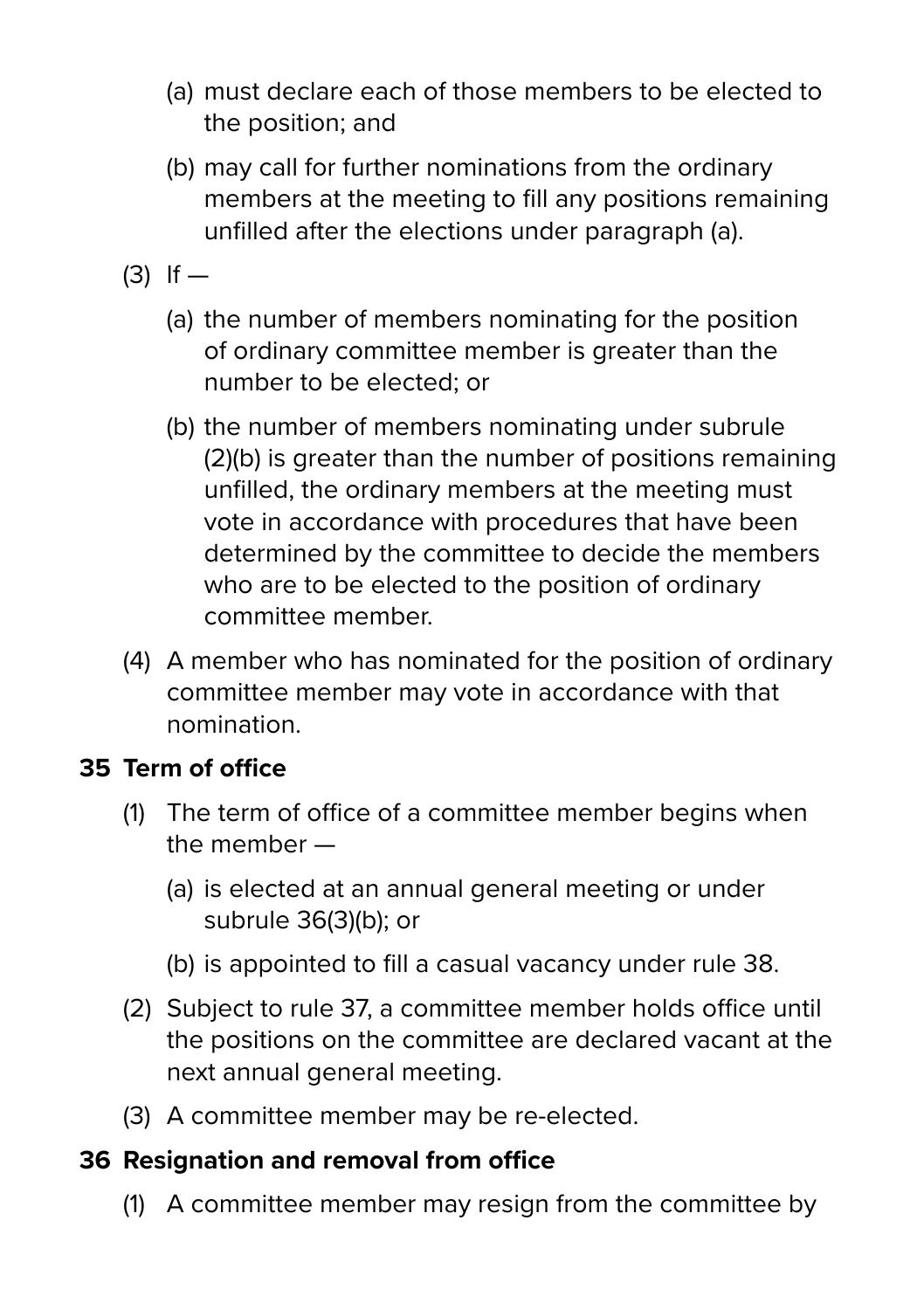written notice given to the secretary or, if the resigning member is the secretary, given to the chairperson.

- (2) The resignation takes effect
	- (a) when the notice is received by the secretary or chairperson; or
	- (b) if a later time is stated in the notice, at the later time.
- (3) At a general meeting, the Association may by resolution
	- (a) remove a committee member from office; and
	- (b) elect a member who is eligible under rule 27(4) to fill the vacant position.
- (4) A committee member who is the subject of a proposed resolution under subrule (3)(a) may make written representations (of a reasonable length) to the secretary or chairperson and may ask that the representations be provided to the members.
- (5) The secretary or chairperson may give a copy of the representations to each member or, if they are not so given, the committee member may require them to be read out at the general meeting at which the resolution is to be considered.

#### **37 When membership of committee ceases**

A person ceases to be a committee member if the person —

- (a) dies or otherwise ceases to be a member; or
- (b) resigns from the committee or is removed from office under rule 36; or
- (c) becomes ineligible to accept an appointment or act as a committee member under section 39 of the Act;
- (d) becomes permanently unable to act as a committee member because of a mental or physical disability; or
- (e) fails to attend 3 consecutive Committee meetings, of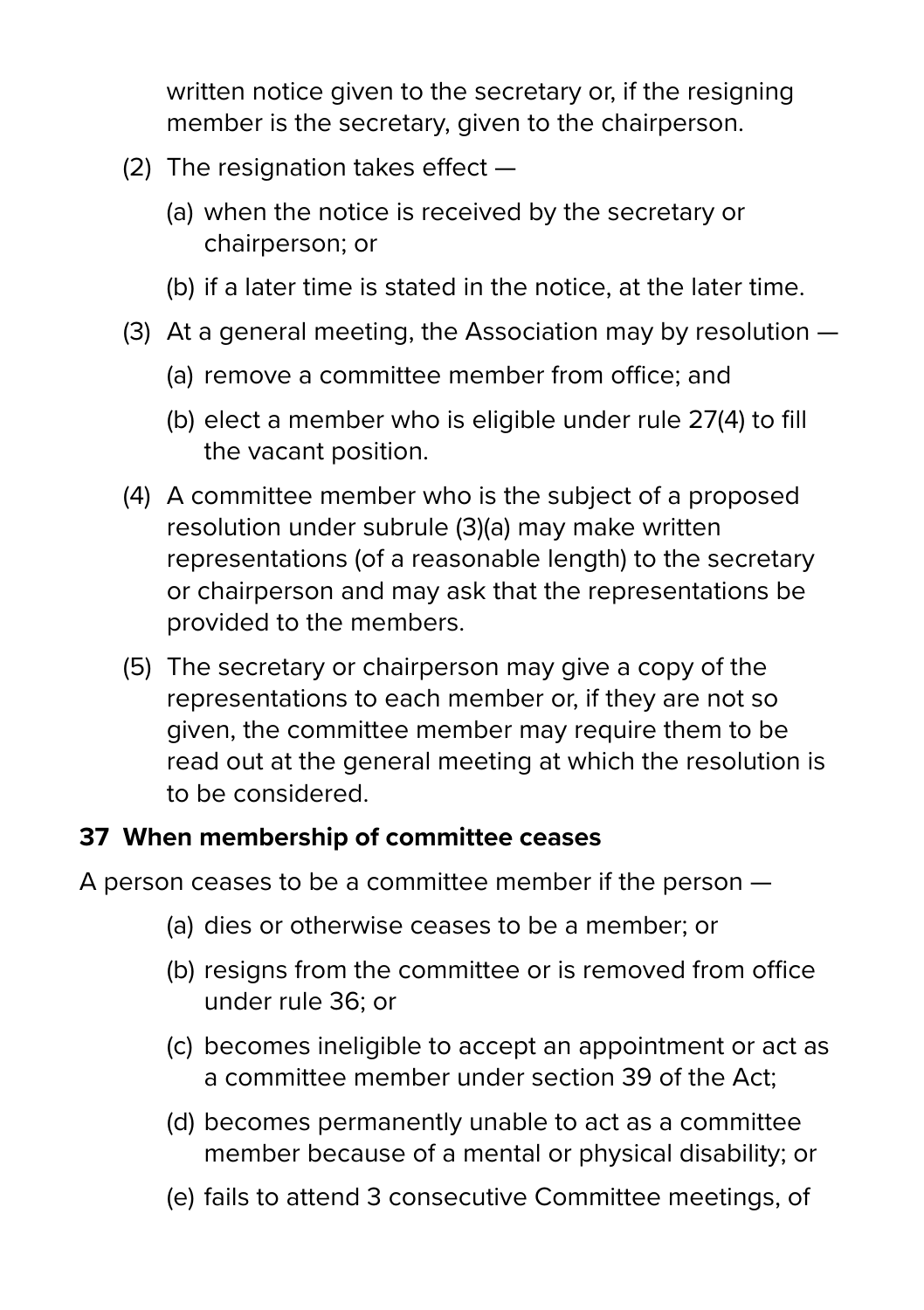which the person has been given notice, without having notified the Committee that the person will be unable to attend.

#### **38 Filling casual vacancies**

- (1) The committee may appoint a member who is eligible under rule 27(4) to fill a position on the committee that —
	- (a) has become vacant under rule 37; or
	- (b) was not filled by election at the most recent annual general meeting or under rule 36(3)(b).
- (2) If the position of secretary becomes vacant, the committee must appoint a member who is eligible under rule 27(4) to fill the position within 14 days after the vacancy arises.
- (3) Subject to the requirement for a quorum under rule 45, the committee may continue to act despite any vacancy in its membership.
- (4) If there are fewer committee members than required for a quorum under rule 45, the committee may act only for the purpose of —
	- (a) appointing committee members under this rule; or
	- (b) convening a general meeting.

#### **39 Validity of acts**

The acts of a committee or subcommittee, or of a committee member or member of a subcommittee, are valid despite any defect that may afterwards be discovered in the election, appointment or qualification of a committee member or member of a subcommittee.

#### **40 Payments to committee members**

(1) In this rule  $-$ 

*committee member* includes a member of a subcommittee;

*committee meeting* includes a meeting of a subcommittee.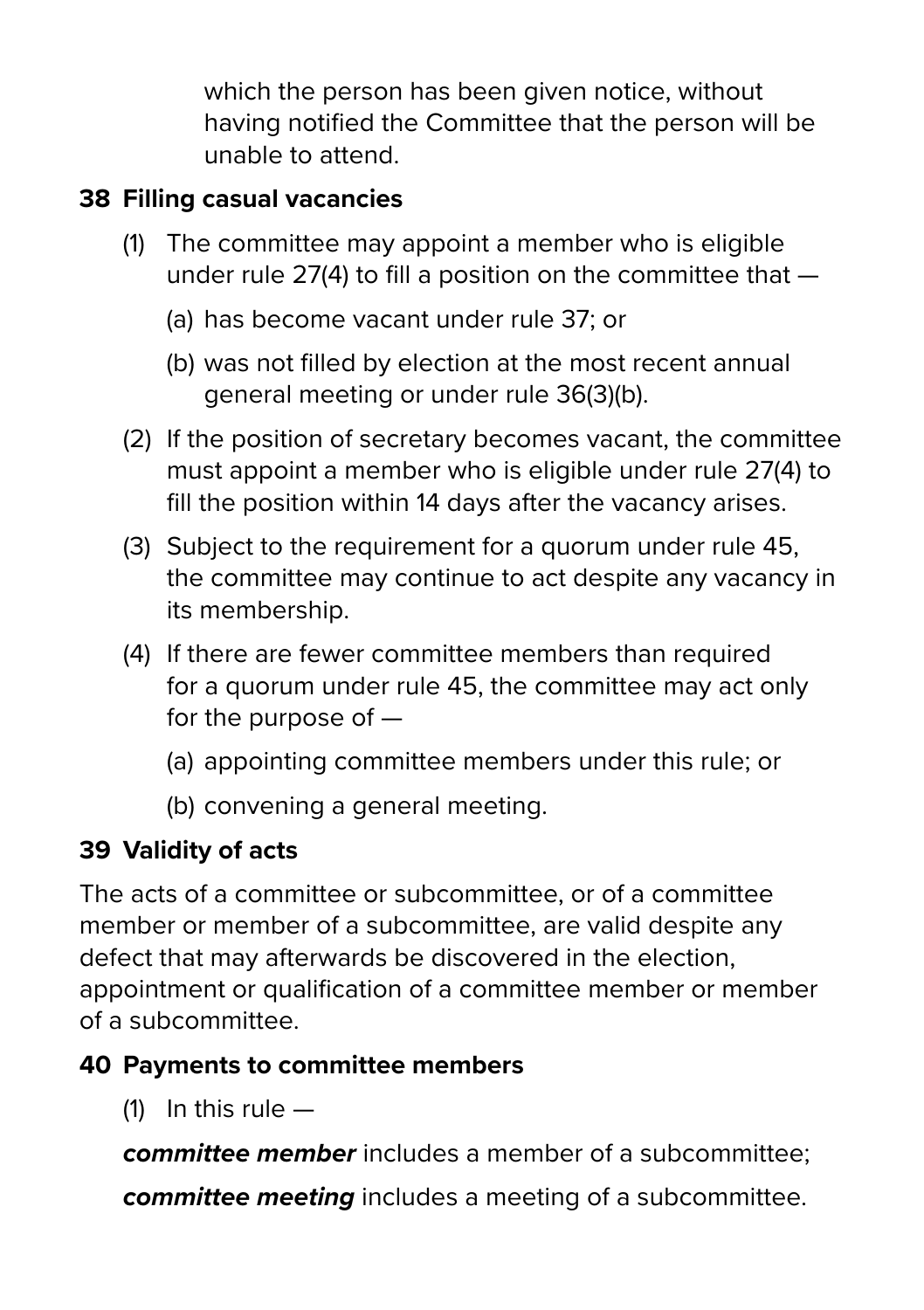- (2) A committee member is entitled to be paid out of the funds of the Association for any out-of-pocket expenses for travel and accommodation properly incurred —
	- (a) in attending a committee meeting or
	- (b) in attending a general meeting; or
	- (c) otherwise in connection with the Association's business.

#### Division 4 — Committee meetings

#### **41 Committee meetings**

- (1) The committee must meet at least 3 times in each year on the dates and at the times and places determined by the committee.
- (2) The date, time and place of the first committee meeting must be determined by the committee members as soon as practicable after the annual general meeting at which the committee members are elected.
- (3) Special committee meetings may be convened by the chairperson or any 2 committee members.

#### **42 Notice of committee meetings**

- (1) Notice of each committee meeting must be given to each committee member at least 48 hours before the time of the meeting.
- (2) The notice must state the date, time and place of the meeting and must describe the general nature of the business to be conducted at the meeting.
- (3) Unless subrule (4) applies, the only business that may be conducted at the meeting is the business described in the notice.
- (4) Urgent business that has not been described in the notice may be conducted at the meeting if the committee members at the meeting unanimously agree to treat that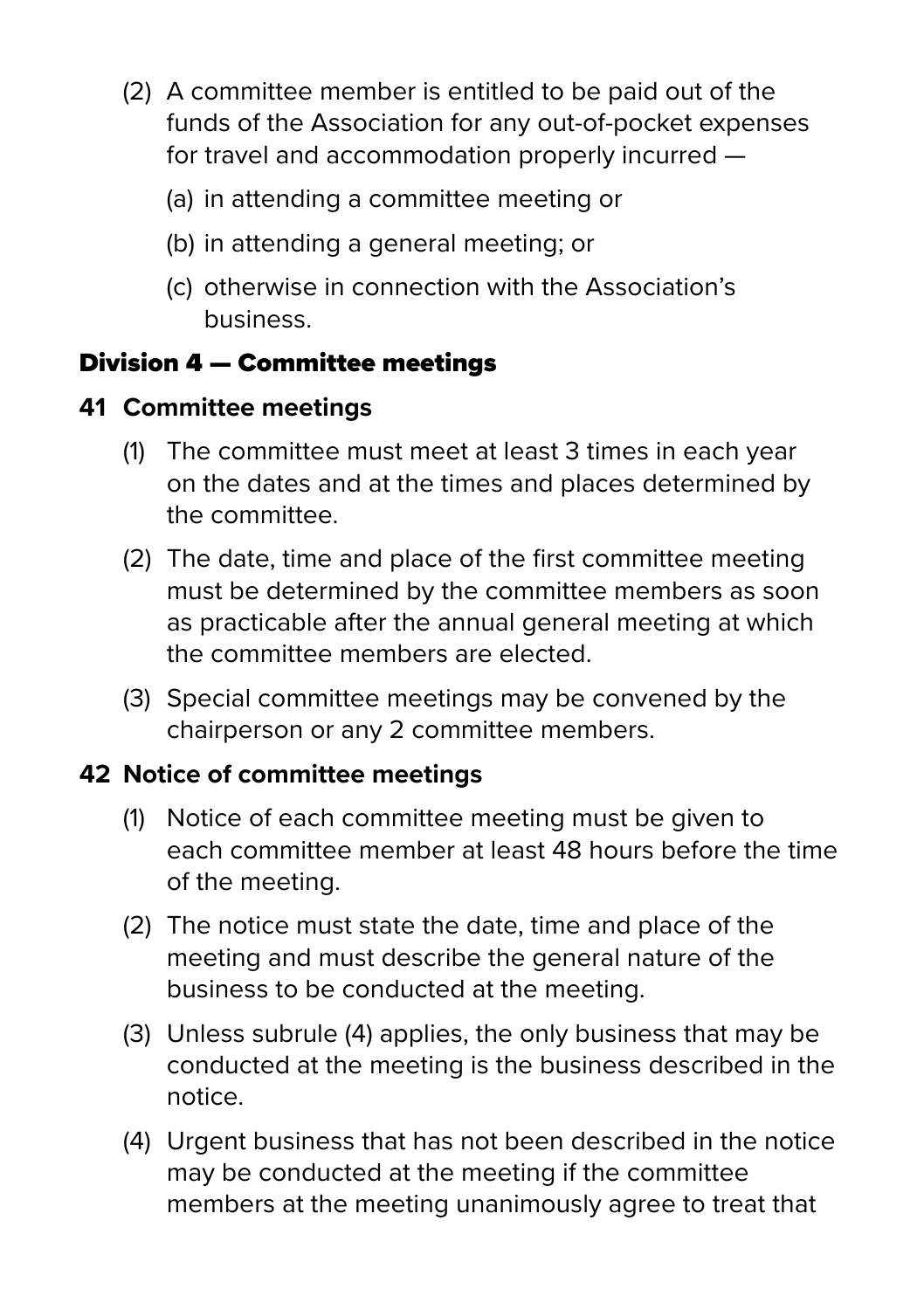business as urgent.

#### **43 Procedure and order of business**

- (1) The chairperson or, in the chairperson's absence, the deputy-chairperson must preside as chairperson of each committee meeting.
- (2) If the chairperson and deputy chairperson are absent or are unwilling to act as chairperson of a meeting, the committee members at the meeting must choose one of them to act as chairperson of the meeting.
- (3) The procedure to be followed at a committee meeting must be determined from time to time by the committee.
- (4) The order of business at a committee meeting may be determined by the committee members at the meeting.
- (5) A member or other person who is not a committee member may attend a committee meeting if invited to do so by the committee.
- (6) A person invited under subrule (5) to attend a committee meeting —
	- (a) has no right to any agenda, minutes or other document circulated at the meeting; and
	- (b) must not comment about any matter discussed at the meeting unless invited by the committee to do so; and

 (c) cannot vote on any matter that is to be decided at the meeting.

#### **44 Use of technology to be present at committee meetings**

(1) The presence of a committee member at a committee meeting need not be by attendance in person but may be by that committee member and each other committee member at the meeting being simultaneously in contact by telephone or other means of instantaneous communication.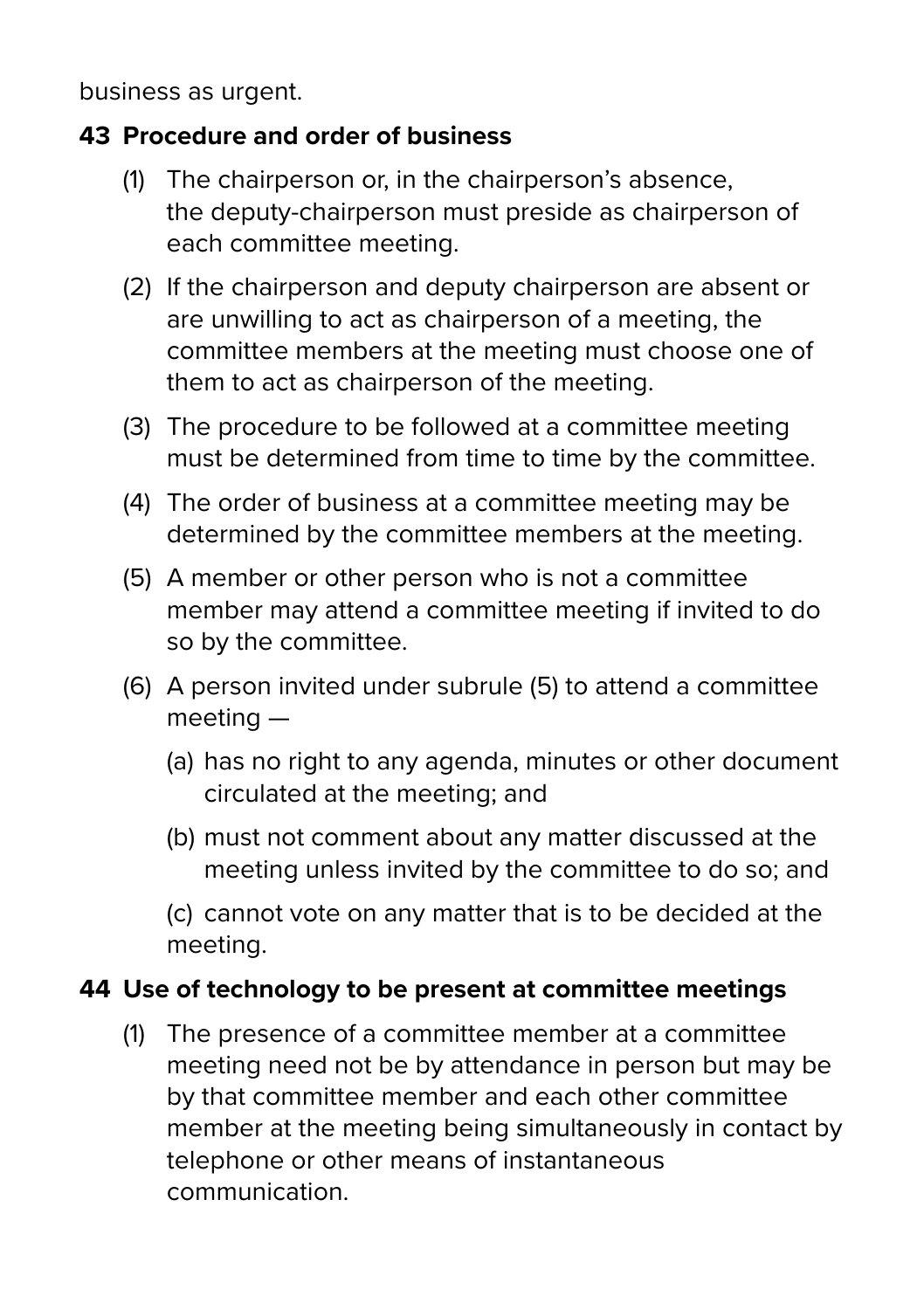(2) A member who participates in a committee meeting as allowed under subrule (1) is taken to be present at the meeting and, if the member votes at the meeting, the member is taken to have voted in person.

#### **45 Quorum for committee meetings**

- (1) Subject to rule 38(4), no business is to be conducted at a committee meeting unless a quorum is present.
- (2) If a quorum is not present within 30 minutes after the notified commencement time of a committee meeting —

 (a) in the case of a special meeting — the meeting lapses; or

 (b) otherwise, the meeting is adjourned to the same time, day and place in the following week.

- $(3)$  If  $-$ 
	- (a) a quorum is not present within 30 minutes after the commencement time of a committee meeting held under subrule (2)(b); and

 (b) at least 2 committee members are present at the meeting,

those members present are taken to constitute a quorum.

#### **46 Voting at committee meetings**

- (1) Each committee member present at a committee meeting has one vote on any question arising at the meeting.
- (2) A motion is carried if a majority of the committee members present at the committee meeting vote in favour of the motion.
- (3) If the votes are divided equally on a question, the chairperson of the meeting has a second or casting vote.
- (4) A vote may take place by the committee members present indicating their agreement or disagreement or by a show of hands, unless the committee decides that a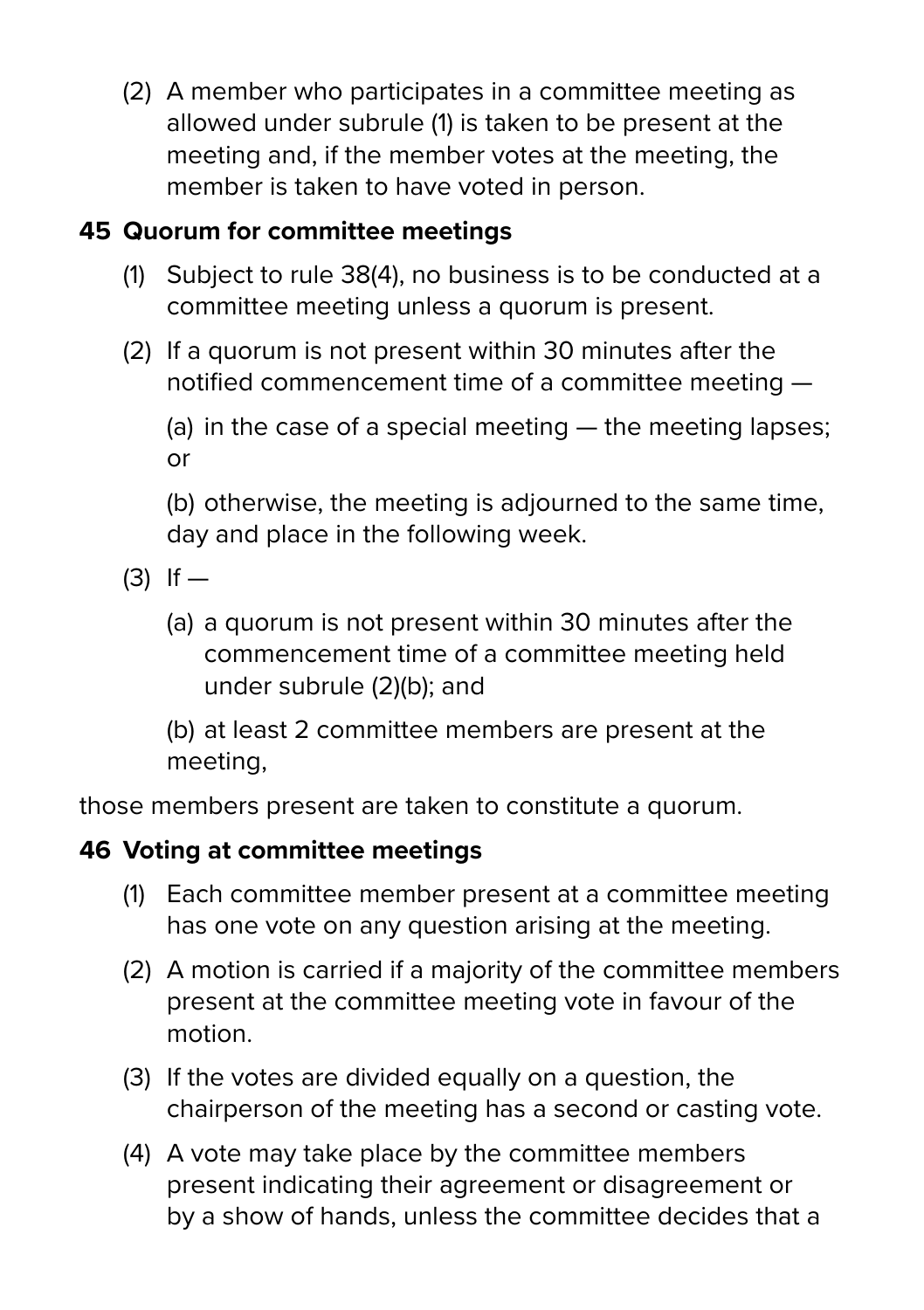secret ballot is needed to determine a particular question.

(5) If a secret ballot is needed, the chairperson of the meeting must decide how the ballot is to be conducted.

#### **47 Minutes of committee meetings**

- (1) The committee must ensure that minutes are taken and kept of each committee meeting.
- (2) The minutes must record the following
	- (a) the names of the committee members present at the meeting;
	- (b) the name of any person attending the meeting under rule 43(5);
	- (c) the business considered at the meeting;
	- (d) any motion on which a vote is taken at the meeting and the result of the vote.
- (3) The minutes of a committee meeting must be entered in the Association's minute book within 30 days after the meeting is held.
- (4) The chairperson must ensure that the minutes of a committee meeting are reviewed and signed as correct by —

(a) the chairperson of the meeting; or

- (b) the chairperson of the next committee meeting.
- (5) When the minutes of a committee meeting have been signed as correct they are, until the contrary is proved, evidence that —
	- (a) the meeting to which the minutes relate was duly convened and held; and
	- (b) the matters recorded as having taken place at the meeting took place as recorded; and
	- (c) any appointment purportedly made at the meeting was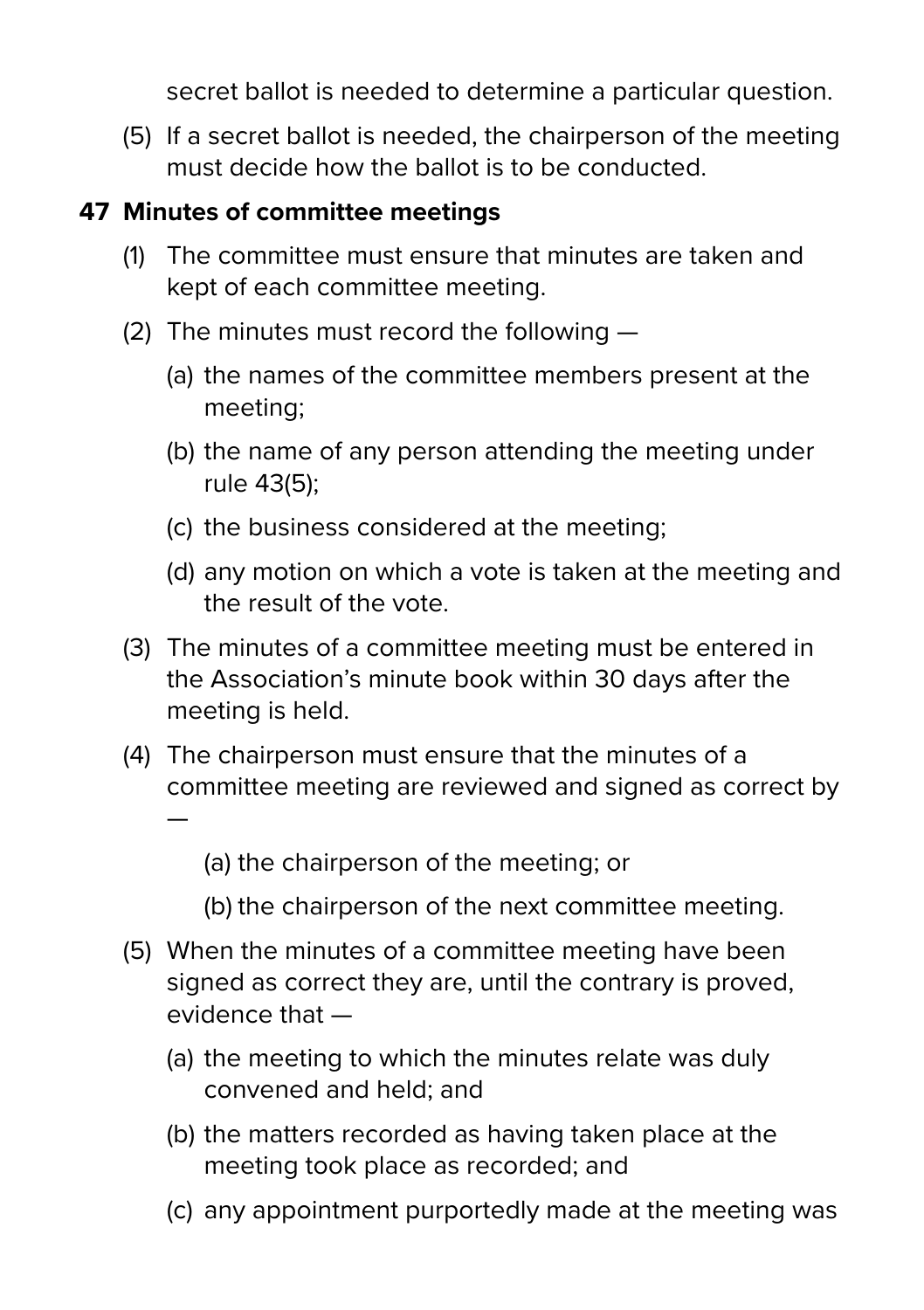validly made.

#### Division 5 — Subcommittees and subsidiary offices

#### **48 Subcommittees and subsidiary offices**

- (1) To help the committee in the conduct of the Association's business, the committee may, in writing, do either or both of the following —
	- (a) appoint one or more subcommittees;
	- (b) create one or more subsidiary offices and appoint people to those offices.
- (2) A subcommittee may consist of the number of people, whether or not members, that the committee considers appropriate.
- (3) A person may be appointed to a subsidiary office whether or not the person is a member.
- (4) Subject to any directions given by the committee
	- (a) a subcommittee may meet and conduct business as it considers appropriate; and
	- (b) the holder of a subsidiary office may carry out the functions given to the holder as the holder considers appropriate.

#### **49 Delegation to subcommittees and holders of subsidiary offices**

 $(1)$  In this rule  $-$ 

 *non-delegable duty* means a duty imposed on the committee by the Act or another written law.

- (2) The committee may, in writing, delegate to a subcommittee or the holder of a subsidiary office the exercise of any power or the performance of any duty of the committee other than —
	- (a) the power to delegate; and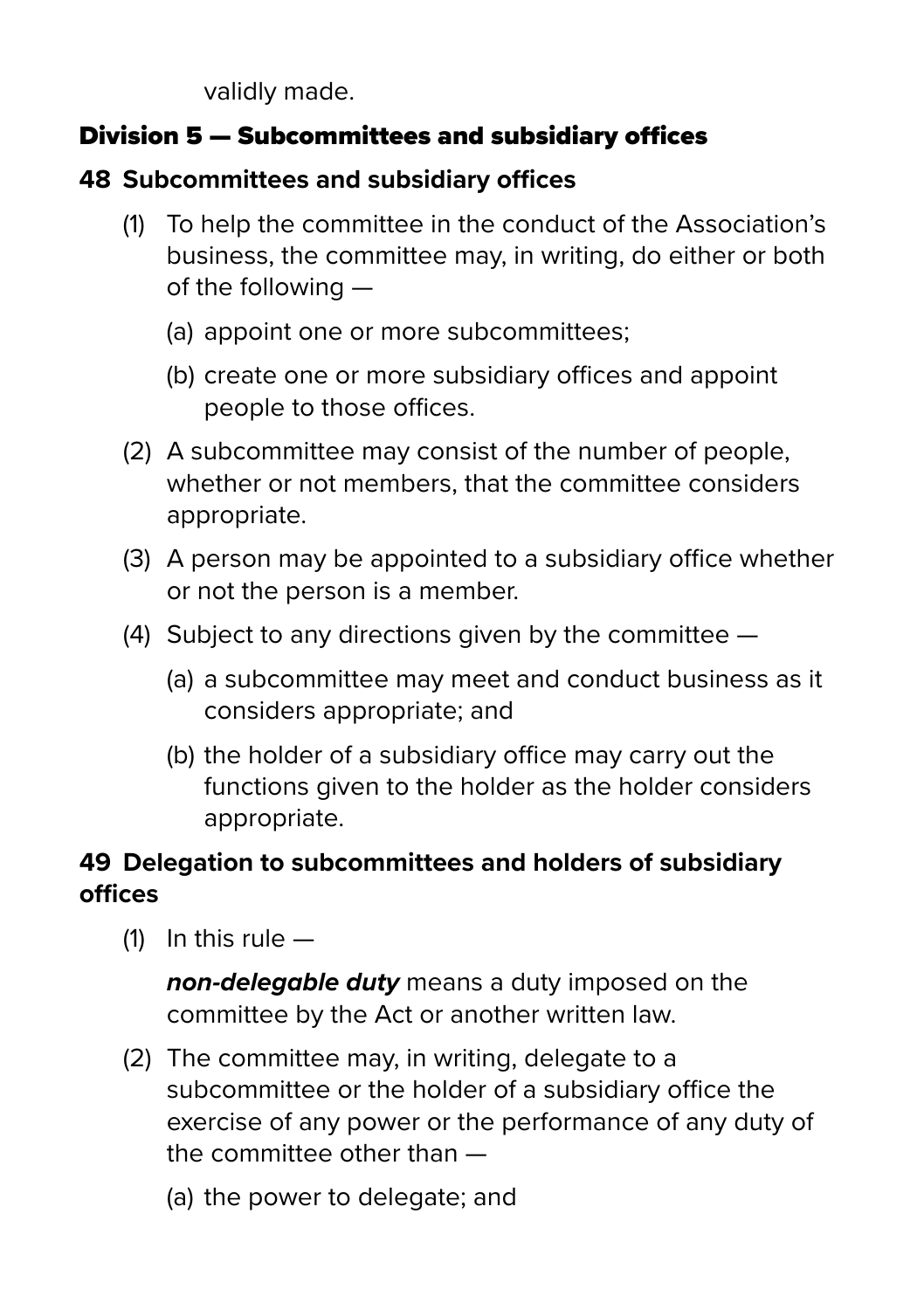- (b) a non-delegable duty.
- (3) A power or duty, the exercise or performance of which has been delegated to a subcommittee or the holder of a subsidiary office under this rule, may be exercised or performed by the subcommittee or holder in accordance with the terms of the delegation.
- (4) The delegation may be made subject to any conditions, qualifications, limitations or exceptions that the committee specifies in the document by which the delegation is made.
- (5) The delegation does not prevent the committee from exercising or performing at any time the power or duty delegated.
- (6) Any act or thing done by a subcommittee or by the holder of a subsidiary office, under the delegation has the same force and effect as if it had been done by the committee.
- (7) The committee may, in writing, amend or revoke the delegation.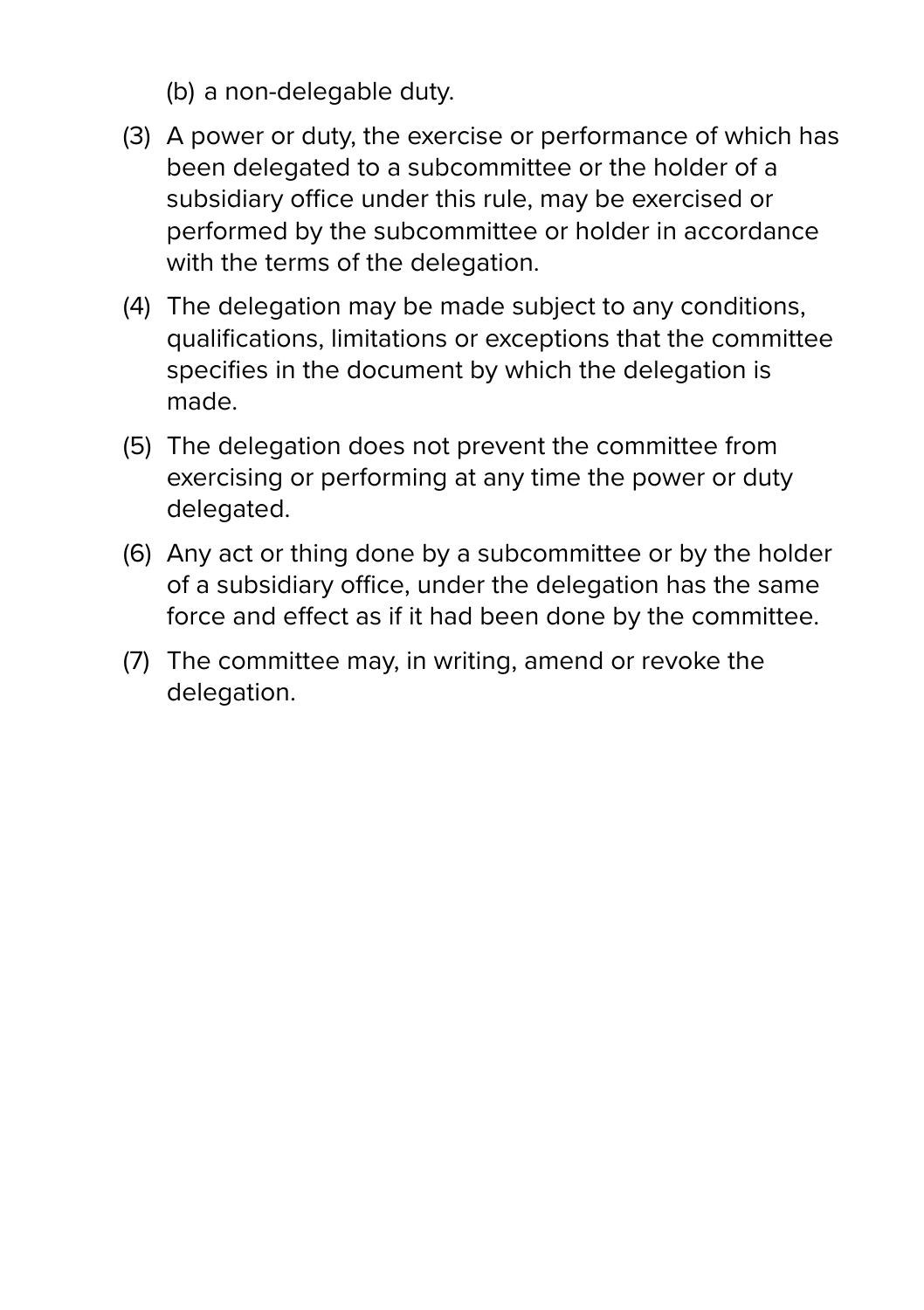# PART 6 — GENERAL MEETINGS OF ASSOCIATION

#### **50 Annual general meeting**

- (1) The committee must determine the date, time and place of the annual general meeting.
- (2) If it is proposed to hold the annual general meeting more than 6 months after the end of the Association's financial year, the secretary must apply to the Commissioner for permission under section 50(3)(b) of the Act within 4 months after the end of the financial year.
- (3) The ordinary business of the annual general meeting is as follows —
	- (a) to confirm the minutes of the previous annual general meeting and of any special general meeting held since then if the minutes of that meeting have not yet been confirmed;
	- (b) to receive and consider
		- (i) the committee's annual report on the Association's activities during the preceding financial year; and
		- (ii) if the Association is a tier 1 association, the financial statements of the Association for the preceding financial year presented under Part 5 of the Act; and
		- (iii) if the Association is a tier 2 association or a tier 3 association, the financial report of the Association for the preceding financial year presented under Part 5 of the Act;
		- (iv)if required to be presented for consideration under Part 5 of the Act, a copy of the report of the review or auditor's report on the financial statements or financial report;
	- (c) to elect the office holders of the Association and other committee members;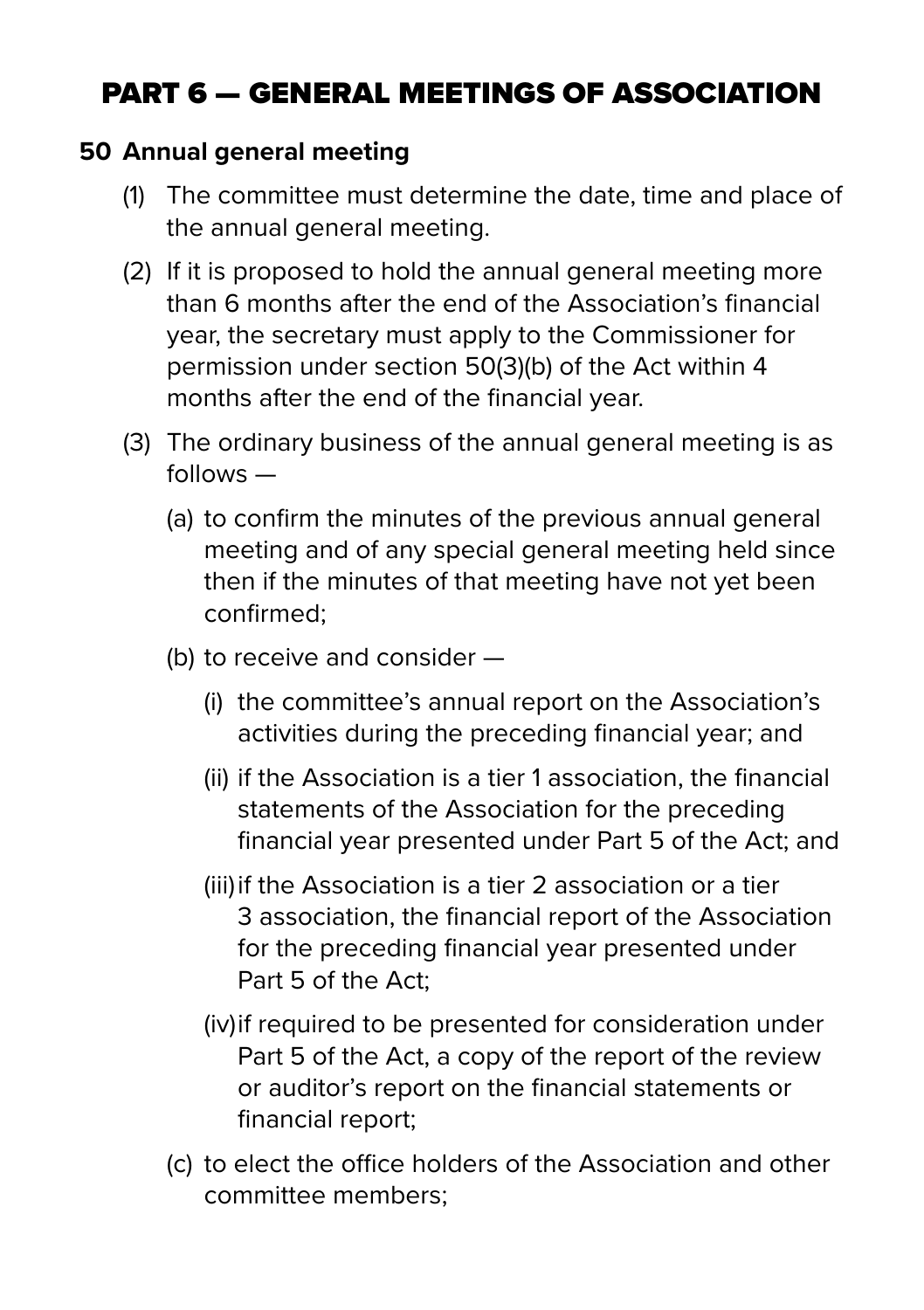- (d) if applicable, to appoint or remove a reviewer or auditor of the Association in accordance with the Act;
- (e) to confirm or vary the entrance fees, subscriptions and other amounts (if any) to be paid by members.
- (4) Any other business of which notice has been given in accordance with these rules may be conducted at the annual general meeting.

#### **51 Special general meetings**

- (1) The committee may convene a special general meeting.
- (2) The committee must convene a special general meeting if at least 20% of the members require a special general meeting to be convened.
- (3) The members requiring a special general meeting to be convened must —
	- (a) make the requirement by written notice given to the secretary; and
	- (b) state in the notice the business to be considered at the meeting; and
	- (c) each sign the notice.
- (4) The special general meeting must be convened within 28 days after notice is given under subrule (3)(a).
- (5) If the committee does not convene a special general meeting within that 28 day period, the members making the requirement (or any of them) may convene the special general meeting.
- (6) A special general meeting convened by members under subrule  $(5)$  –
	- (a) must be held within 3 months after the date the original requirement was made; and
	- (b) may only consider the business stated in the notice by which the requirement was made.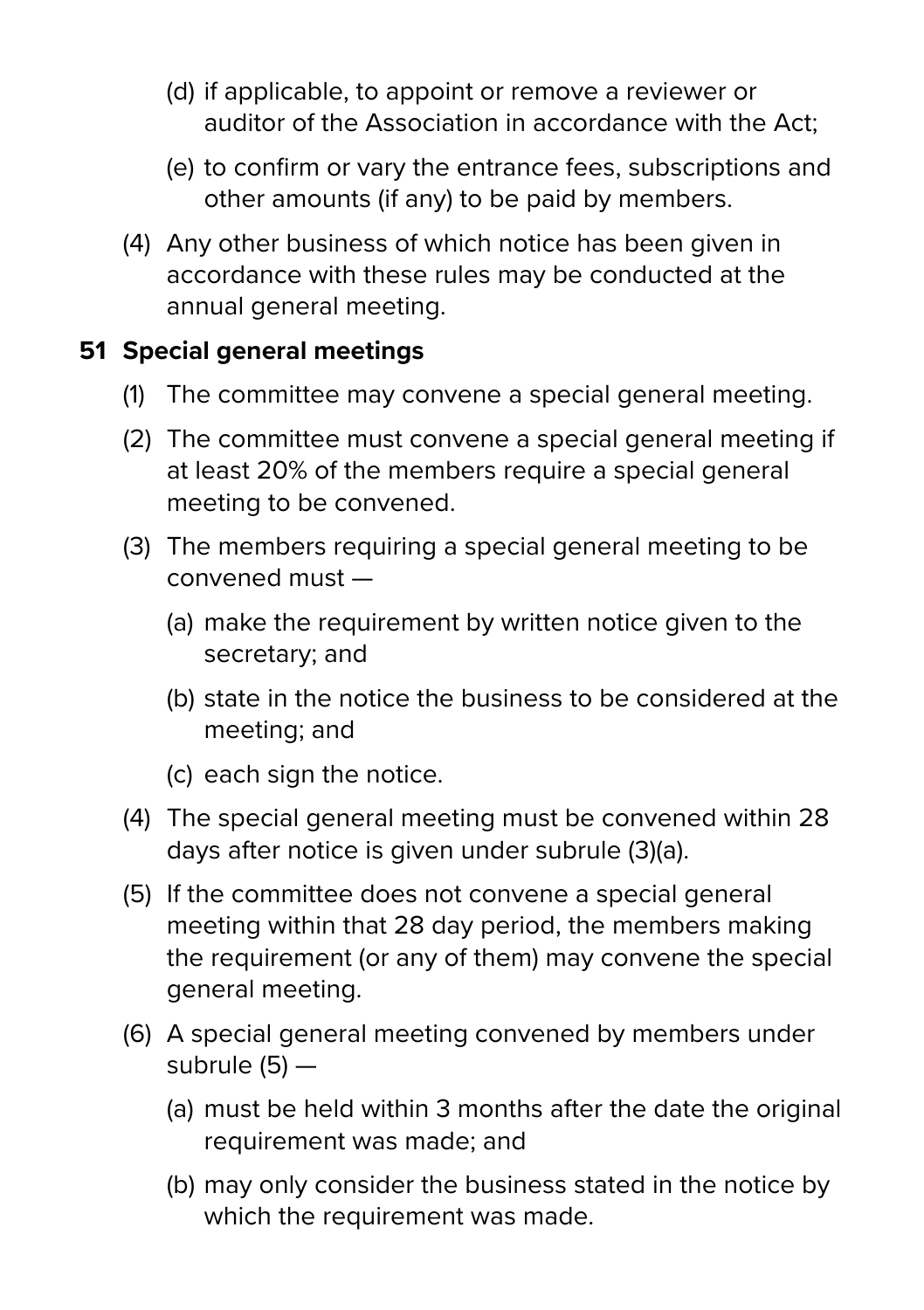(7) The Association must reimburse any reasonable expenses incurred by the members convening a special general meeting under subrule (5).

#### **52 Notice of general meetings**

- (1) The secretary or, in the case of a special general meeting convened under rule 51(5), the members convening the meeting, must give to each member —
	- (a) at least 21 days' notice of a general meeting if a special resolution is to be proposed at the meeting; or
	- (b) at least 14 days' notice of a general meeting in any other case.
- (2) The notice must
	- (a) specify the date, time and place of the meeting; and
	- (b) indicate the general nature of each item of business to be considered at the meeting; and
	- (c) if the meeting is the annual general meeting, include the names of the members who have nominated for election to the committee under rule 32(2); and
	- (d) if a special resolution is proposed
		- (i) set out the wording of the proposed resolution as required by section 51(4) of the Act; and
		- (ii) state that the resolution is intended to be proposed as a special resolution; and
		- (iii)comply with rule 53(7).

#### **53 Proxies**

- (1) Subject to subrule (2), an ordinary member may appoint an individual who is an ordinary member as his or her proxy to vote and speak on his or her behalf at a general meeting.
- (2) An ordinary member may be appointed the proxy for not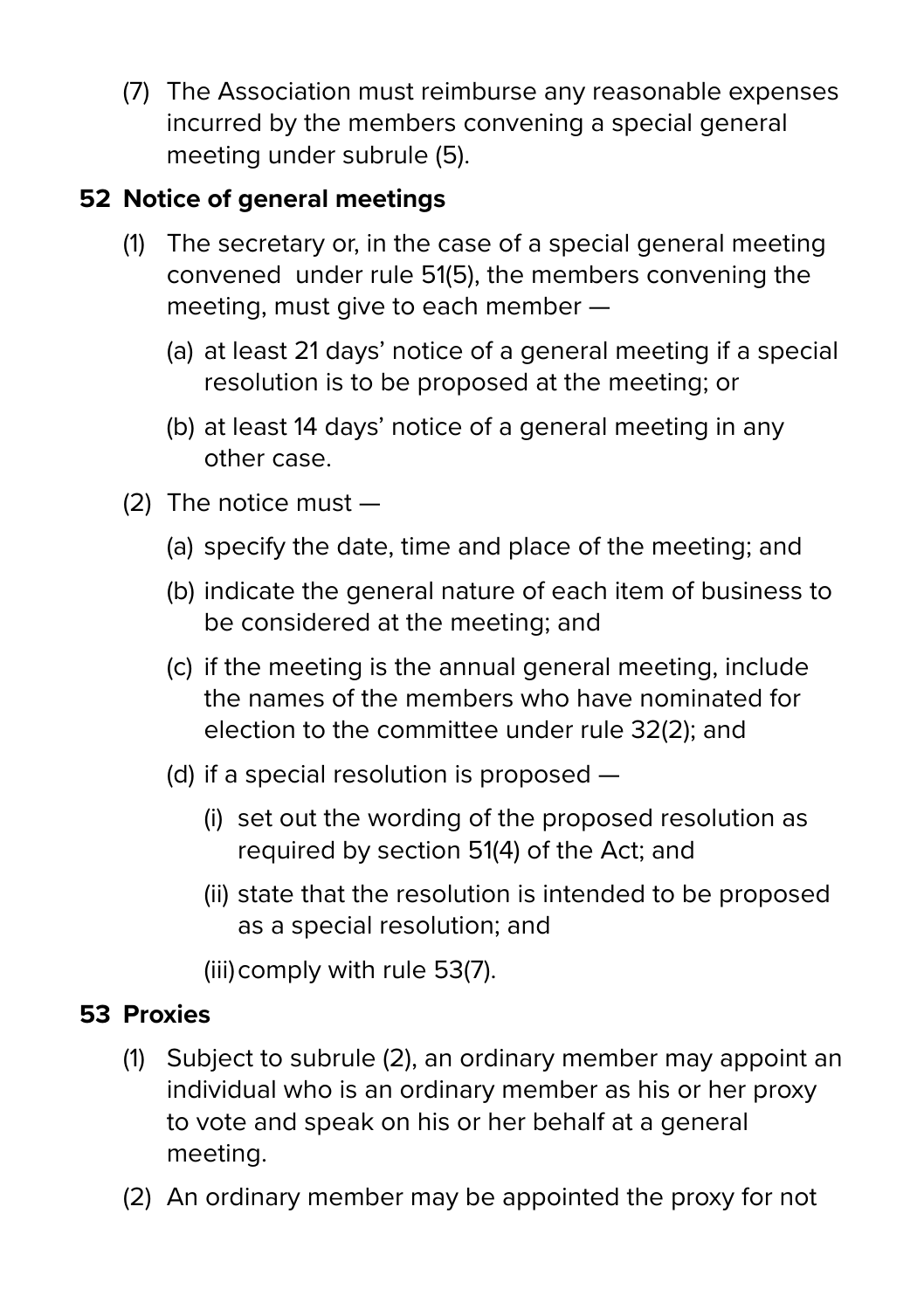more than 5 other members.

- (3) The appointment of a proxy must be in writing and signed by the member making the appointment.
- (4) The member appointing the proxy may give specific directions as to how the proxy is to vote on his or her behalf.
- (5) If no instructions are given to the proxy, the proxy may vote on behalf of the member in any matter as the proxy sees fit.
- (6) If the committee has approved a form for the appointment of a proxy, the member may use that form or any other form —
	- (a) that clearly identifies the person appointed as the member's proxy; and
	- (b) that has been signed by the member.
- (7) Notice of a general meeting given to an ordinary member under rule 52 must —
	- (a) state that the member may appoint an individual who is an ordinary member as a proxy for the meeting; and
	- (b) include a copy of any form that the committee has approved for the appointment of a proxy.
- (8) A form appointing a proxy must be given to the secretary before the commencement of the general meeting for which the proxy is appointed.
- (9) A form appointing a proxy sent by post or electronically is of no effect unless it is received by the Association not later than 24 hours before the commencement of the meeting.

#### **54 Use of technology to be present at general meetings**

(1) The presence of a member at a general meeting need not be by attendance in person but may be by that member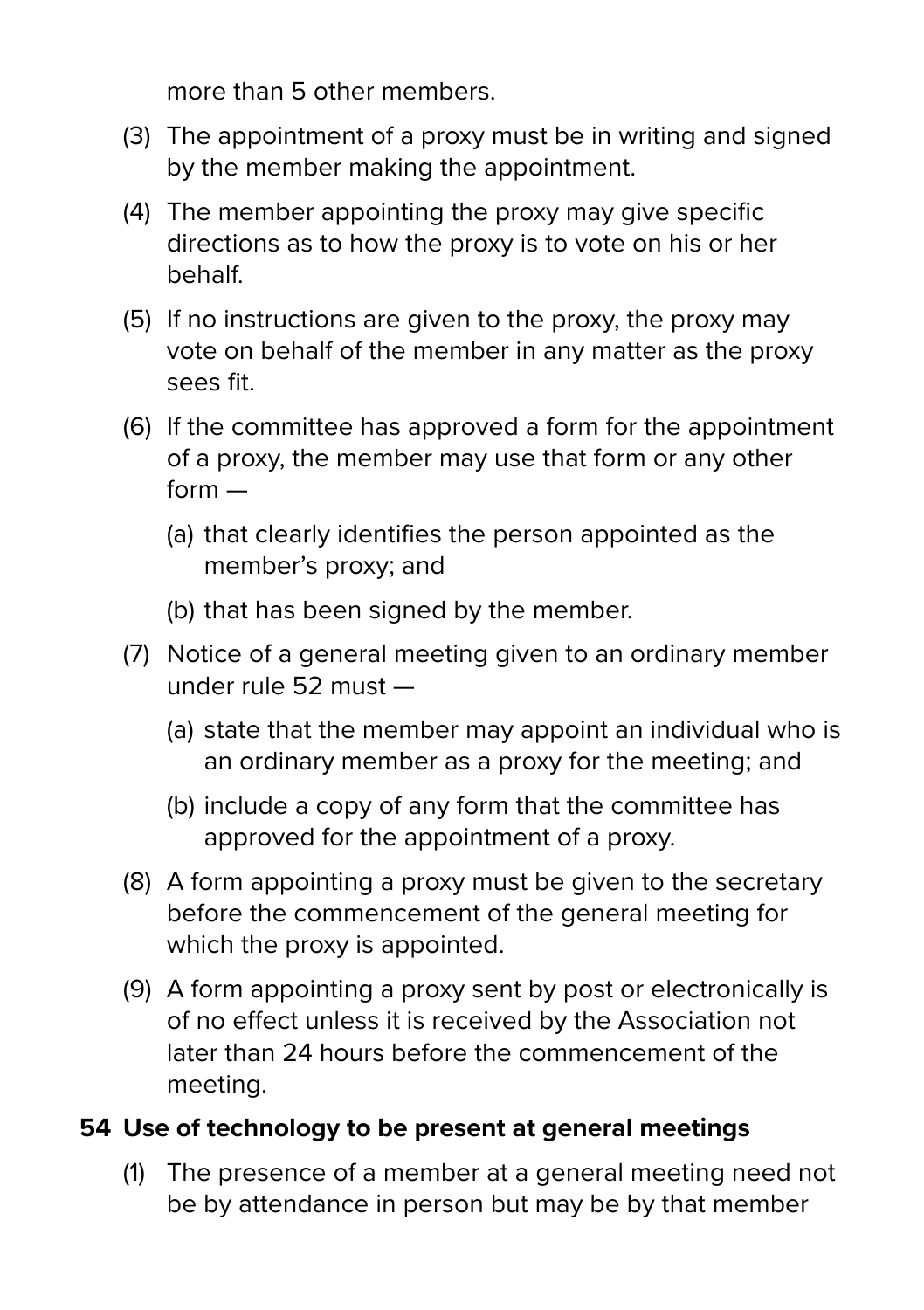and each other member at the meeting being simultaneously in contact by telephone or other means of instantaneous communication.

(2) A member who participates in a general meeting as allowed under subrule (1) is taken to be present at the meeting and, if the member votes at the meeting, the member is taken to have voted in person.

#### **55 Presiding member and quorum for general meetings**

- (1) The chairperson or, in the chairperson's absence, the deputy chairperson must preside as chairperson of each general meeting.
- (2) If the chairperson and deputy chairperson are absent or are unwilling to act as chairperson of a general meeting, the committee members at the meeting must choose one of them to act as chairperson of the meeting.
- (3) No business is to be conducted at a general meeting unless a quorum is present.
- (4) If a quorum is not present within 30 minutes after the notified commencement time of a general meeting —
	- (a) in the case of a special general meeting  $-$  the meeting lapses; or
	- (b) in the case of the annual general meeting the meeting is adjourned to —
		- (i) the same time and day in the following week; and
		- (ii) the same place, unless the chairperson specifies another place at the time of the adjournment or written notice of another place is given to the members before the day to which the meeting is adjourned.
- (5) If
	- (a) a quorum is not present within 30 minutes after the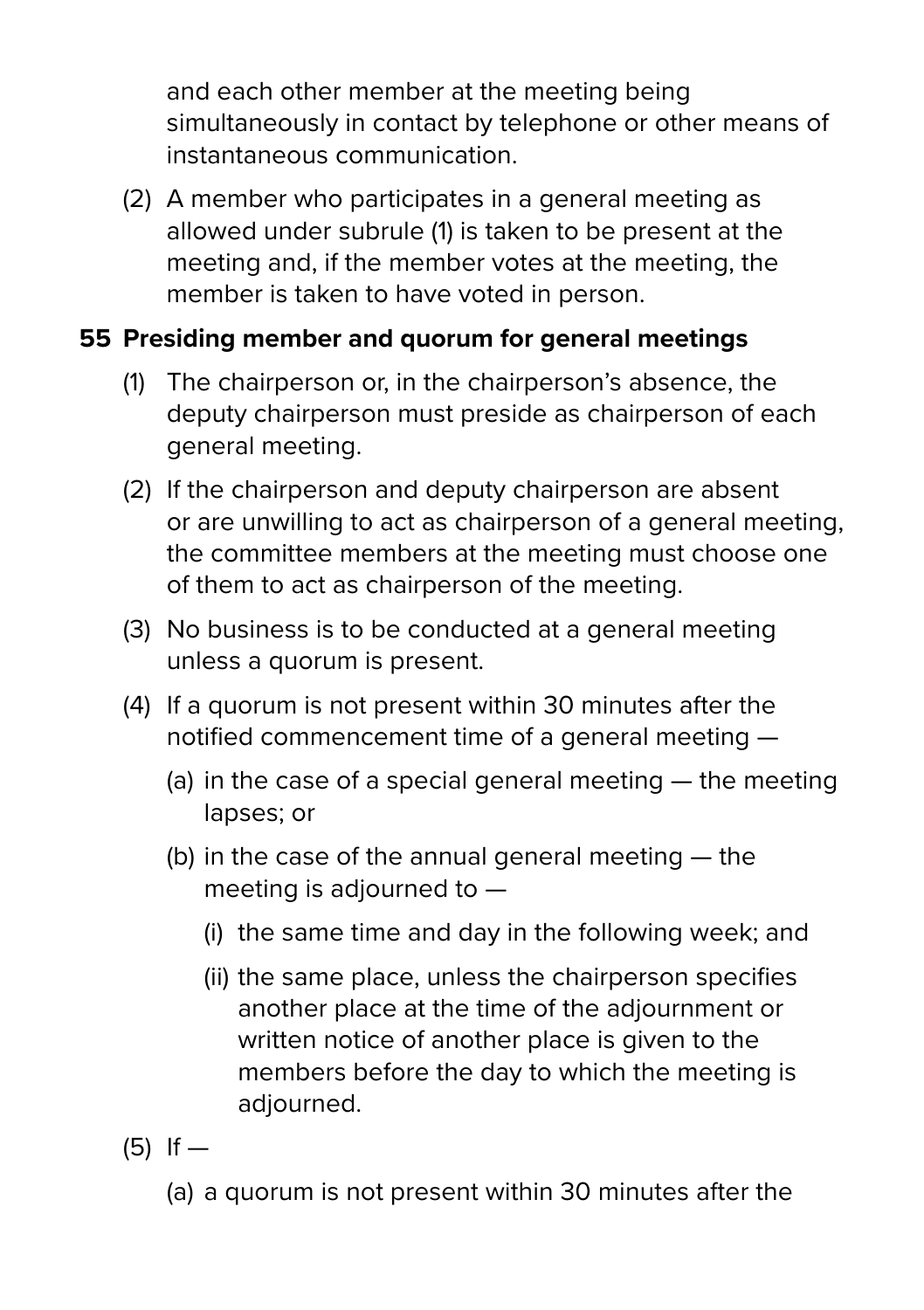commencement time of an annual general meeting held under subrule (4)(b); and

 (b) at least 2 ordinary members are present at the meeting,

those members present are taken to constitute a quorum.

#### **56 Adjournment of general meeting**

- (1) The chairperson of a general meeting at which a quorum is present may, with the consent of a majority of the ordinary members present at the meeting, adjourn the meeting to another time at the same place or at another place.
- (2) Without limiting subrule (1), a meeting may be adjourned
	- (a) if there is insufficient time to deal with the business at hand; or
	- (b) to give the members more time to consider an item of business.
- (3) No business may be conducted on the resumption of an adjourned meeting other than the business that remained unfinished when the meeting was adjourned.
- (4) Notice of the adjournment of a meeting under this rule is not required unless the meeting is adjourned for 14 days or more, in which case notice of the meeting must be given in accordance with rule 52.

#### **57 Voting at general meeting**

- (1) On any question arising at a general meeting
	- (a) subject to subrule (6), each ordinary member has one vote unless the member may also vote on behalf of a body corporate under subrule (2); and
	- (b) ordinary members may vote personally or by proxy.
- (2) An ordinary member that is a body corporate may, in writing, appoint an individual, whether or not the individual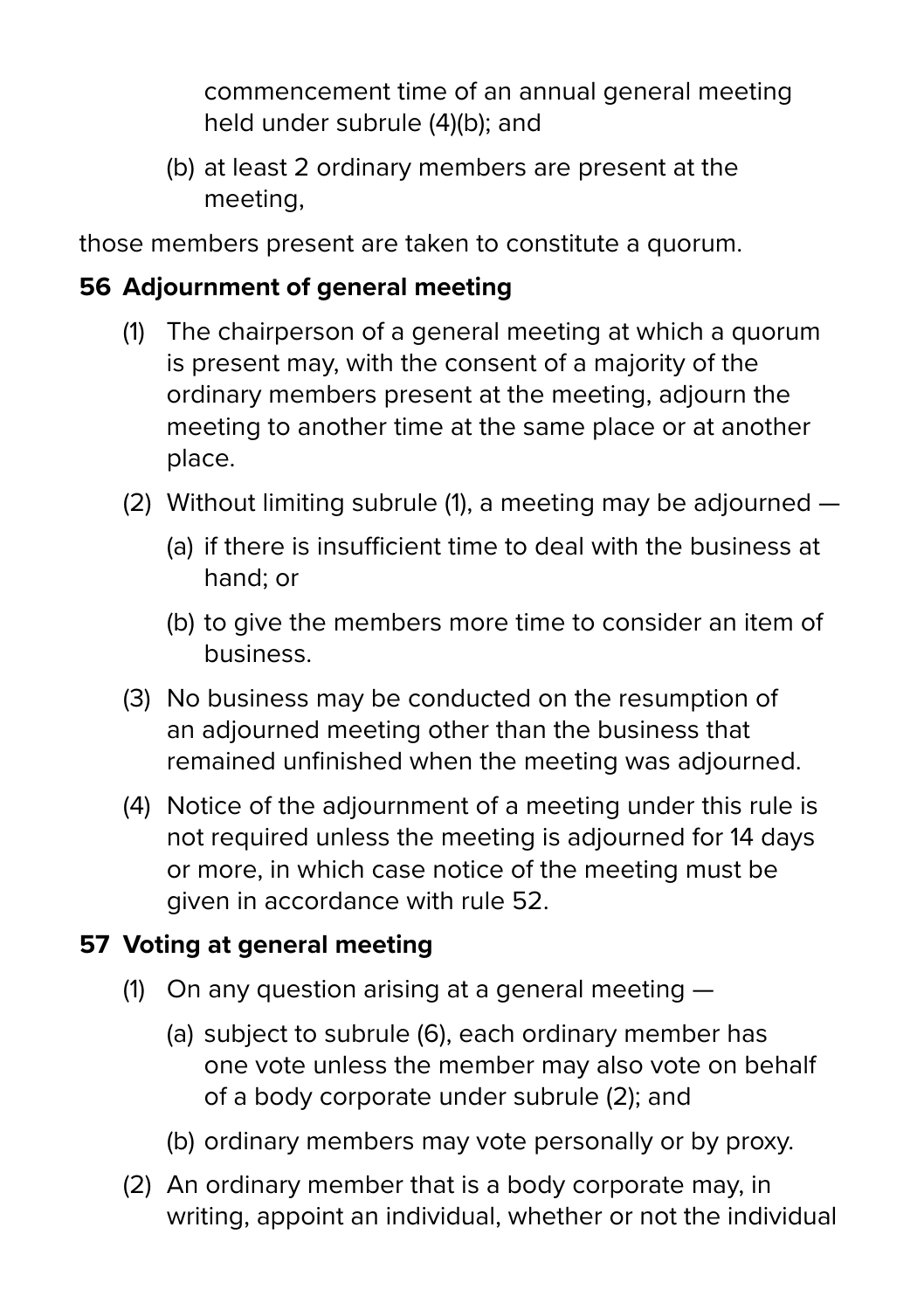is a member, to vote on behalf of the body corporate on any question at a particular general meeting or at any general meeting, as specified in the document by which the appointment is made.

- (3) A copy of the document by which the appointment is made must be given to the secretary before any general meeting to which the appointment applies.
- (4) The appointment has effect until
	- (a) the end of any general meeting to which the appointment applies; or
	- (b) the appointment is revoked by the body corporate and written notice of the revocation is given to the secretary.
- (5) Except in the case of a special resolution, a motion is carried if a majority of the ordinary members present at a general meeting vote in favour of the motion.
- (6) If votes are divided equally on a question, the chairperson of the meeting has a second or casting vote.
- (7) If the question is whether or not to confirm the minutes of a previous general meeting, only members who were present at that meeting may vote.
- (8) For a person to be eligible to vote at a general meeting as an ordinary member, or on behalf of an ordinary member that is a body corporate under subrule (2), the ordinary member —
	- (a) must have been an ordinary member at the time notice of the meeting was given under rule 52; and
	- (b) must have paid any fee or other money payable to the Association by the member.

#### **58 When special resolutions are required**

(1) A special resolution is required if it is proposed at a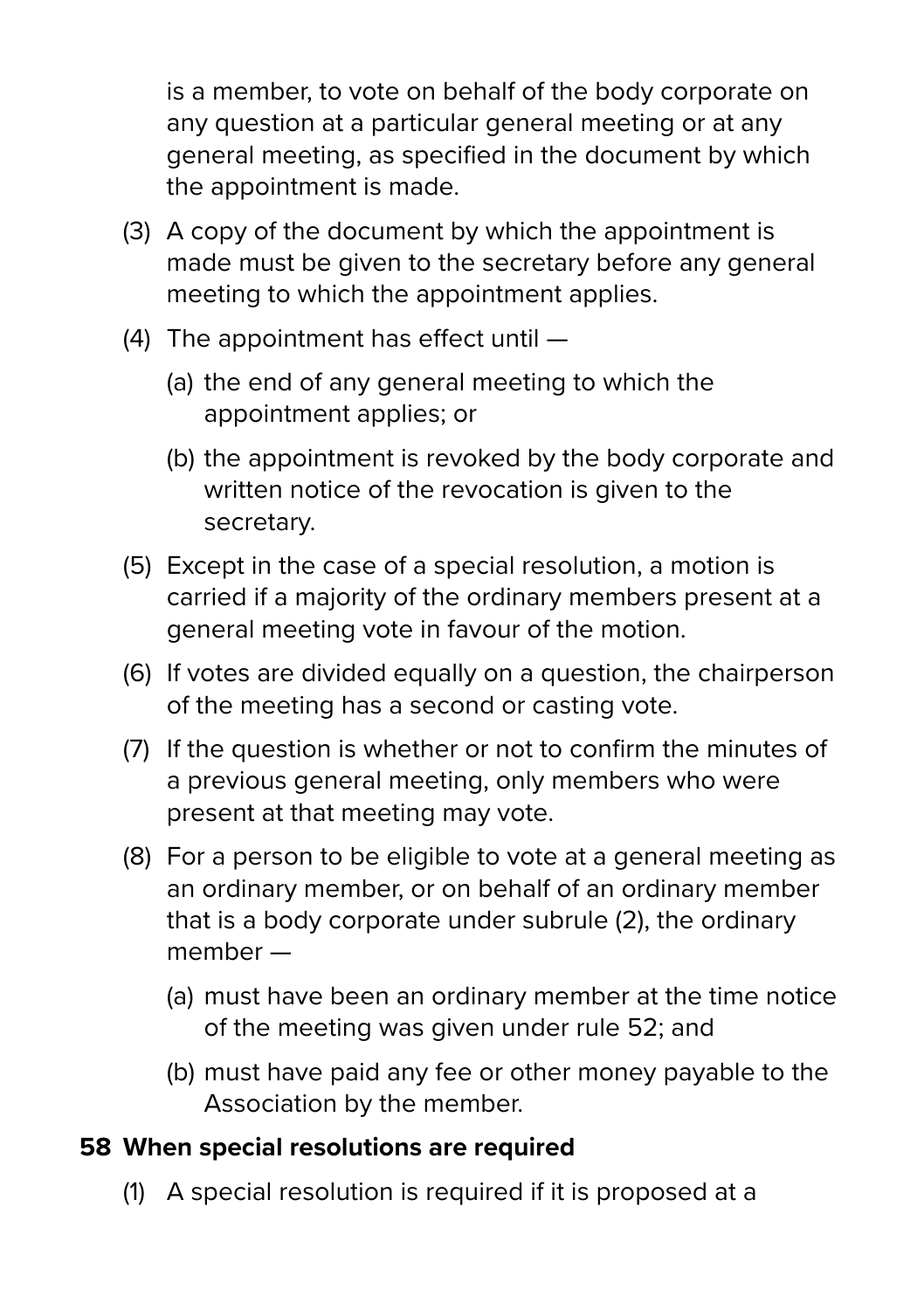general meeting —

- (a) to affiliate the Association with another body; or
- (b) to request the Commissioner to apply to the State Administrative Tribunal under section 109 of the Act for the appointment of a statutory manager.
- (2) Subrule (1) does not limit the matters in relation to which a special resolution may be proposed.

#### **59 Determining whether resolution carried**

 $(1)$  In this rule  $-$ 

*poll* means the process of voting in relation to a matter that is conducted in writing.

- (2) Subject to subrule (4), the chairperson of a general meeting may, on the basis of general agreement or disagreement or by a show of hands, declare that a resolution has been —
	- (a) carried; or
	- (b) carried unanimously; or
	- (c) carried by a particular majority; or
	- (d) lost.
- (3) If the resolution is a special resolution, the declaration under subrule (2) must identify the resolution as a special resolution.
- (4) If a poll is demanded on any question by the chairperson of the meeting or by at least 3 other ordinary members present in person or by proxy —
	- (a) the poll must be taken at the meeting in the manner determined by the chairperson;
	- (b) the chairperson must declare the determination of the resolution on the basis of the poll.
- (5) If a poll is demanded on the election of the chairperson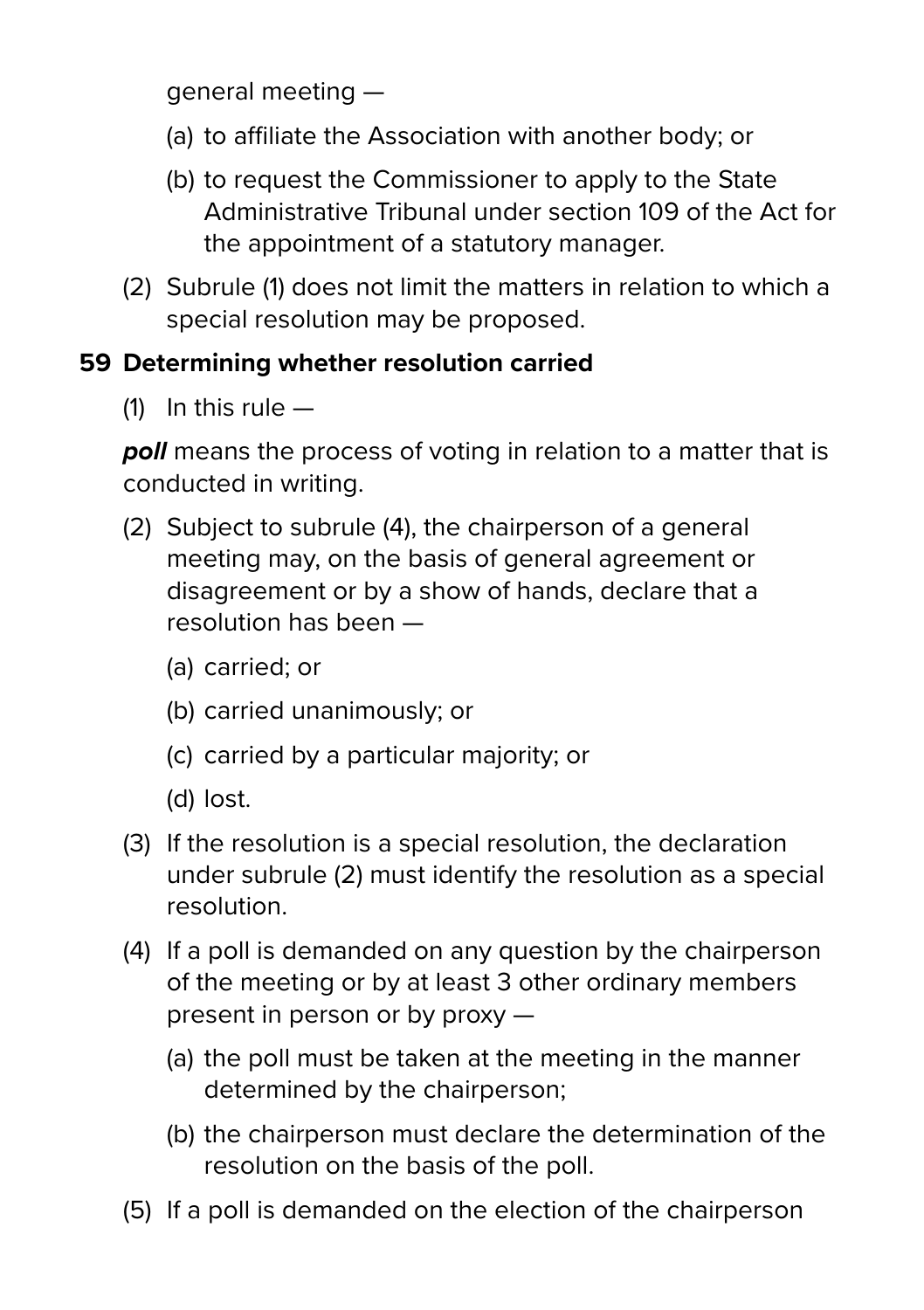or on a question of an adjournment, the poll must be taken immediately.

- (6) If a poll is demanded on any other question, the poll must be taken before the close of the meeting at a time determined by the chairperson.
- (7) A declaration under subrule (2) or (4) must be entered in the minutes of the meeting, and the entry is, without proof of the voting in relation to the resolution, evidence of how the resolution was determined.

#### **60 Minutes of general meeting**

- (1) The secretary, or a person authorised by the committee from time to time, must take and keep minutes of each general meeting.
- (2) The minutes must record the business considered at the meeting, any resolution on which a vote is taken and the result of the vote.
- (3) In addition, the minutes of each annual general meeting must record —
	- (a) the names of the ordinary members attending the meeting; and
	- (b) any proxy forms given to the chairperson of the meeting under rule 53(8); and
	- (c) the financial statements or financial report presented at the meeting, as referred to in rule 50(3)(b)(ii) or (iii); and
	- (d) any report of the review or auditor's report on the financial statements or financial report presented at the meeting, as referred to in rule 50(3)(b)(iv).
- (4) The minutes of a general meeting must be entered in the Association's minute book within 30 days after the meeting is held.
- (5) The chairperson must ensure that the minutes of a general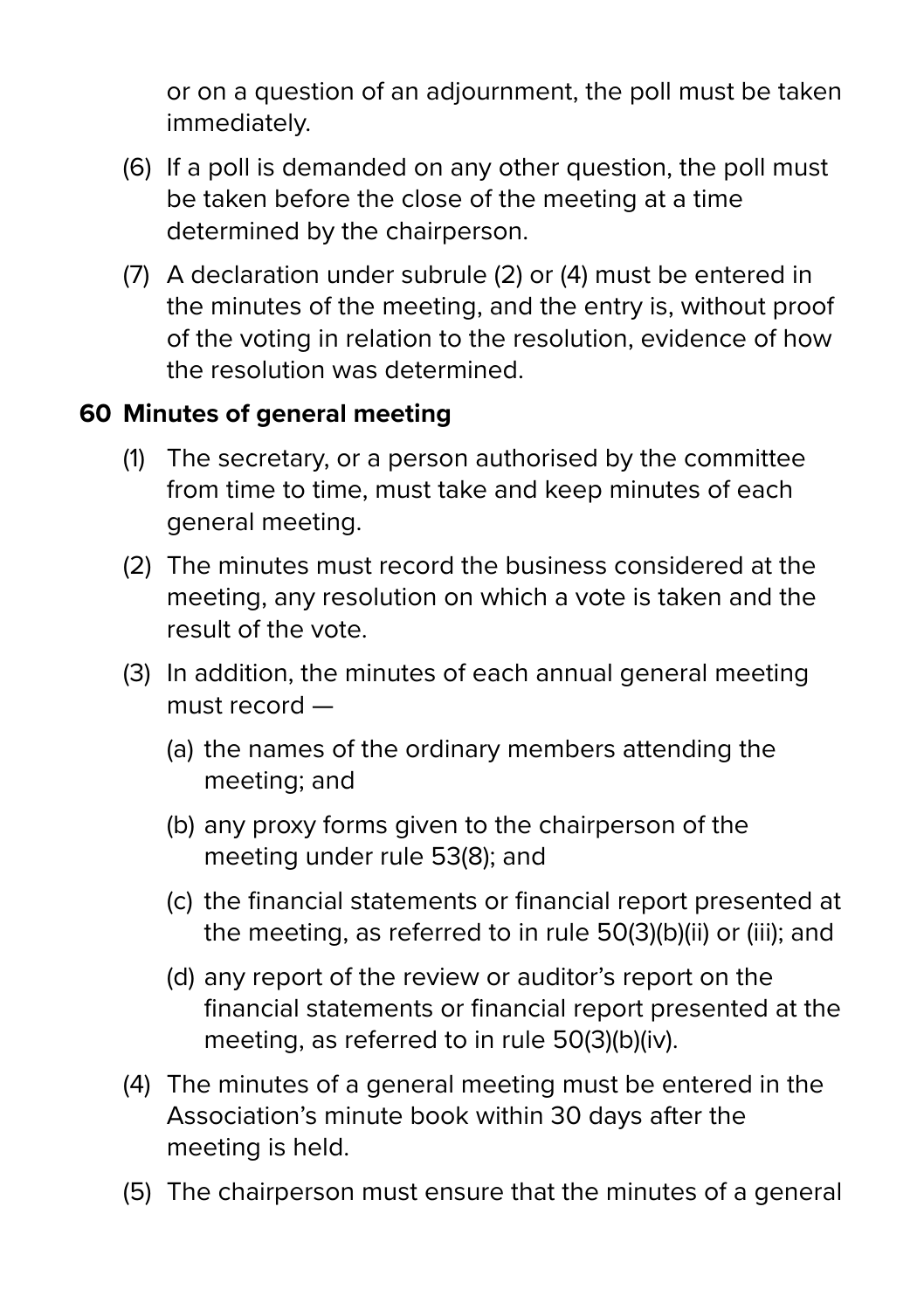meeting are reviewed and signed as correct by —

- (a) the chairperson of the meeting; or
- (b) the chairperson of the next general meeting.
- (6) When the minutes of a general meeting have been signed as correct they are, in the absence of evidence to the contrary, taken to be proof that —
	- (a) the meeting to which the minutes relate was duly convened and held; and
	- (b) the matters recorded as having taken place at the meeting took place as recorded; and
	- (c) any election or appointment purportedly made at the meeting was validly made.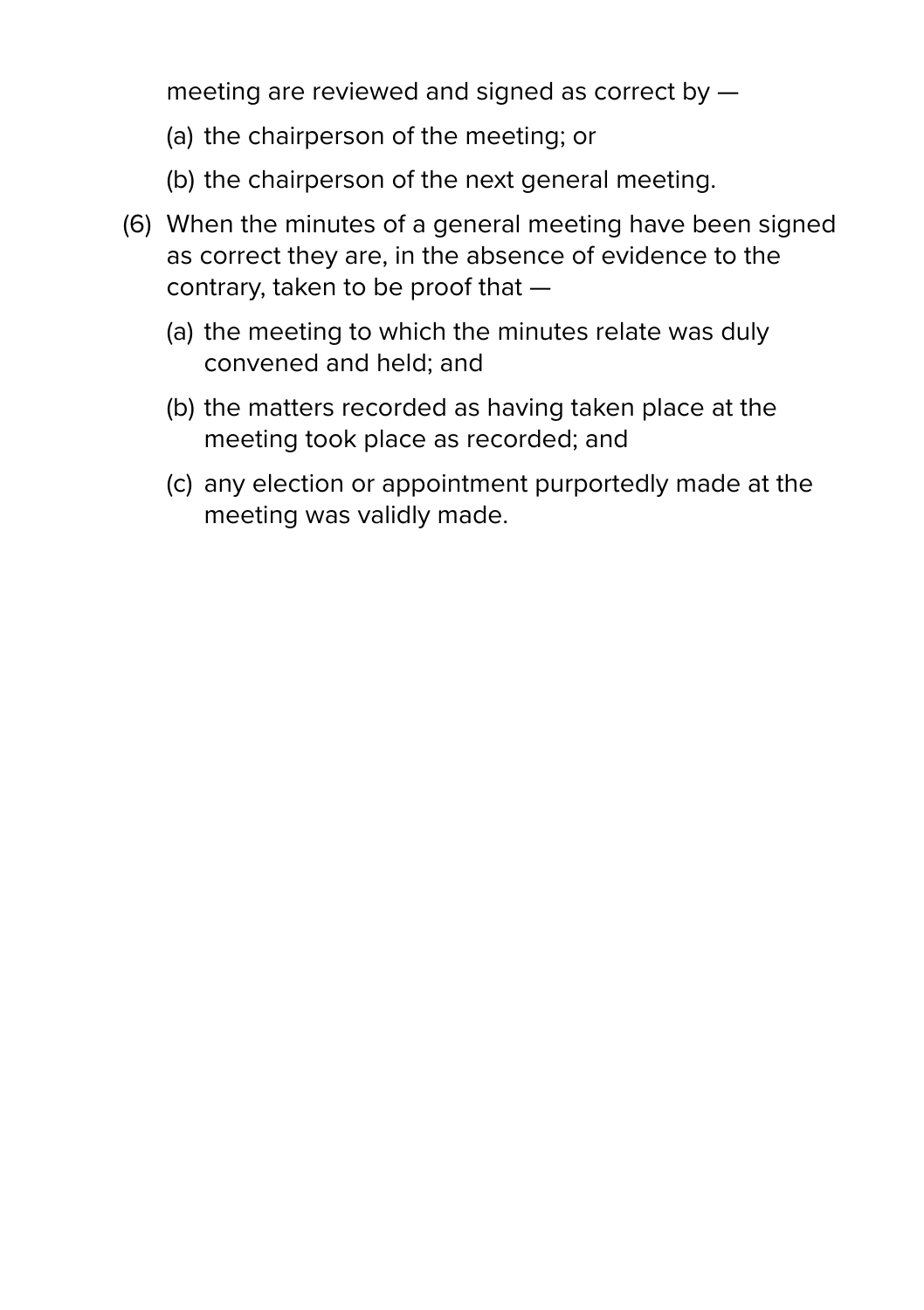#### PART 7 — FINANCIAL MATTERS

#### **61 Source of funds**

The funds of the Association may be derived from entrance fees, annual subscriptions, donations, fund-raising activities, grants, interest and any other sources approved by the committee.

#### **62 Control of funds**

- (1) The Association must open an account in the name of the Association with a financial institution from which all expenditure of the Association is made and into which all funds received by the Association are deposited.
- (2) Subject to any restrictions imposed at a general meeting, the committee may approve expenditure on behalf of the **Association**
- (3) The committee may authorise the treasurer to expend funds on behalf of the Association up to a specified limit without requiring approval from the committee for each item on which the funds are expended.
- (4) All cheques, drafts, bills of exchange, promissory notes and other negotiable instruments of the Association must be signed by —
	- (a) 2 committee members; or
	- (b) one committee member and a person authorised by the committee.
- (5) All funds of the Association must be deposited into the Association's account within 5 working days after their receipt.

#### **63 Financial statements and financial reports**

(1) For each financial year, the committee must ensure that the requirements imposed on the Association under Part 5 of the Act relating to the financial statements or financial report of the Association are met.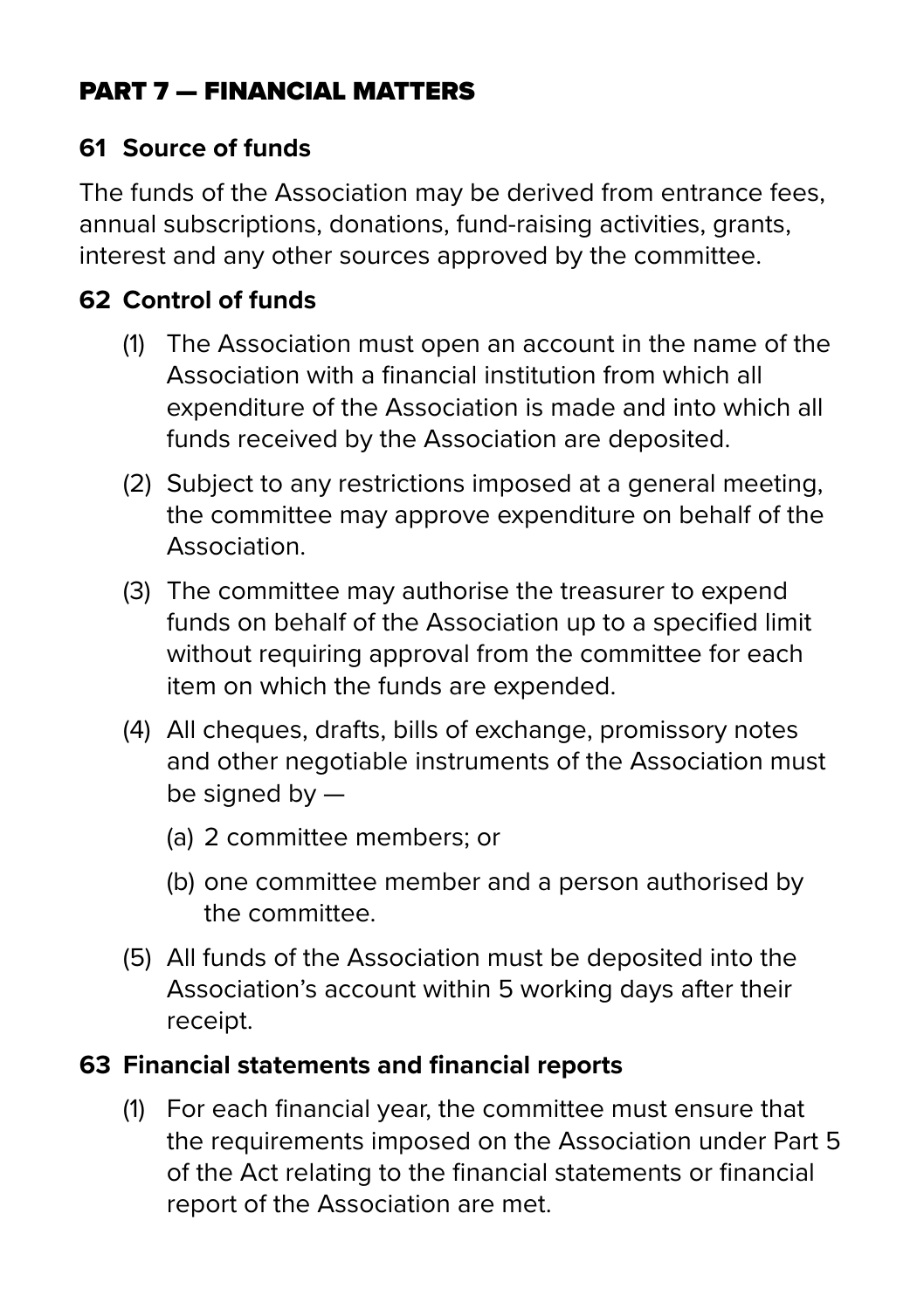- (2) Without limiting subrule (1), those requirements include
	- (a) if the Association is a tier 1 association, the preparation of the financial statements; and
	- (b) if the Association is a tier 2 association or tier 3 association, the preparation of the financial report; and
	- (c) if required, the review or auditing of the financial statements or financial report, as applicable; and
	- (d) the presentation to the annual general meeting of the financial statements or financial report, as applicable; and
	- (e) if required, the presentation to the annual general meeting of the copy of the report of the review or auditor's report, as applicable, on the financial statements or financial report.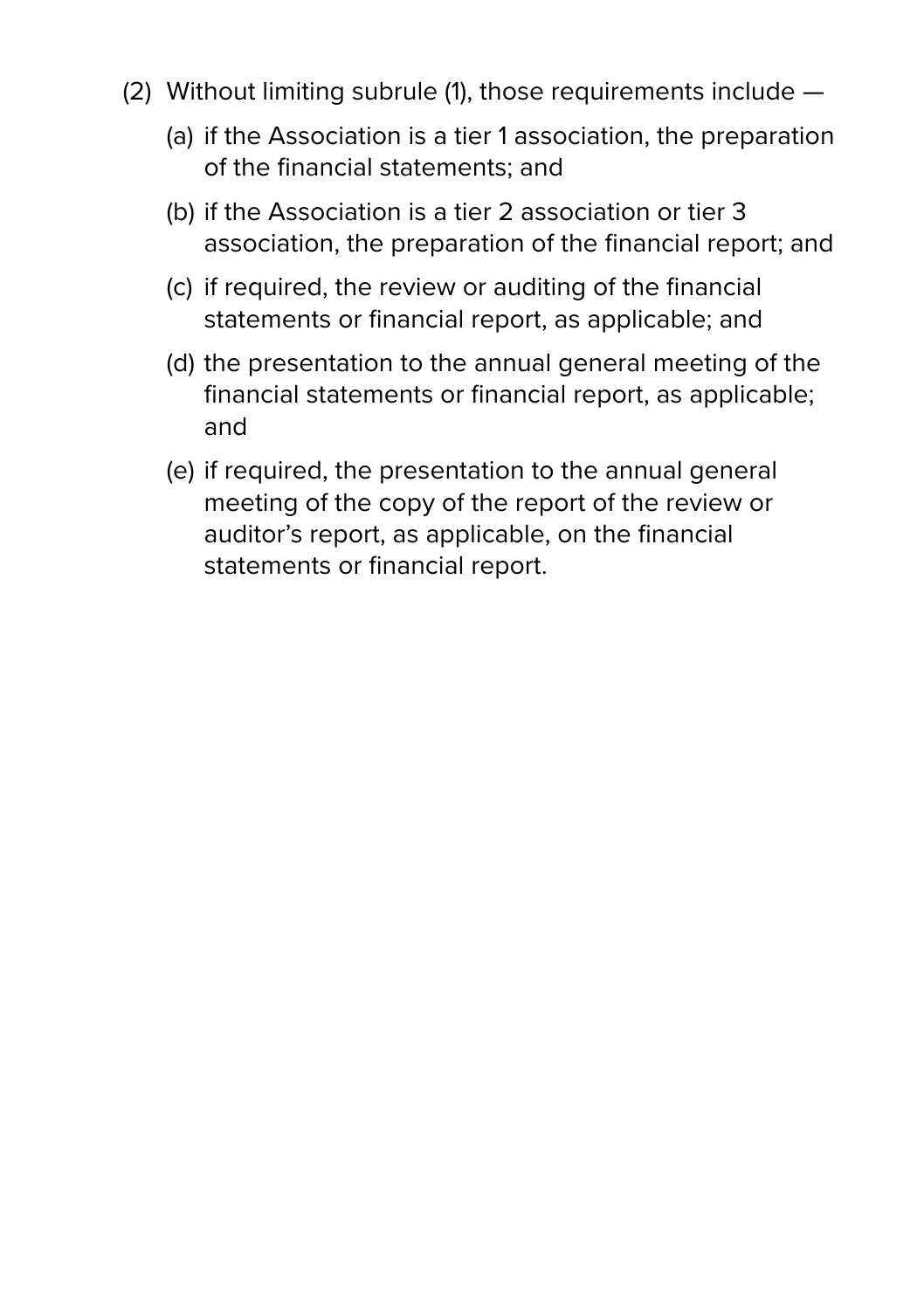#### PART 8 — GENERAL MATTERS

#### **64 By-laws**

- (1) The Association may, by resolution at a general meeting, make, amend or revoke by-laws.
- (2) By-laws may  $-$ 
	- (a) provide for the rights and obligations that apply to any classes of associate membership approved under rule 8(2); and
	- (b) impose restrictions on the committee's powers, including the power to dispose of the association's assets; and
	- (c) impose requirements relating to the financial reporting and financial accountability of the association and the auditing of the association's accounts; and
	- (d) provide for any other matter the association considers necessary or convenient to be dealt with in the by-laws.
- (3) A by-law is of no effect to the extent that it is inconsistent with the Act, the regulations or these rules.
- (4) Without limiting subrule (3), a by-law made for the purposes of subrule (2)(c) may only impose requirements on the Association that are additional to, and do not restrict, a requirement imposed on the Association under Part 5 of the Act.
- (5) At the request of a member, the Association must make a copy of the by-laws available for inspection by the member.

#### **65 Executing documents and common seal**

- (1) The Association may execute a document without using a common seal if the document is signed by —
	- (a) 2 committee members; or
	- (b) one committee member and a person authorised by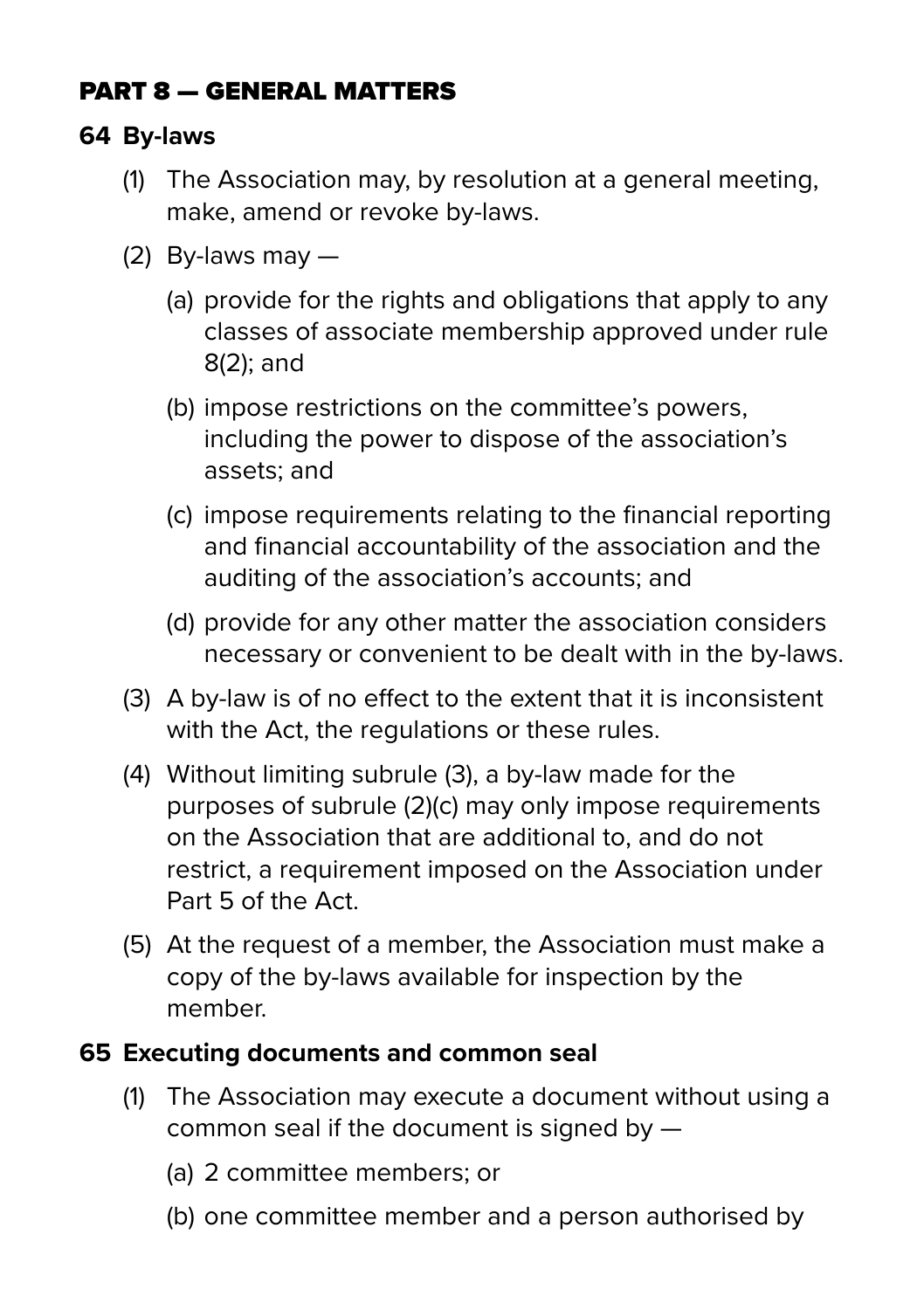the committee.

- (2) If the Association has a common seal
	- (a) the name of the Association must appear in legible characters on the common seal; and
	- (b) a document may only be sealed with the common seal by the authority of the committee and in the presence  $of -$ 
		- (i) 2 committee members; or
		- (ii) one committee member and a person authorised by the committee,

and each of them is to sign the document to attest that the document was sealed in their presence.

- (3) The secretary must make a written record of each use of the common seal.
- (4) The common seal must be kept in the custody of the secretary or another committee member authorised by the committee.

#### **66 Giving notices to members**

 $(1)$  In this rule  $-$ 

*recorded* means recorded in the register of members.

- (2) A notice or other document that is to be given to a member under these rules is taken not to have been given to the member unless it is in writing and —
	- (a) delivered by hand to the recorded address of the member; or
	- (b) sent by prepaid post to the recorded postal address of the member; or
	- (c) sent by facsimile or electronic transmission to an appropriate recorded number or recorded electronic address of the member.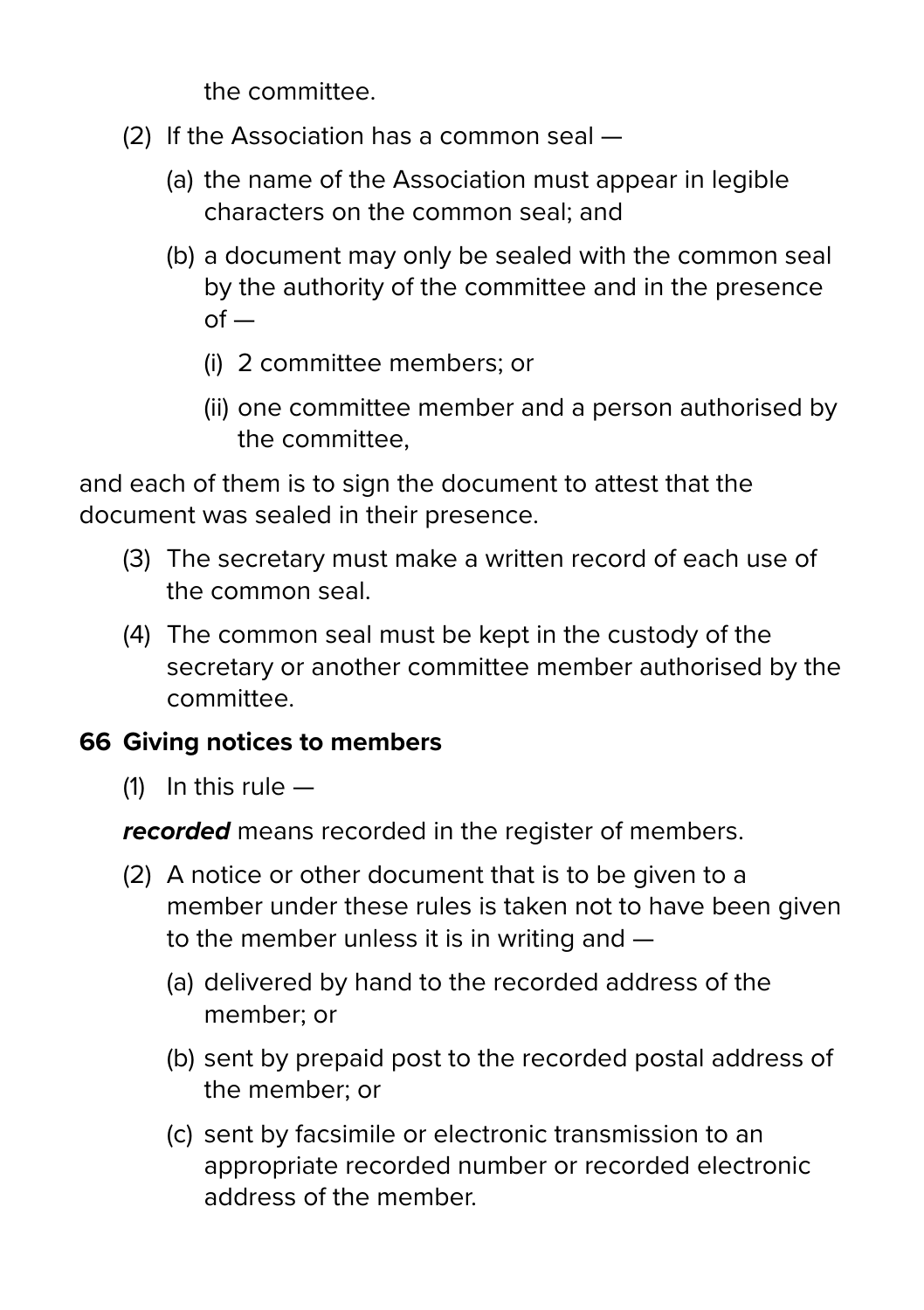#### **67 Custody of books and securities**

- (1) Subject to subrule (2), the books and any securities of the Association must be kept in the secretary's custody or under the secretary's control.
- (2) The financial records and, as applicable, the financial statements or financial reports of the Association must be kept in the treasurer's custody or under the treasurer's control.
- (3) Subrules (1) and (2) have effect except as otherwise decided by the committee.
- (4) The books of the Association must be retained for at least 7 years.

#### **68 Record of office holders**

The record of committee members and other persons authorised to act on behalf of the Association that is required to be maintained under section 58(2) of the Act must be kept in the secretary's custody or under the secretary's control.

#### **69 Inspection of records and documents**

- (1) Subrule (2) applies to a member who wants to inspect
	- (a) the register of members under section 54(1) of the Act; or
	- (b) the record of the names and addresses of committee members, and other persons authorised to act on behalf of the Association, under section 58(3) of the Act; or
	- (c) any other record or document of the association.
- (2) The member must contact the secretary to make the necessary arrangements for the inspection.
- (3) The inspection must be free of charge.
- (4) If the member wants to inspect a document that records the minutes of a committee meeting, the right to inspect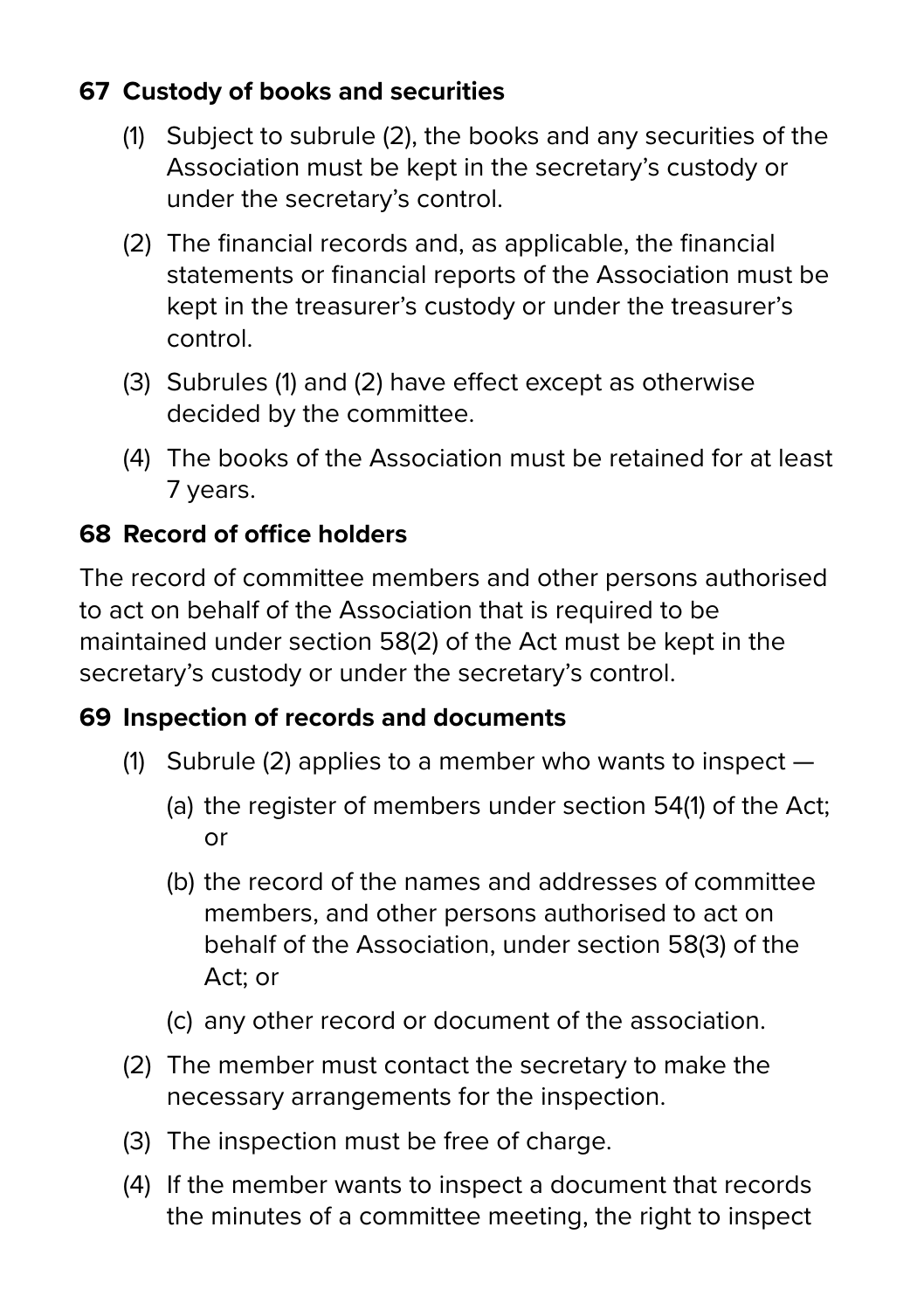that document is subject to any decision the committee has made about minutes of committee meetings generally, or the minutes of a specific committee meeting, being available for inspection by members.

(5) The member may make a copy of or take an extract from a record or document referred to in subrule (1)(c) but does not have a right to remove the record or document for that purpose.

#### **70 Publication by committee members of statements about Association business prohibited**

A committee member must not publish, or cause to be published, any statement about the business conducted by the Association at a general meeting or committee meeting unless —

- (a) the committee member has been authorised to do so at a committee meeting; and
- (b) the authority given to the committee member has been recorded in the minutes of the committee meeting at which it was given.

#### **71 Distribution of surplus property on cancellation of incorporation or winding up**

(1) In this rule  $-$ 

 *surplus property*, in relation to the Association, means property remaining after satisfaction of-

- (a) the debts and liabilities of the Association; and
- (b) the costs, charges and expenses of winding up or cancelling the incorporation of the Association,

but does not include books relating to the management of the Association.

(2) On the cancellation of the incorporation or the winding up of the Association, its surplus property must be distributed as determined by special resolution by